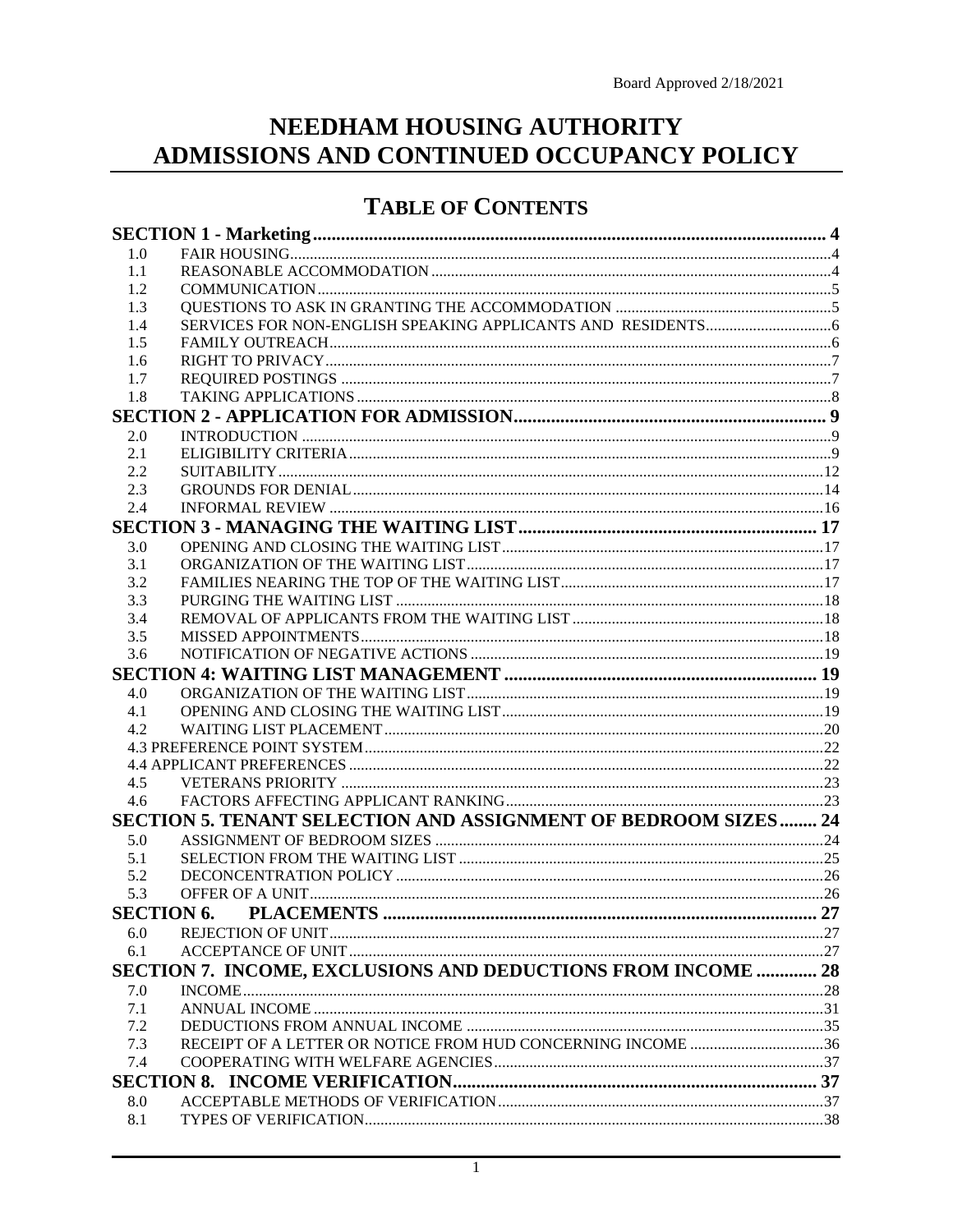| 8.2                |                                                                            |  |  |
|--------------------|----------------------------------------------------------------------------|--|--|
| 8.2                |                                                                            |  |  |
| 8.3                |                                                                            |  |  |
| 8.4                |                                                                            |  |  |
| <b>SECTION 9.</b>  | DETERMINATION OF TOTAL TENANT PAYMENT AND TENANT                           |  |  |
| <b>RENT</b>        | 43                                                                         |  |  |
| 9.0                |                                                                            |  |  |
| 9.1                |                                                                            |  |  |
| 9.2                |                                                                            |  |  |
| 9.3                |                                                                            |  |  |
| 9.4                |                                                                            |  |  |
| 9.5                |                                                                            |  |  |
| 9.6                |                                                                            |  |  |
|                    | <b>SECTION 10. CONTINUED OCCUPANCY AND COMMUNITY SERVICE  48</b>           |  |  |
| 10.0               |                                                                            |  |  |
| 10.1               |                                                                            |  |  |
| 10.2               |                                                                            |  |  |
| 10.3               |                                                                            |  |  |
| 10.4               |                                                                            |  |  |
| 10.5               | NOTIFICATION OF NON-COMPLIANCE WITH COMMUNITY SERVICE REQUIREMENT50        |  |  |
| 10.6               |                                                                            |  |  |
| 10.7               |                                                                            |  |  |
|                    |                                                                            |  |  |
|                    | <b>SECTION 11.</b>                                                         |  |  |
| 11.0               |                                                                            |  |  |
| 11.1               |                                                                            |  |  |
| 11.2               |                                                                            |  |  |
| 11.3               |                                                                            |  |  |
| 11.4               |                                                                            |  |  |
| 11.5               |                                                                            |  |  |
| 11.6               |                                                                            |  |  |
| 11.7               | EFFECTIVE DATE OF RENT NHANGES DUE TO INTERIM OR SPECIAL REEXAMINATIONS 56 |  |  |
|                    |                                                                            |  |  |
| 12.0               |                                                                            |  |  |
| 12.1               |                                                                            |  |  |
| 12.2               |                                                                            |  |  |
| 12.3               |                                                                            |  |  |
| 12.4               |                                                                            |  |  |
| 12.5               |                                                                            |  |  |
| 12.6               |                                                                            |  |  |
| 12.7               |                                                                            |  |  |
| 12.8               |                                                                            |  |  |
|                    |                                                                            |  |  |
| <b>SECTION 13.</b> |                                                                            |  |  |
| 13.0               |                                                                            |  |  |
| 13.1               |                                                                            |  |  |
| 13.2               |                                                                            |  |  |
| 13.3               |                                                                            |  |  |
| 13.4               |                                                                            |  |  |
| 13.5               |                                                                            |  |  |
| 13.6               |                                                                            |  |  |
| 13.7               |                                                                            |  |  |
| 13.8               |                                                                            |  |  |
| <b>SECTION 14.</b> |                                                                            |  |  |
| 14.0               |                                                                            |  |  |
| 14.1               |                                                                            |  |  |
|                    |                                                                            |  |  |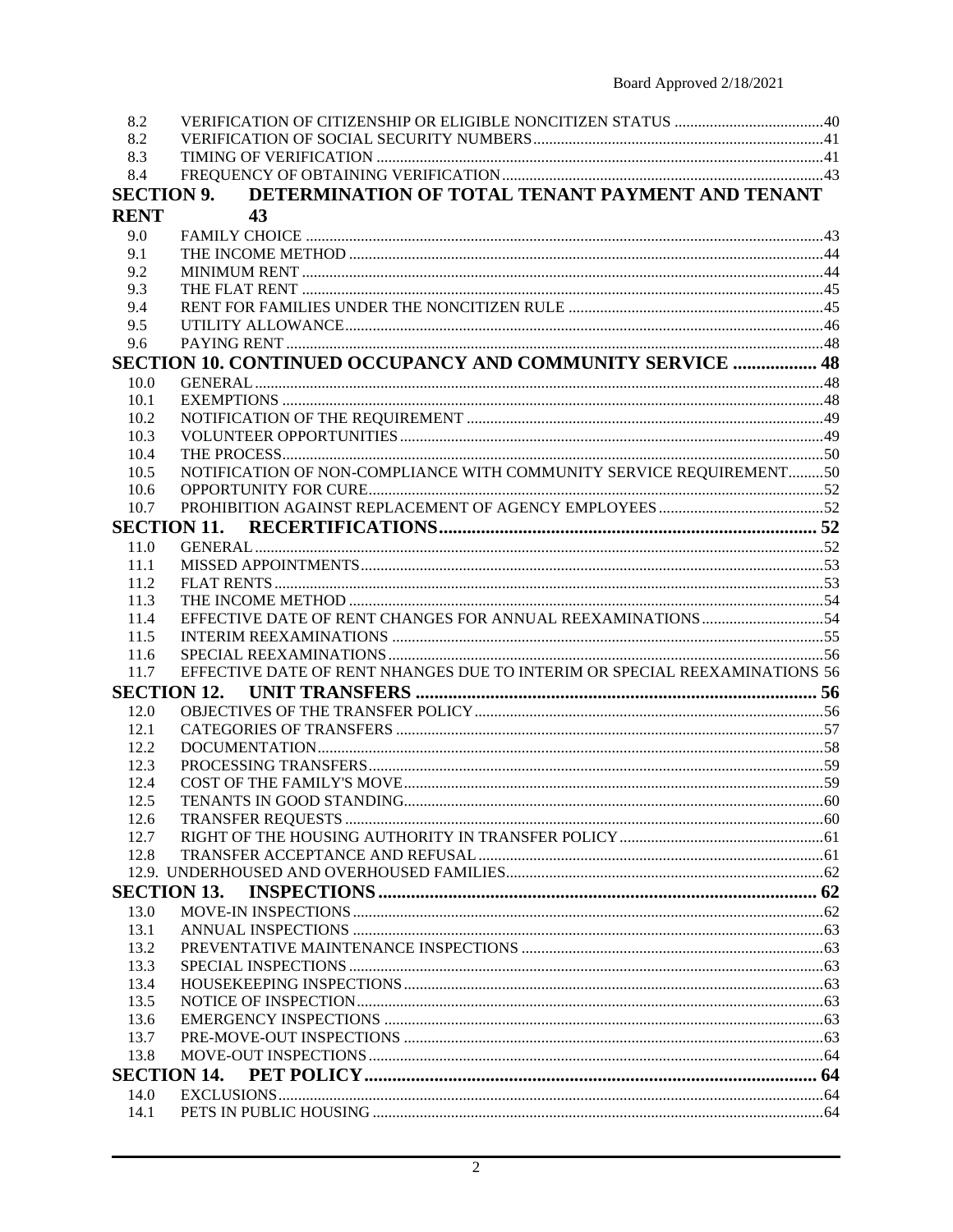| 14.2 |  |
|------|--|
| 14.3 |  |
| 14.4 |  |
| 14.5 |  |
| 14.6 |  |
| 14.6 |  |
|      |  |
|      |  |
|      |  |
| 16.0 |  |
| 16.1 |  |
| 16.2 |  |
|      |  |
|      |  |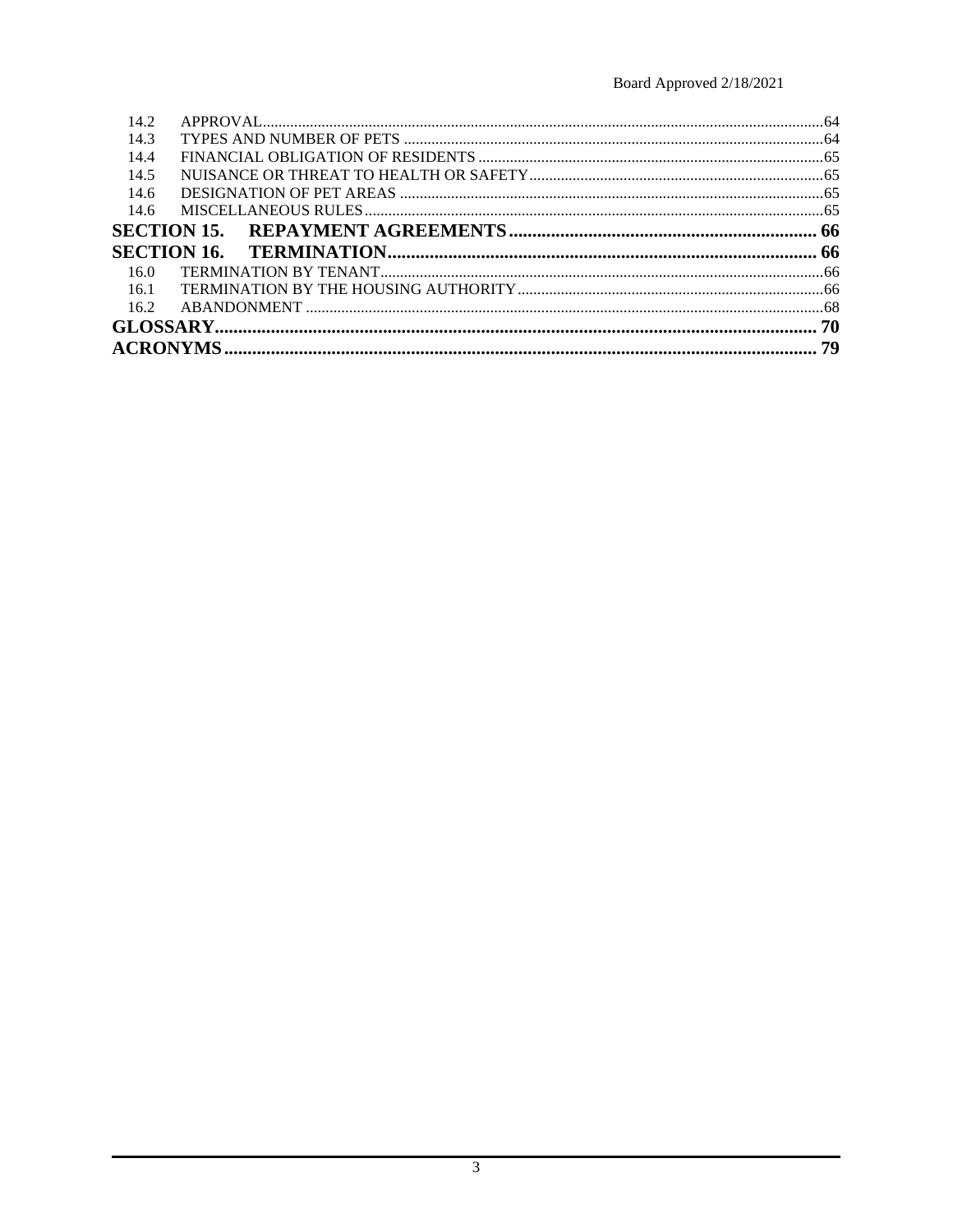# **NEEDHAM HOUSING AUTHORITY ADMISSIONS AND CONTINUED OCCUPANCY POLICY**

This Admissions and Continued Occupancy Policy defines the Needham Housing Authority's (NHA) policies for the operation for the Public Housing Program, incorporating Federal, State and local law. If there is any conflict between this policy and laws or regulations, the laws and regulations will prevail.

### <span id="page-3-0"></span>**SECTION 1 - Marketing**

#### <span id="page-3-1"></span>**1.0 FAIR HOUSING**

It is the policy of the NHA to fully comply with all Federal, State, and local nondiscrimination laws; the Americans with Disabilities Act; and the U. S. Department of Housing and Urban Development regulations governing Fair Housing and Equal Opportunity. The NHA shall affirmatively further fair housing in the administration of its public housing program.

No person shall, on the grounds of race, color, sex, religion, national or ethnic origin, familial status, or disability be excluded from participation in, be denied the benefits of, or be otherwise subjected to discrimination under the NHA's programs.

To further its commitment to full compliance with applicable Civil Rights laws, the NHA will provide Federal/State/local information to applicants/tenants of the Public Housing Program regarding discrimination and any recourse available to them if they believe they may be victims of discrimination. Such information will be made available with the application, and all applicable Fair Housing Information and Discrimination Complaint Forms will be made available at the NHA office. In addition, all written information and advertisements will contain the appropriate Equal Opportunity language and logo.

The NHA will assist any family that believes they have suffered illegal discrimination by providing them copies of the appropriate housing discrimination forms. The NHA will also assist them in completing the forms if requested and will provide them with the address of the nearest HUD office of Fair Housing and Equal Opportunity.

## <span id="page-3-2"></span>**1.1 REASONABLE ACCOMMODATION**

Sometimes people with disabilities may need a reasonable accommodation in order to take full advantage of the NHA housing programs and related services. When such accommodations are granted, they do not confer special treatment or advantage for the person with a disability; rather, they make the program accessible to them in a way that would otherwise not be possible due to their disability. This policy clarifies how people can request accommodations and the guidelines the NHA will follow in determining whether it is reasonable to provide a requested accommodation. Because disabilities are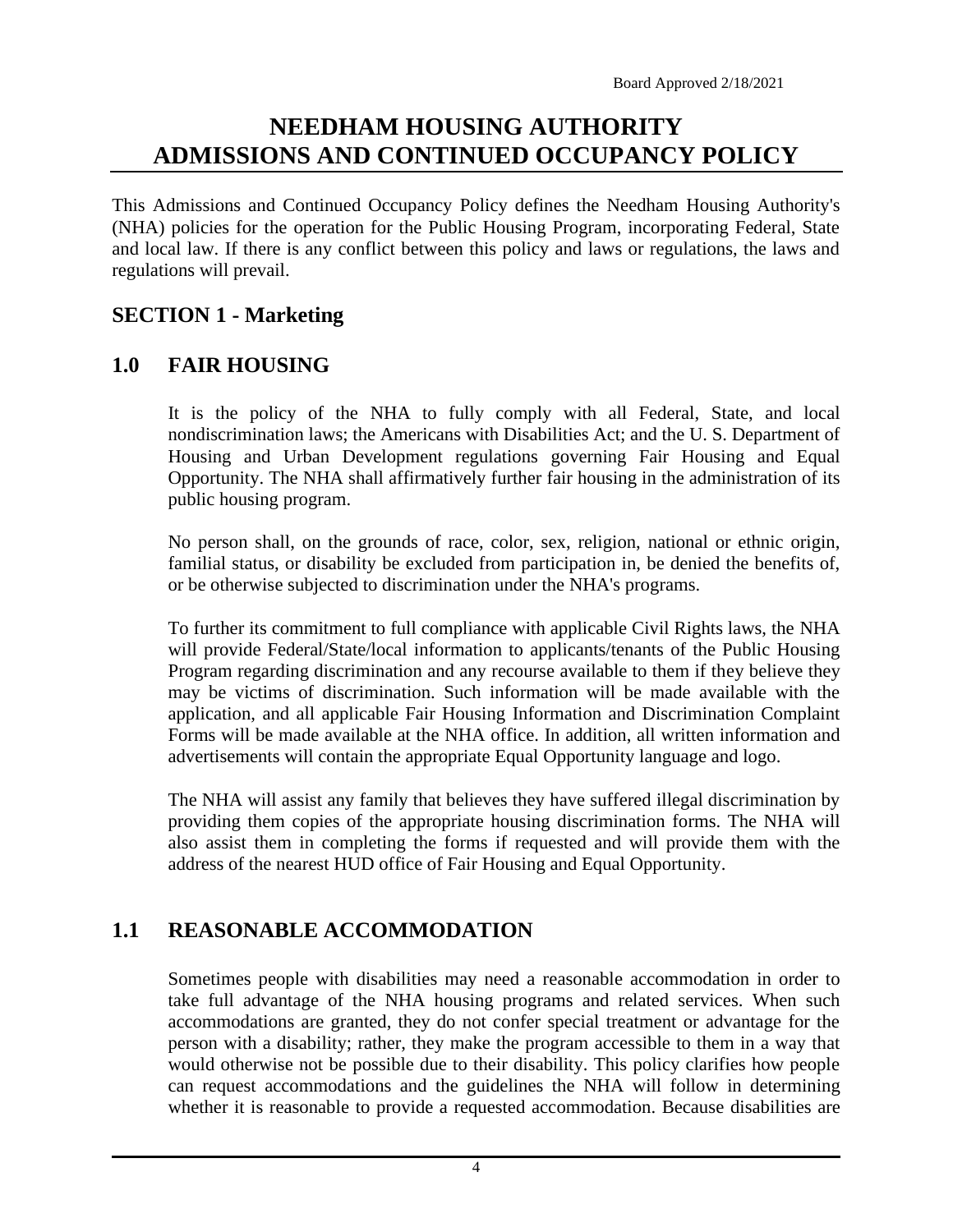not always apparent, the NHA will attempt to ensure that all applicants/tenants requesting accommodations or indicating a disability are aware of the opportunity to request reasonable accommodations.

### <span id="page-4-0"></span>**1.2 COMMUNICATION**

Anyone requesting an accommodation or indicating a disability will also receive a Request for Reasonable Accommodation form.

All decisions granting or denying requests for reasonable accommodations will be in writing.

### <span id="page-4-1"></span>**1.3 QUESTIONS TO ASK IN GRANTING THE ACCOMMODATION**

A. Is the requestor a person with disabilities? For this purpose the definition of person with disabilities is different than the definition used for admission. The Fair Housing definition used for this purpose is:

> A person with a physical or mental impairment that substantially limits one or more major life activities, has a record of such an impairment, or is regarded as having such an impairment. (The disability may not be apparent to others, i.e., a heart condition).

If the disability is apparent or already documented, the answer to this question is yes. It is possible that the disability for which the accommodation is being requested is a disability other than the apparent disability. If the disability is not apparent or documented, the NHA will obtain verification that the person is a person with a disability.

- B. Is the requested accommodation related to the disability? If it is apparent that the request is related to the apparent or documented disability, the answer to this question is yes. If it is not apparent, the NHA will obtain documentation that the requested accommodation is needed due to the disability.
- C. Is the requested accommodation reasonable? In order to be determined reasonable, the accommodation must meet two criteria:
	- 1. Would the accommodation constitute a fundamental alteration? The NHA's business is housing. If the request would alter the fundamental business that the NHA conducts, that would not be reasonable. For instance, the NHA would deny a request to have the NHA do grocery shopping for a person with disabilities.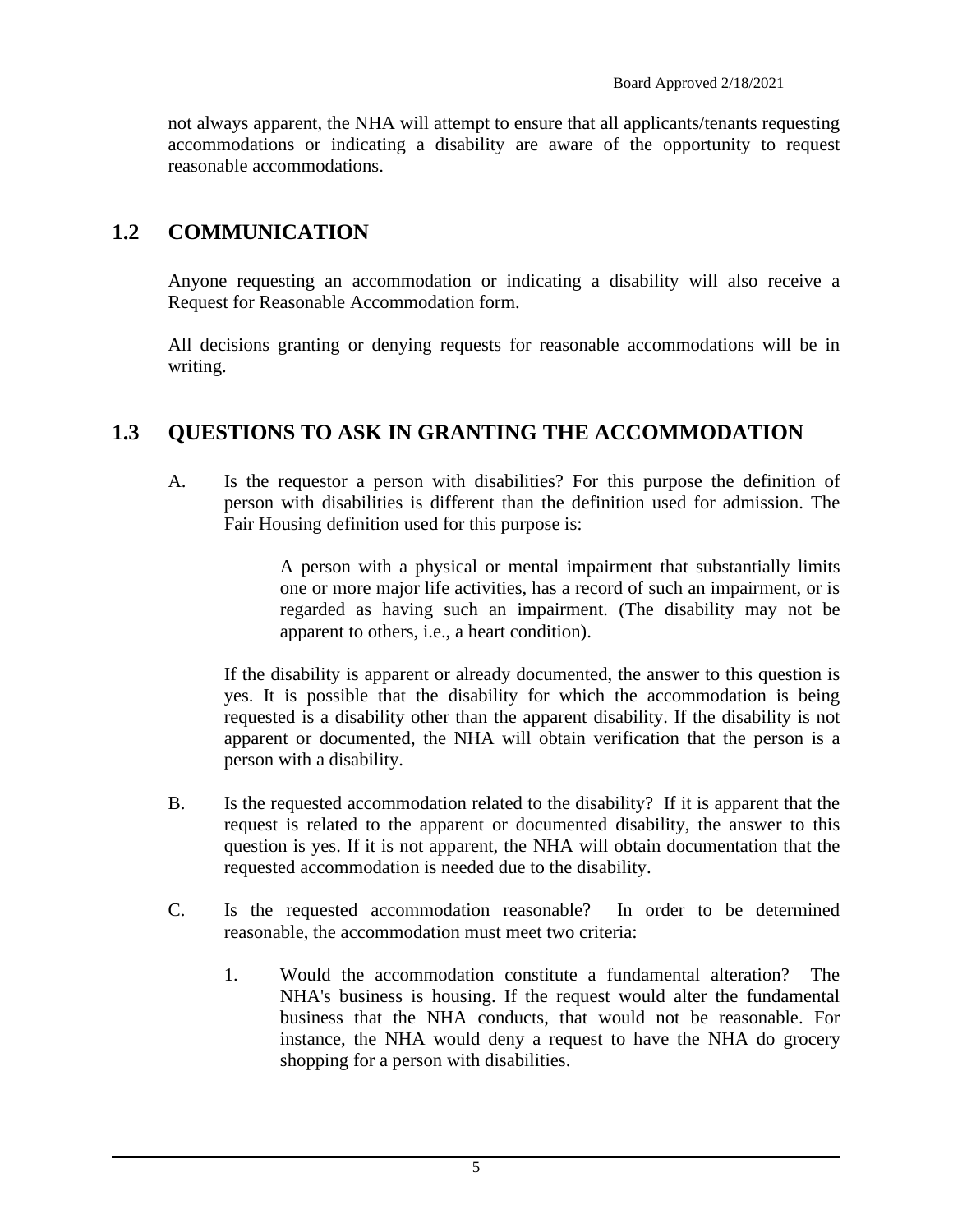- 2. Would the requested accommodation create an undue financial hardship or administrative burden? Frequently the requested accommodation costs little or nothing. If the cost would be an undue burden, the NHA may request a meeting with the individual to investigate and consider equally effective alternatives.
- D. Generally, the individual knows best what it is they need; however, the NHA retains the right to be shown how the requested accommodation enables the individual to access or use the NHA's programs or services.

If more than one accommodation is equally effective in providing access to the NHA's programs and services, the NHA retains the right to select the most efficient or economic choice. The cost necessary to carry out approved requests, including requests for physical modifications, will be borne by the NHA if there is no one else willing to pay for the modifications. If another party pays for the modification, the NHA will seek to have the same entity pay for any restoration costs.

If the tenant requests as a reasonable accommodation that they be permitted to make physical modifications at their own expense, the NHA will generally approve such request if it does not violate codes or affect the structural integrity of the unit.

Any request for an accommodation that would enable a tenant to materially violate essential lease terms will not be approved, i.e. allowing nonpayment of rent, destruction of property, disturbing safety, security or the peaceful enjoyment of others, etc.

### <span id="page-5-0"></span>**1.4 SERVICES FOR NON-ENGLISH SPEAKING APPLICANTS AND RESIDENTS**

The NHA will endeavor where practical to have bilingual staff or access or referrals to people who speak languages other than English.

## <span id="page-5-1"></span>**1.5 FAMILY OUTREACH**

The NHA will publicize the availability and nature of the Public Housing Program for extremely low-income, very low and low-income families in a newspaper of general circulation, minority media, and by other suitable means. The NHA will also try to utilize public service announcements.

The NHA will communicate the status of housing availability to other service providers in the community and inform them of housing eligibility factors and guidelines so they can make proper referrals for the Public Housing Program.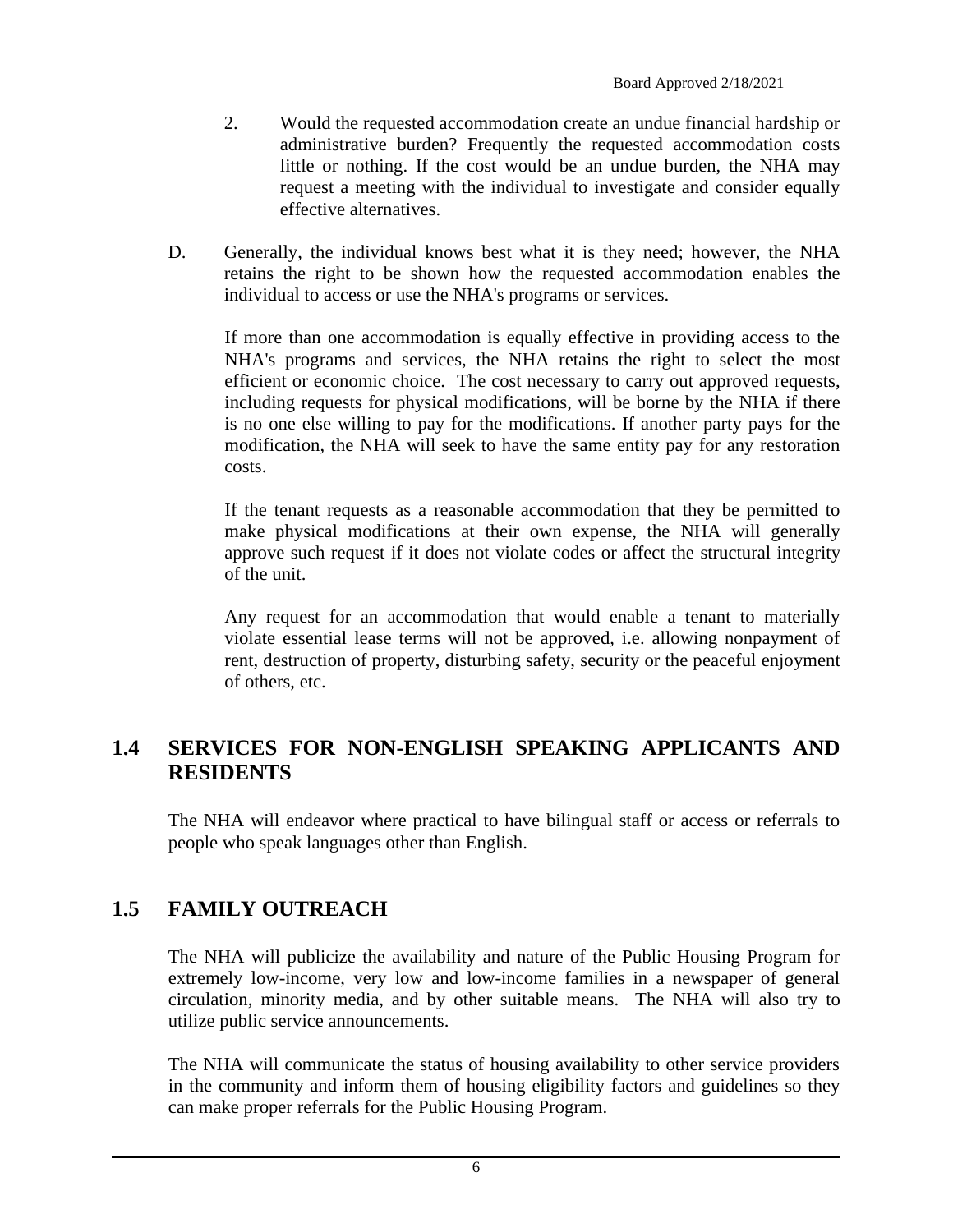#### <span id="page-6-0"></span>**1.6 RIGHT TO PRIVACY**

All adult members of both applicant and tenant households are required to sign HUD Form 9886, Authorization for Release of Information and Privacy Act Notice. The Authorization for Release of Information and Privacy Act Notice states how family information will be released and includes the Federal Privacy Act Statement.

Any request for applicant or tenant information will not be released unless there is a signed release of information request from the applicant or tenant.

#### <span id="page-6-1"></span>**1.7 REQUIRED POSTINGS**

In each of its offices, the NHA will post, in a conspicuous place and at a height easily read by all persons including persons with mobility disabilities, the following information:

- A. Statement of Policies and Procedures governing Admission and Continued **Occupancy**
- B. Notice of the status of the waiting list (opened or closed)
- C. A listing of all the developments by name, address, number of units, units designed with special accommodations, address of all project offices, office hours, telephone numbers, TDD numbers, and Resident Facilities and operation hours.
- D. Income Limits for Admission
- E. Excess Utility Charges
- F. Utility Allowance Schedule
- G. Current Schedule of Routine Maintenance Charges
- H. Dwelling Lease
- I. Grievance Procedure
- J. Fair Housing Poster
- K. Equal Opportunity in Employment Poster
- L. Any current Housing Authority Notices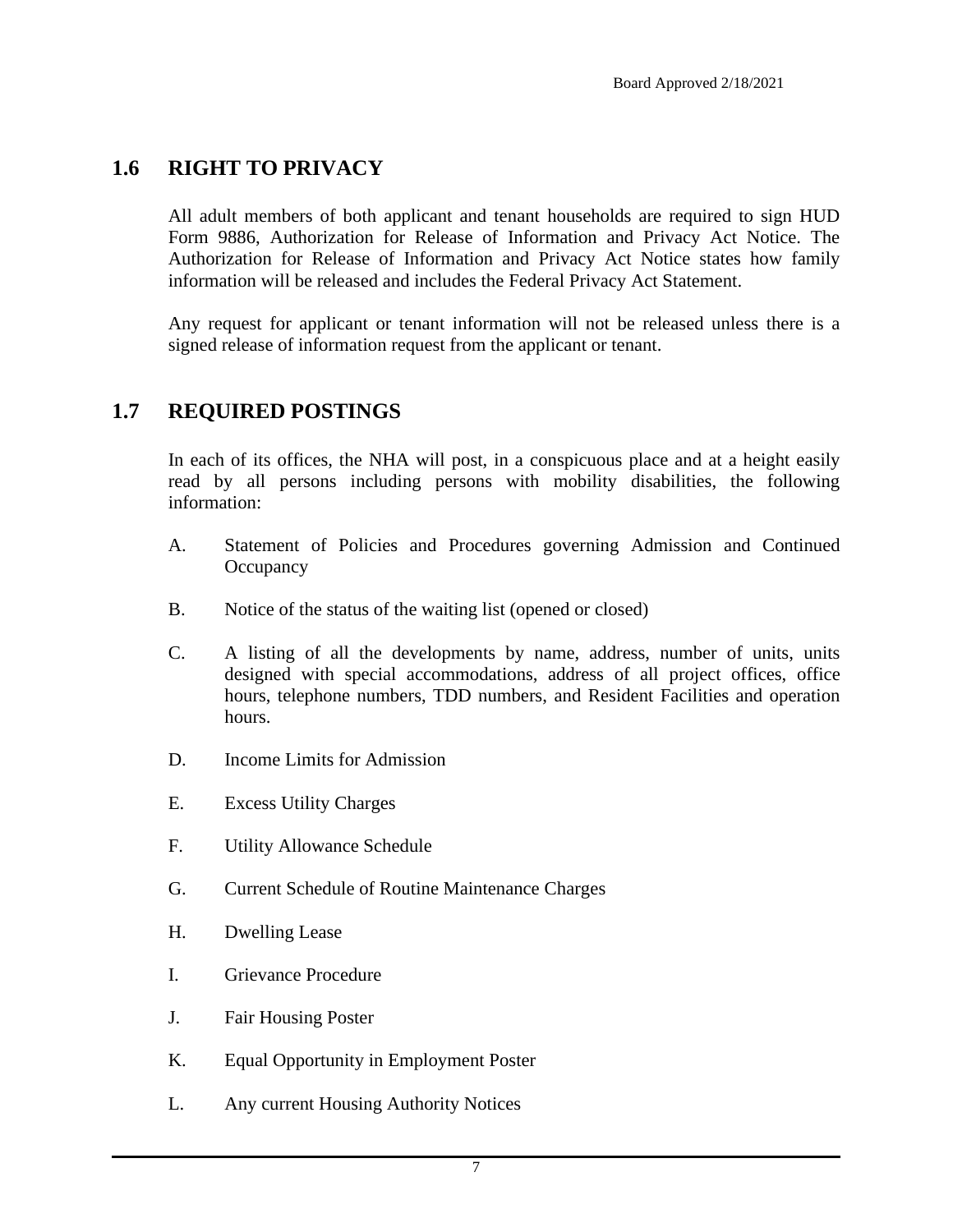### <span id="page-7-0"></span>**1.8 TAKING APPLICATIONS**

Families wishing to apply for the Public Housing Program will be required to complete an application for housing assistance. Applications will be accepted during regular business hours at 28 Captain Robert Cook Drive in the Town of Needham, Massachusetts.

Applications are taken to compile a waiting list. Due to the demand for housing in the NHA jurisdiction, the NHA may take applications on an open enrollment basis, depending on the length of the waiting list.

Completed applications will be accepted for all applicants and the NHA will verify the information.

Applications may be made in person during the open wait list period at the NHA office, 28 Captain Robert Cook Drive, Needham, MA 02492. Applications will be mailed to interested families upon request.

The completed application will be dated, and time stamped upon its return to the NHA.

Persons with disabilities who require a reasonable accommodation in completing an application may call the HA to make special arrangements. A Telecommunication Device for the Deaf (TDD) is available for the deaf. The TDD telephone number is through MassRelay at 800-720-3480.

The application process will involve two phases. The first phase is the initial application for housing assistance or the pre-application. The pre-application requires the family to provide limited basic information establishing any preferences to which they may be entitled. This first phase results in the family's placement on the waiting list.

Upon receipt of the family's pre-application, the NHA will make a preliminary determination of eligibility. The NHA will notify the family in writing of the date and time of placement on the waiting list, and the approximate wait before housing may be offered. If the NHA determines the family to be ineligible, the notice will state the reasons therefore and will offer the family the opportunity of an informal review of the determination.

The applicant may at any time report changes in their applicant status including changes in family composition, income, or preference factors. The NHA will annotate the applicant's file and will update their place on the waiting list.

The second phase is the final determination of eligibility, referred to as the full application. The full application takes place when the family nears the top of the waiting list. The NHA will ensure that verification of all preferences, eligibility, suitability and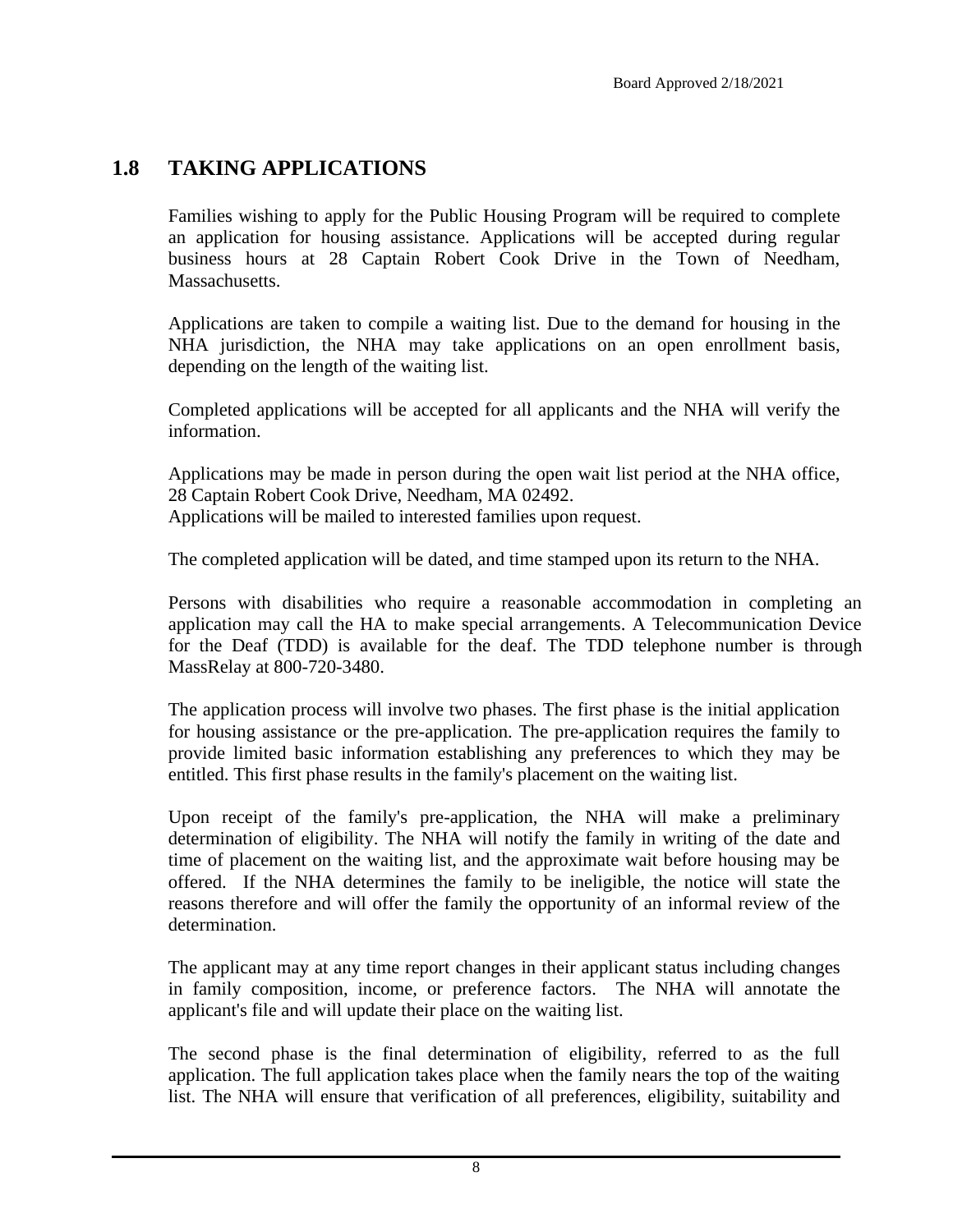selection factors are current in order to determine the family's final eligibility for admission into the Public Housing Program.

## <span id="page-8-0"></span>**SECTION 2 - APPLICATION FOR ADMISSION**

### <span id="page-8-1"></span>**2.0 INTRODUCTION**

There are at least five primary eligibility requirements for admission to public housing: qualifies as a family, has an income within the income limits, meets citizenship/eligible immigrant criteria, provides documentation of Social Security numbers and signs consent authorization documents. In addition to the eligibility criteria, families must also meet the Needham Housing Authority screening criteria in order to be admitted to public housing.

## <span id="page-8-2"></span>**2.1 ELIGIBILITY CRITERIA**

#### A. Family Status

- 1. A **family with or without children**. Such a family is defined as a group of people related by blood, marriage, adoption or affinity that live together in a stable family relationship.
	- a. Children temporarily absent from the home due to placement in foster care are considered family members.
	- b. Unborn children and children in the final stages of the legal process of being adopted are considered family members for the purpose of determining bedroom size but are not considered family members for determining income limit.
- 2. An **elderly family**, which is:
	- a. A family whose head, spouse, or sole member is a person who is at least 62 years of age;
	- b. Two or more persons who are at least 62 years of age living together; or
	- c. One or more persons who are at least 62 years of age living with one or more live-in aides.
- 3. A **near-elderly family**, which is:
	- a. A family whose head, spouse, or sole member is a person who is at least 50 years of age but below the age of 62;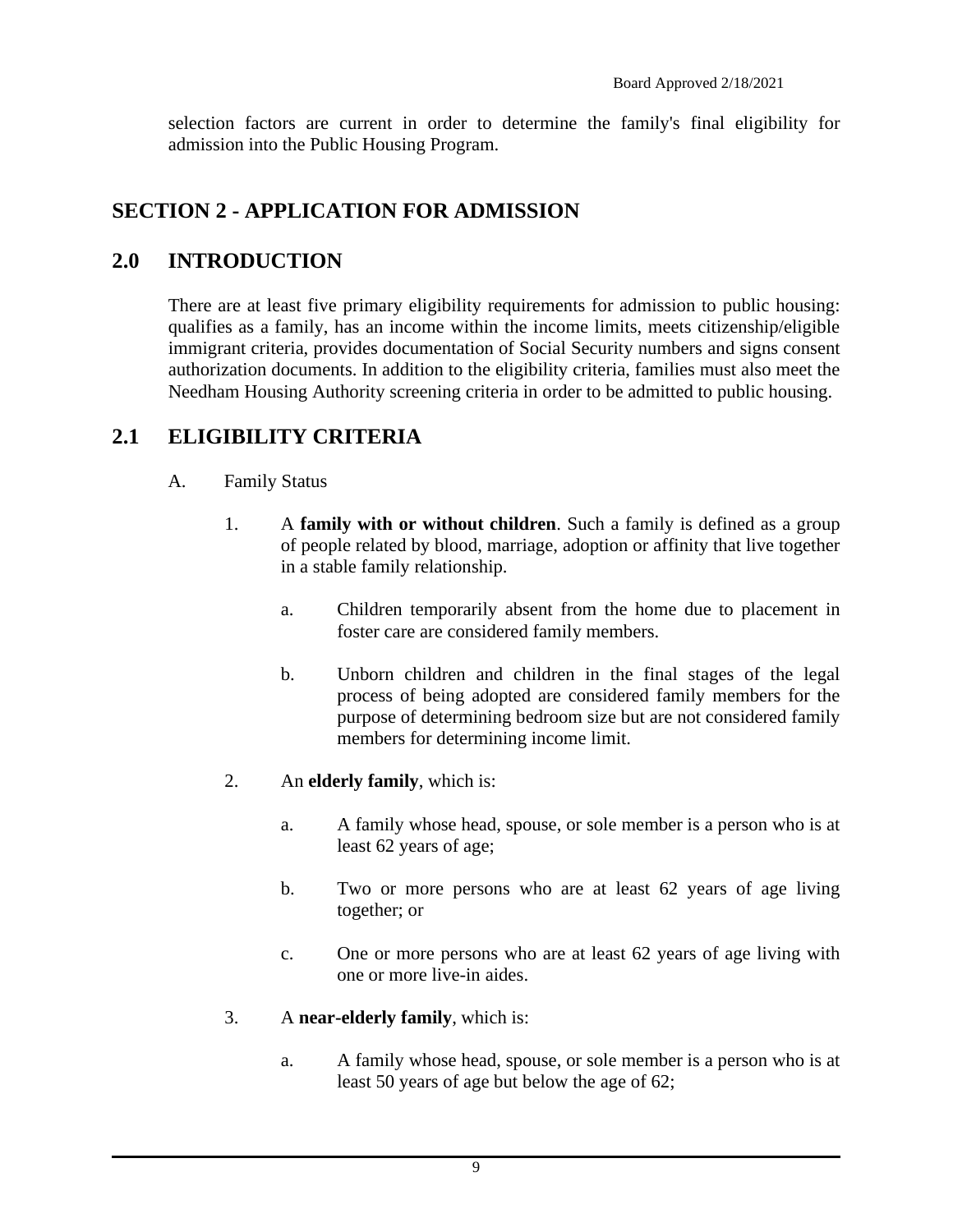- b. Two or more persons, who are at least 50 years of age but below the age of 62, living together; or
- c. One or more persons, who are at least 50 years of age but below the age of 62, living with one or more live-in aides.

#### 4. A **disabled family**, which is:

- a. A family whose head, spouse, or sole member is a person with disabilities;
- b. Two or more persons with disabilities living together; or
- c. One or more persons with disabilities living with one or more livein aides.
- d. For purposes of qualifying for low-income housing, does not include a person whose disability is based solely on any drug or alcohol dependence.
- 5. A **displaced family**, which is a family in which each member, or whose sole member, has been displaced by governmental action, or whose dwelling has been extensively damaged or destroyed as a result of a disaster declared or otherwise formally recognized pursuant to Federal disaster relief laws.

#### 6. A **remaining member of a tenant family**.

- 7. A **single person** who is not either an elderly or displaced person, or a person with disabilities, or the remaining member of a tenant family.
- B. Income Eligibility
	- 1. To be eligible for admission to developments or scattered-site units, the family's annual income must be within the low-income limit set by HUD. This means the family income cannot exceed 80 percent of the median income for the area.
	- 2. Income limits apply only at admission and are not applicable for continued occupancy.
	- 3. A family may not be admitted to the public housing program from another assisted housing program (e.g., tenant-based Section 8) or from a public housing program operated by another housing authority without meeting the income requirements of the NHA.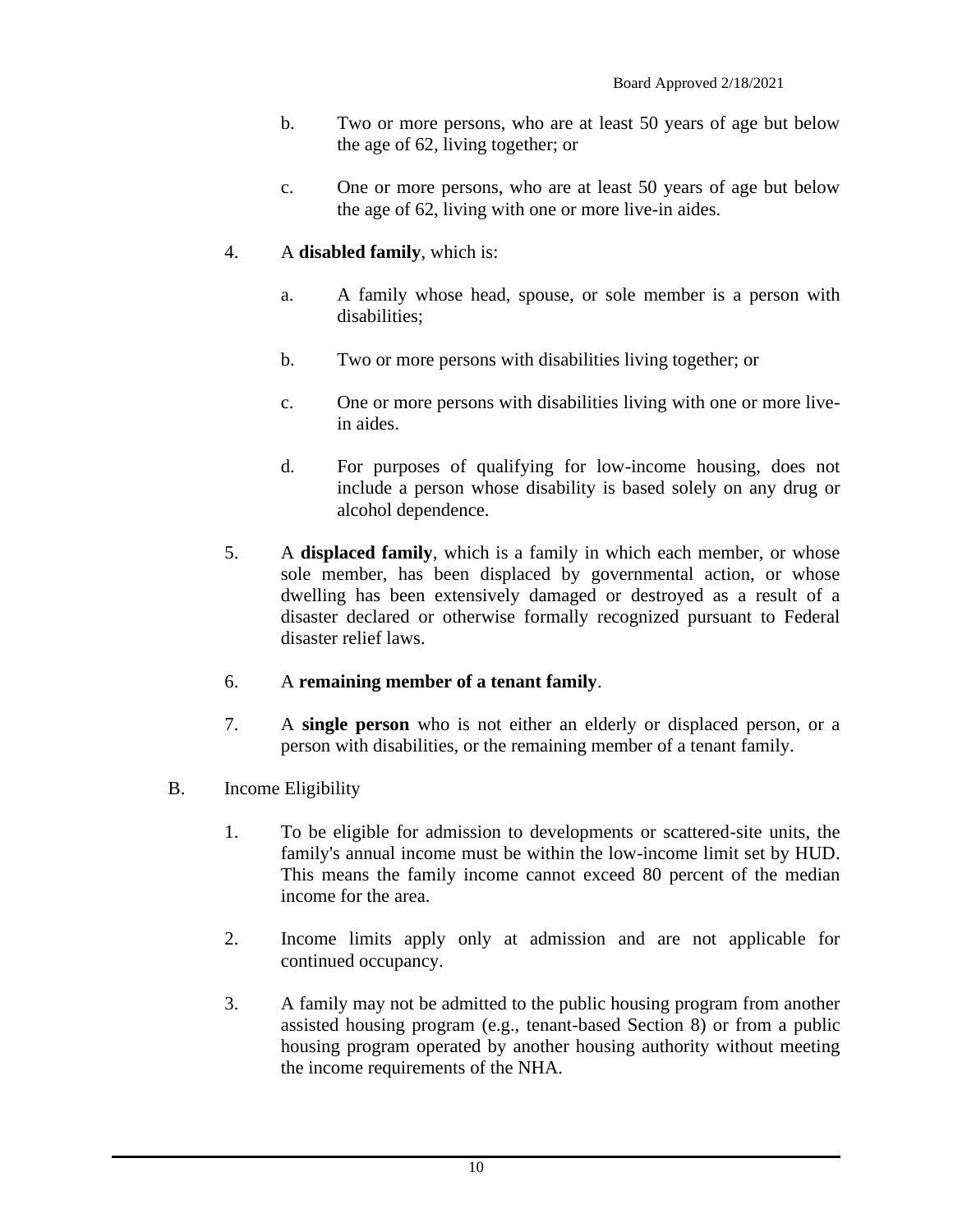- 4. If the NHA acquires a property for federal public housing purposes, the families living there must have incomes within the appropriate income limit in order to be eligible to remain as public housing tenants.
- 5. Income limit restrictions do not apply to families transferring within our Public Housing Program.
- 6 The NHA may allow police officers who would not otherwise be eligible for occupancy in public housing to reside in a public housing dwelling unit. Such occupancy must be needed to increase security for public housing residents. Their rent shall at least equal the cost of operating the public housing unit.
- 7. The NHA will comply with the HUD regulations, as amended from time to time, relative to the number of low-income, very-low income, and extremely-low income persons admitted to occupancy. Not less that 40% of the families admitted during the fiscal year shall be extremely lowincome families (basic targeting requirement).
- C. Citizenship/Eligibility Status
	- 1 To be eligible each member of the family must be a citizen, national, or a non-citizen who has eligible immigration status under one of the categories set forth in Section 214 of the Housing and Community Development Act of 1980 (see 42 U.S.C. 1436a(a) or a citizen of the Republic of Marshall Islands, the Federated States of Micronesia or the Republic of Palau. However, people in the last category are not entitled to housing assistance in preference to any United States citizen or national resident within Guam.
	- 2. Family eligibility for assistance.
		- a. A family shall not be eligible for assistance unless every member of the family residing in the unit is determined to have eligible status, with the exception noted below.
		- b. Despite the ineligibility of one or more family members, a mixed family may be eligible for one of three types of assistance (See Section 13.6 for calculating rents under the non-citizen rule).
		- c. A family without any eligible members and receiving assistance on June 19, 1995 may be eligible for temporary deferral of termination of assistance.
- D. Social Security Number Documentation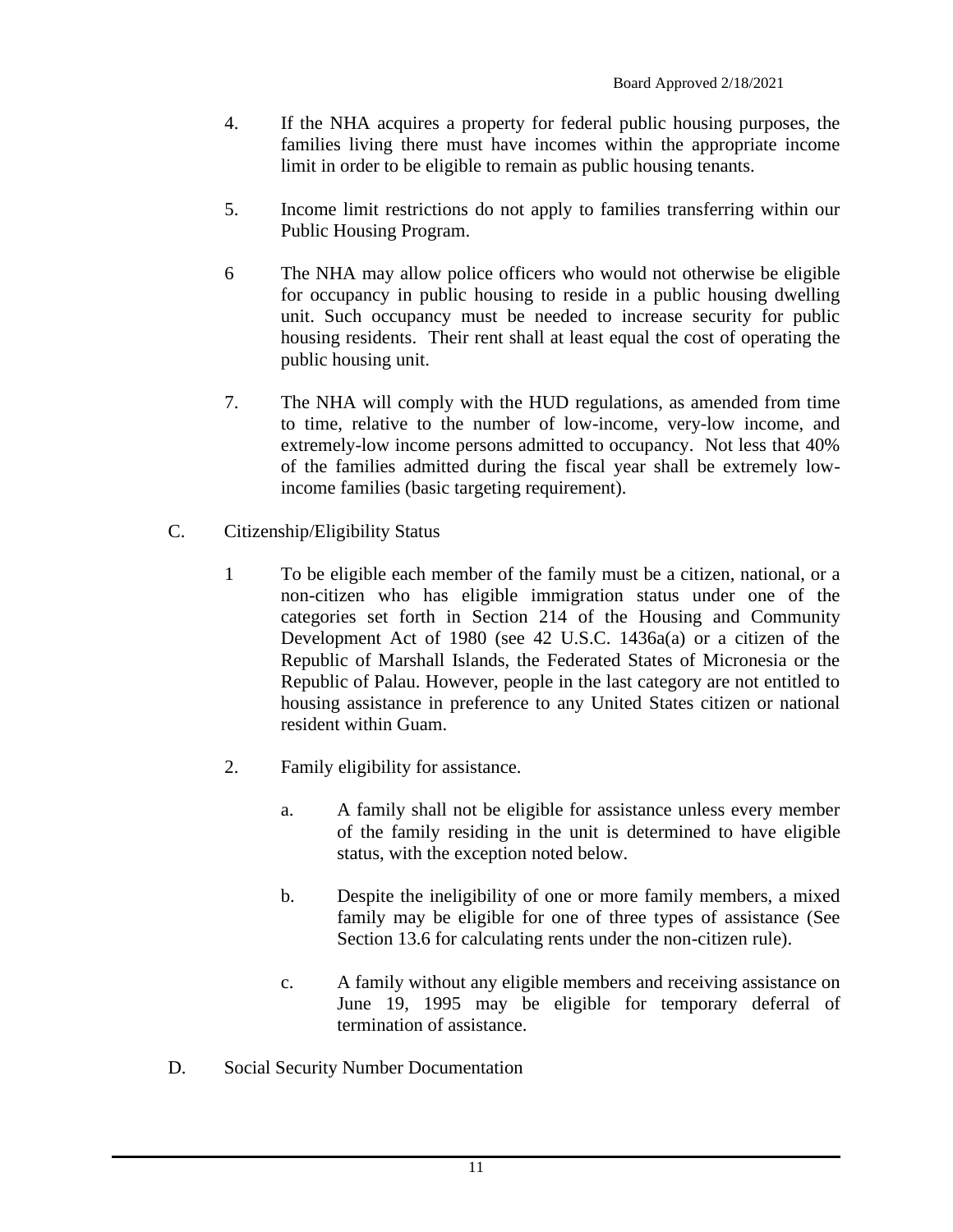To be eligible, all family members 6 years of age and older must provide a Social Security number or certify that they do not have one. Adults must certify for minors.

- E. Signing Consent Forms
	- 1. In order to be eligible, each member of the family who is at least 18 years of age, and each family head and spouse regardless of age, shall sign one or more consent forms.
	- 2 The consent form must contain, at a minimum, the following:
		- a. A provision authorizing HUD or the NHA to obtain from State Wage Information Collection Agencies (SWICAs) any information or materials necessary to complete or verify the application for participation or for eligibility for continued occupancy;
		- b. A provision authorizing HUD or the NHA to verify with previous or current employers income information pertinent to the family's eligibility for or level of assistance;
		- c. A provision authorizing HUD to request income information from the IRS and the SSA for the sole purpose of verifying income information pertinent to the family's eligibility or level of benefits;
		- d. A statement allowing the NHA permission to access the applicant's criminal record with any and all police and/or law enforcement agencies; and
		- e. A statement that the authorization to release the information requested by the consent form expires 15 months after the date the consent form is signed.

### <span id="page-11-0"></span>**2.2 SUITABILITY**

- A. Applicant families will be evaluated to determine whether, based on their recent behavior, such behavior could reasonably be expected to result in noncompliance with the public housing lease. The NHA will look at past conduct as an indicator of future conduct. Emphasis will be placed on whether a family's admission could reasonably be expected to have a detrimental effect on the development environment, other tenants, NHA employees, or other people residing in the immediate vicinity of the property. Otherwise eligible families will be denied admission if they fail to meet the suitability criteria.
- B. The NHA will consider objective and reasonable aspects of the family's background, including the following: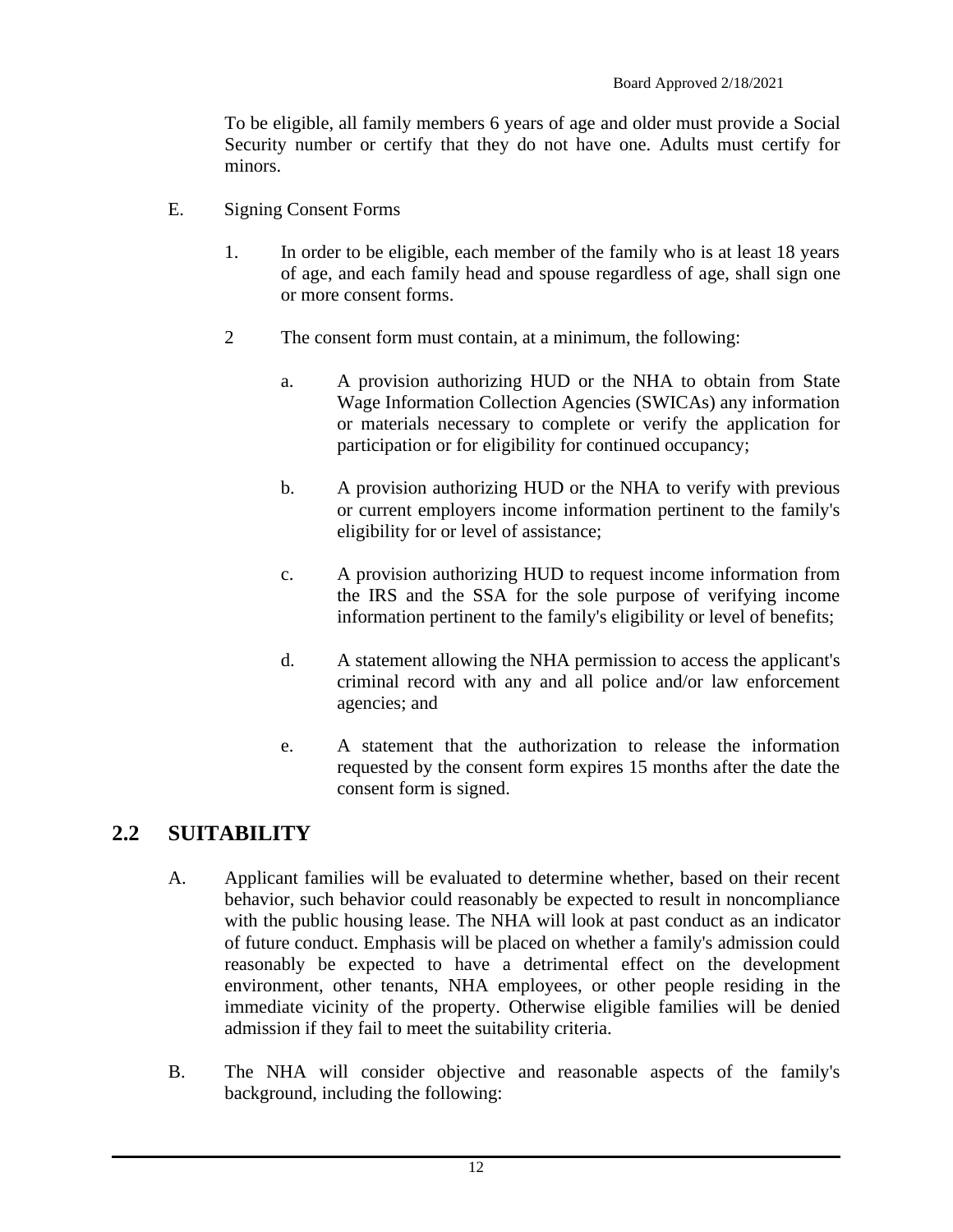- 1. History of meeting financial obligations, especially rent and any utility payments;
- 2. Ability to maintain (or with assistance would have the ability to maintain) their housing in a decent and safe condition based on living or housekeeping habits and whether such habits could adversely affect the health, safety, or welfare of other tenants;
- 3. History of criminal activity by any household member involving crimes of physical violence against persons or property and any other criminal activity including drug-related criminal activity that would adversely affect the health, safety, or well being of other tenants or staff or cause damage to the property;
- 4. History of disturbing neighbors or destruction of property;
- 5. Having committed fraud in connection with any housing assistance program, including the intentional misrepresentation of information related to their housing application or benefits derived there from; and
- 6. History of alcohol abuse in a way that may interfere with the health, safety, or right to peaceful enjoyment by others.
- 7. Any criminal activity or drug abuse as prohibited in 24 CFR § 960.204 which may require denial of admission.
- C. The NHA will ask applicants to provide information demonstrating their ability to comply with the essential elements of the lease. NHA will verify the information provided. Such verification may include but may not be limited to the following:
	- 1. A credit check of the head, spouse, co-head and any other adult family members;
	- 2. A rental history check of all adult family members;
	- 3. A criminal background check on all adult household members, including live-in aides at no cost to the applicant. This check will be made through State or local law enforcement or court records in those cases where the household member has lived in the local jurisdiction for the last three years. The NHA may contact law enforcement agencies where the individual had lived or request a check through the FBI's National Crime Information Center (NCIC). This criminal background check will proceed after each adult household member has signed a consent form designed by the NHA.

The information received as a result of the criminal background check shall be used solely for screening, lease enforcement and eviction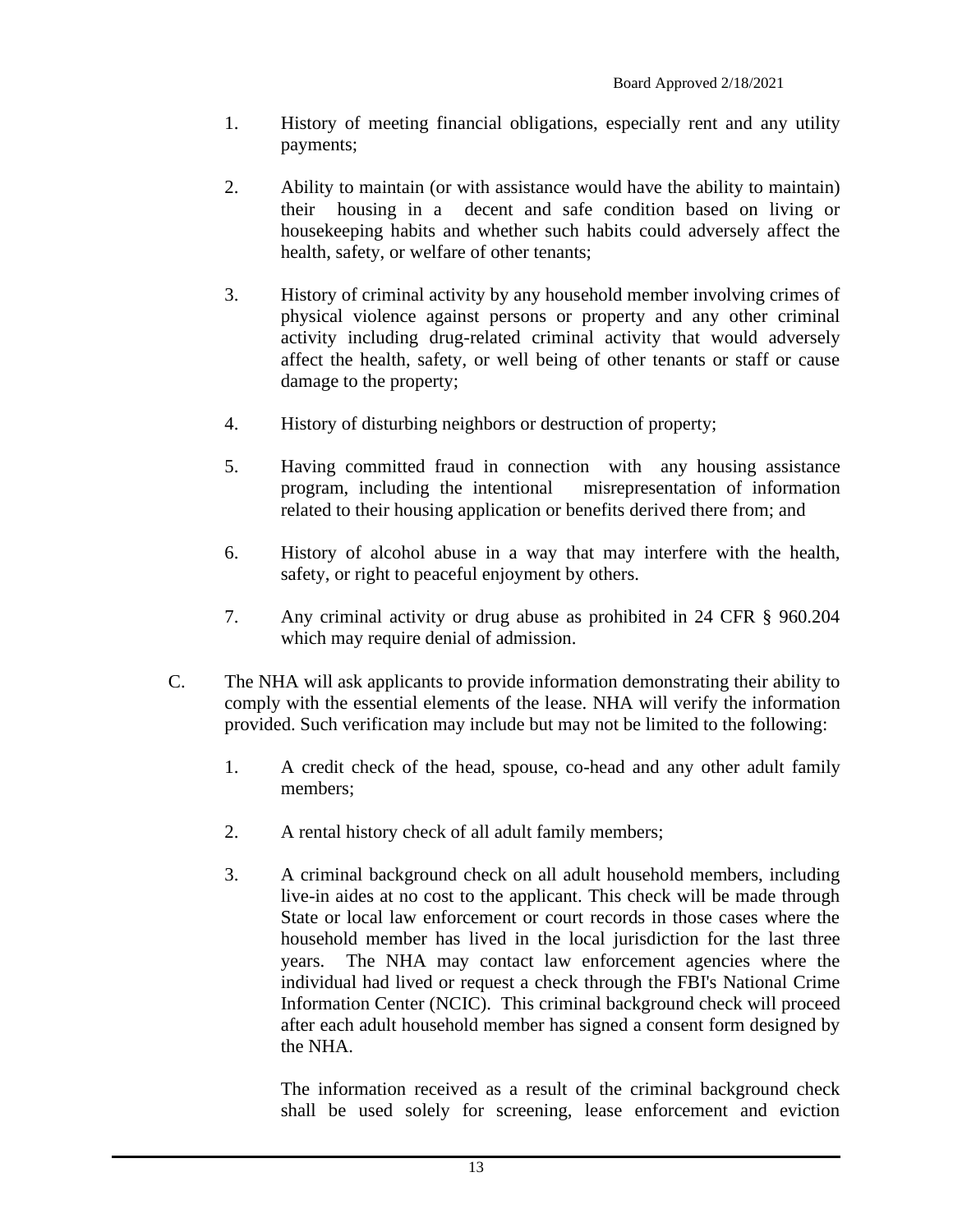purposes. The information derived from the criminal background check shall be shared only with employees of the NHA who have a job-related need to have access to the information. The information shall be maintained confidentially, not misused or improperly disseminated and destroyed once the purpose(s) for which it was requested has been accomplished and the period for filing a challenge to the NHA's action has expired without a challenge or final disposition of any litigation has occurred.

- 4. A home visit. The home visit provides the opportunity for the family to demonstrate their ability to maintain their home in a safe and sanitary manner. This inspection considers cleanliness and care of rooms, appliances, and appurtenances. The inspection may also consider any evidence of criminal activity; and
- 5. A check of the State's lifetime sex offender registration program for each adult household member, including live-in aides. No household with an individual registered under a State sex offender registration will be admitted to public housing. The NHA will check with our State registry and if the applicant has resided in another State(s), with that State(s)' list.

If an applicant is about to be denied housing based on either the criminal check or the sex offender registration program, the applicant will be informed of this fact and given an opportunity to dispute the accuracy of the information before the denial or eviction occurs.

## <span id="page-13-0"></span>**2.3 GROUNDS FOR DENIAL**

The NHA is not required or obligated to assist applicants who:

- A. Do not meet any one or more of the eligibility criteria;
- B. Do not supply information or documentation required by the application process;
- C. Have failed to respond to a written request for information or a request to declare their continued interest in the program;
- D. Have a history of not meeting financial obligations, especially rent;
- E. Do not have the ability to maintain (with assistance) their housing in a decent and safe condition where such habits could adversely affect the health, safety, or welfare of other tenants;
- F. Have a history of criminal activity by any household member involving crimes of physical violence against persons or property and any other criminal activity including drug-related criminal activity that would adversely affect the health, safety, or well being of other tenants or staff or cause damage to the property;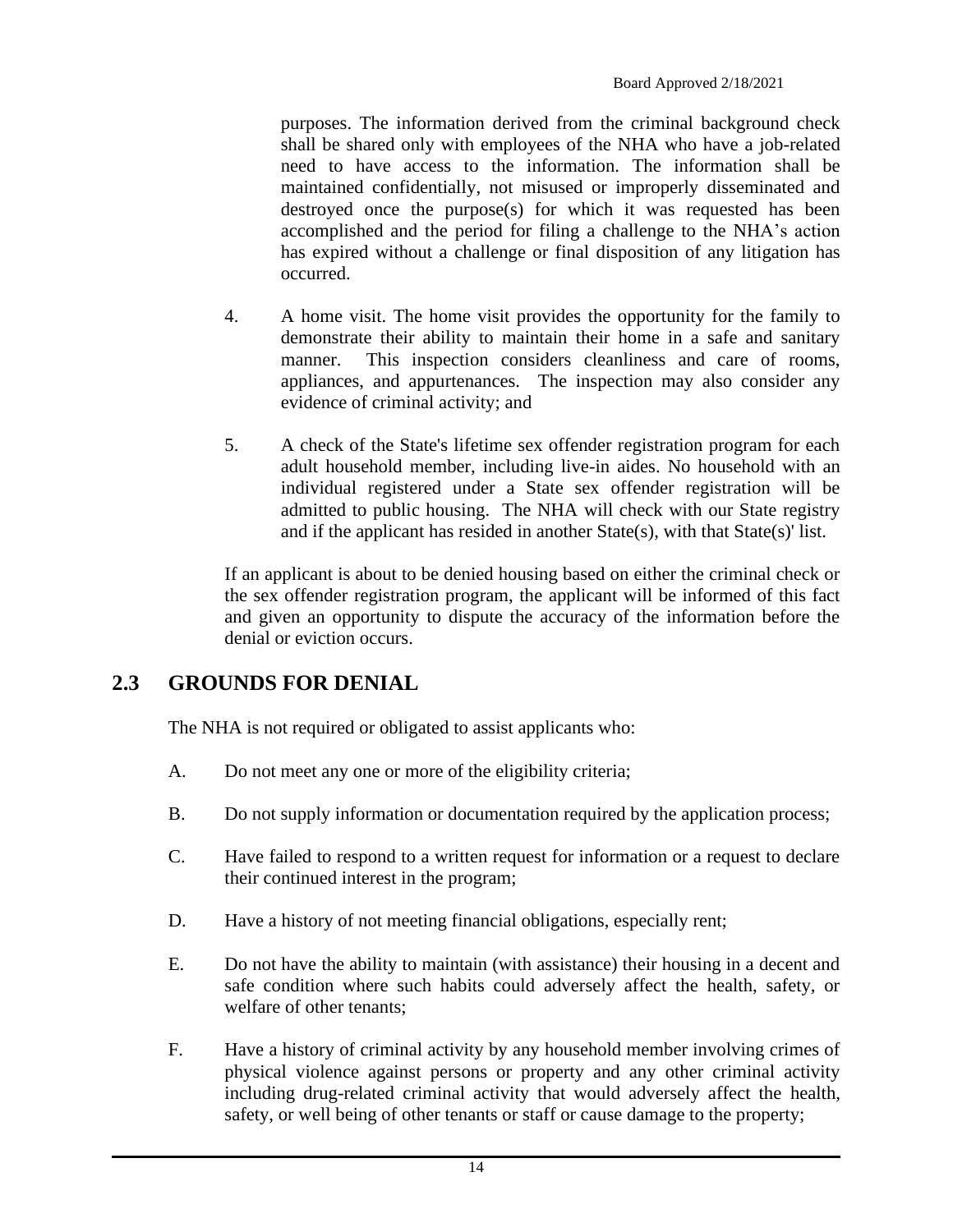- G. Have a history of disturbing neighbors or destruction of property;
- H. Currently owes rent or other amounts to any housing authority in connection with their public housing or Section 8 programs;
- I. Have committed fraud, bribery or any other corruption in connection with any Federal housing assistance program, including the intentional misrepresentation of information related to their housing application or benefits derived there from;
- J. Were evicted from assisted housing within 10 years because of drug-related criminal activity. The 10 year limit is based on the date of such eviction, not the date the crime was committed.

However, the NHA may at its sole discretion, admit the household if the authority determines:

- 1. The evicted household member who engaged in drug-related criminal activity has successfully completed a supervised drug rehabilitation program approved by the NHA, or
- 2. The circumstances leading to the eviction no longer exist (for example, the criminal household member is imprisoned or has died).
- K. Are currently engaging in the illegal use of a controlled substance. For purposes of this section, a member is "currently engaged in" the criminal activity if the person has engaged in this behavior recently enough to justify a reasonable belief that the behavior is current);
- L. The NHA determines that it has reasonable cause to believe that a household member's illegal use or pattern of illegal use of a drug may threaten the health, safety or right to peaceful enjoyment of the premises by other residents;
- M. The NHA determines that it has reasonable cause to believe that a household member's abuse or pattern of abuse of alcohol may threaten the health, safety or right to peaceful enjoyment of the premises by other residents.
- N. Have engaged in or threatened abusive or violent behavior towards any NHA staff member or resident;
- 0. Fugitive felons, parole violators and persons fleeing to avoid prosecution or custody or confinement after conviction for a crime or attempt to commit a crime, that is a felony under the laws of the place from which the individual flees;
- P. Denied for Life: If any family member has been convicted of manufacturing or producing methamphetamine (speed) in a public housing development or in a Section 8 assisted property, or on the premises of other federally assisted housing;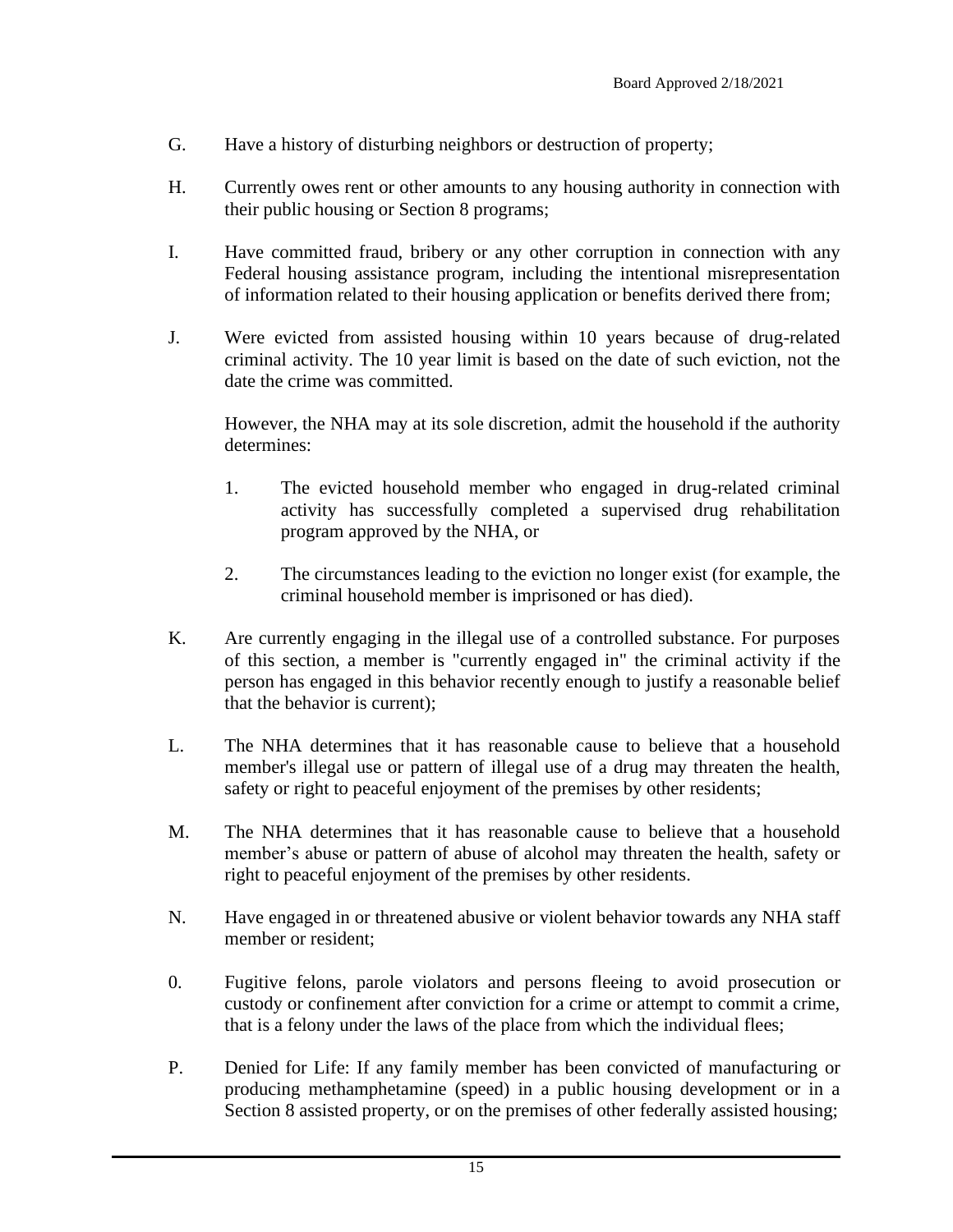Q. Denied for Life: Has a lifetime registration under any State sex offender registration program.

In determining whether to deny admission for illegal drug use by a household member who is no longer engaging in such abuse or for abuse or a pattern of abuse of alcohol by a household member who is no longer engaging in such abuse, the NHA may, at its option, and sole discretion, consider whether such household member:

- 1. Is participating in a supervised drug or alcohol rehabilitation program;
- 2. Has successfully completed a supervised drug or alcohol rehabilitation program; or
- 3. Has otherwise been successfully rehabilitated.

For this purpose, NHA will require the applicant to submit evidence of the household member's current participation in or successful completion of a supervised drug or alcohol rehabilitation program or evidence of otherwise having been rehabilitated successfully.

Before the NHA denies admission to the NHA's public housing program on the basis of a criminal record, the NHA must notify the household of the proposed action and must provide the person with the criminal record (i.e., a child) and the applicant (head of household) with a copy of the criminal record and an opportunity to dispute the accuracy and relevance of that record. The applicant will have 10 business days to dispute the accuracy and relevance of the record in writing. If the NHA does not receive the dispute within the allotted time, the applicant will be denied.

### <span id="page-15-0"></span>**2.4 INFORMAL REVIEW**

A. If the NHA determines that an applicant does not meet the criteria for receiving public housing assistance, the NHA will promptly provide the applicant with written notice of the determination. The notice must contain a brief statement of the reason(s) for the decision and state that the applicant may request an informal review of the decision within 10 business days of the denial. The NHA will describe how to obtain the informal review.

The informal review may be conducted by any person designated by the NHA, other than a person who made or approved the decision under review or subordinate of this person. The applicant must be given the opportunity to present written or oral objections to the NHA's decision. The NHA should notify the applicant of the final decision within 14 business days after the informal review, including a brief statement of the reasons for the final decision.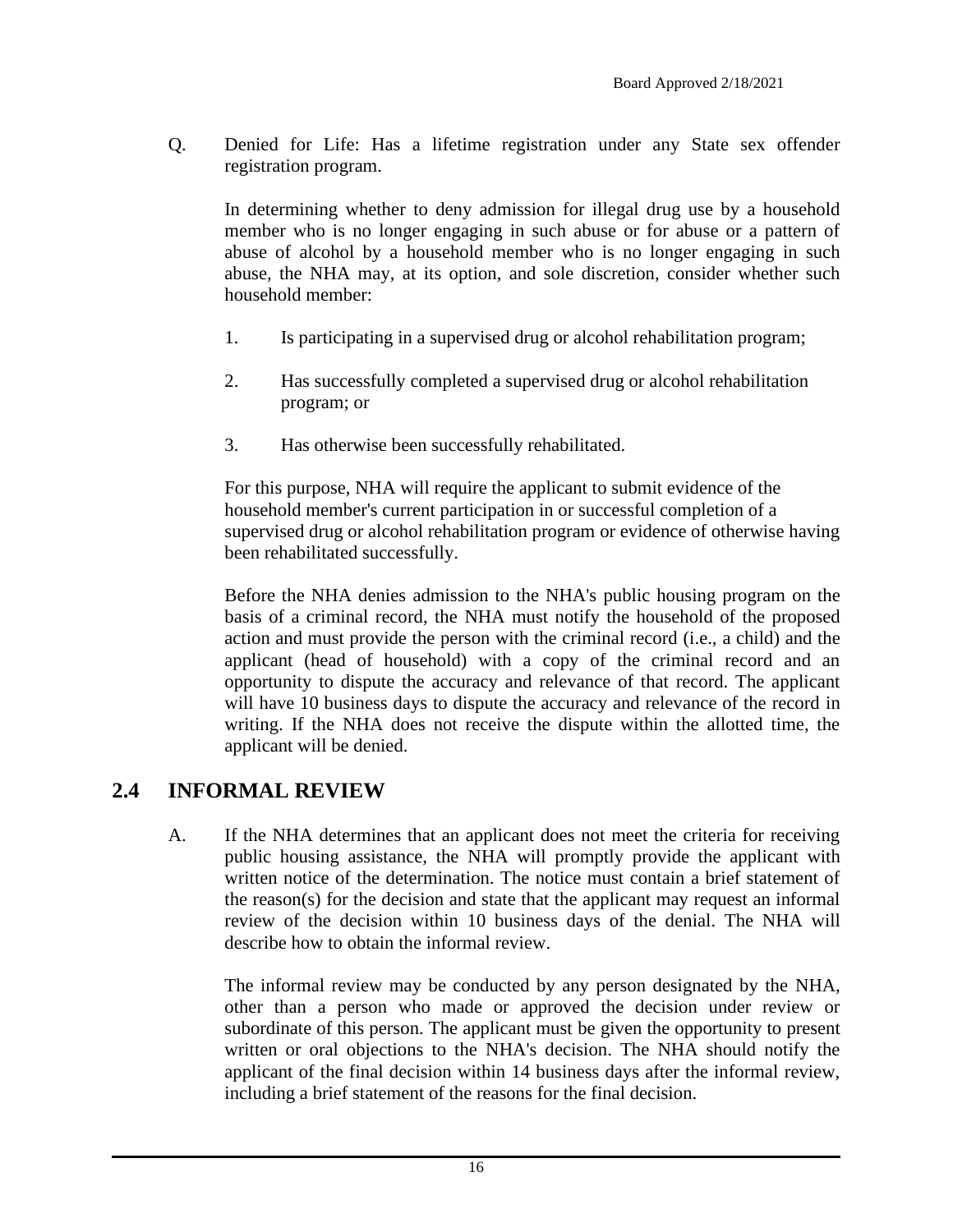B. The participant family may request that the NHA provide for an Informal Hearing after the family has notification of an INS decision on their citizenship status on appeal, or in lieu of request of appeal to the INS. This request must be made by the participant family within 30 days of receipt of the Notice of Denial or Termination of Assistance, or within 30 days of receipt of the INS appeal decision.

For the participant families, the Informal Hearing Process above will be utilized with the exception that the participant family will have up to 30 days of receipt of the Notice of Denial or Termination of Assistance, or of the INS appeal decision.

## <span id="page-16-0"></span>**SECTION 3 - MANAGING THE WAITING LIST**

## <span id="page-16-1"></span>**3.0 OPENING AND CLOSING THE WAITING LIST**

Opening of the waiting list will be announced with a public notice stating that applications for public housing will again be accepted. The public notice will state where, when, and how to apply. The notice will be published in a local newspaper of general circulation and also by any available minority media.

The notice will state that applicants already on waiting lists for other housing programs must apply separately for this program and such applicants will not lose their place on other waiting lists when they apply for public housing. The notice will include the Fair Housing logo and slogan and will be in compliance with Fair Housing requirements.

Closing of the waiting list will also be announced with a public notice. The public notice will state the date the waiting list will be closed and for what bedroom sizes. The public notice will be published in a local newspaper of general circulation and also by any available minority media.

## <span id="page-16-2"></span>**3.1 ORGANIZATION OF THE WAITING LIST**

The waiting list will be maintained in accordance with the following guidelines:

- A. The application will be a permanent file;
- B. All applications will be maintained in order of bedroom size, preference, and then in order of date and time of application; and
- C. Any relevant contact between the NHA and the applicant will be documented in the applicant file.

## <span id="page-16-3"></span>**3.2 FAMILIES NEARING THE TOP OF THE WAITING LIST**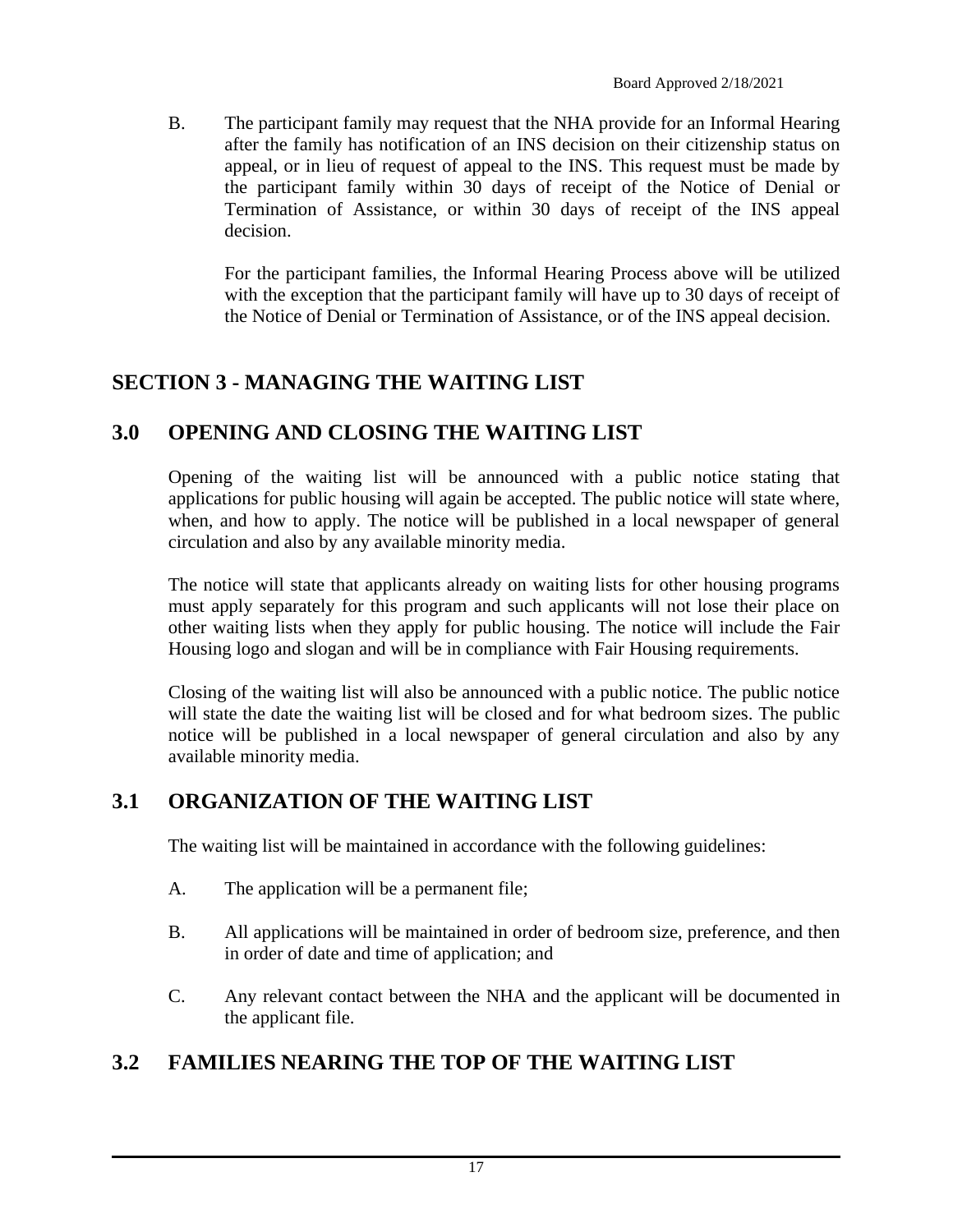When a family appears to be nearing the top of the waiting list, the family will be invited to an interview and the verification process will begin. It is at this point in time that the family's waiting list preference will be verified. If the family no longer qualifies to be near the top of the list, the family's name will be returned to the appropriate spot on the waiting list. The NHA must notify the family in writing of this determination and give the family the opportunity for an informal review.

Once the preference has been verified, the family will complete a full application, present Social Security number information, citizenship/eligible immigrant information, and sign the Consent for Release of Information forms.

## <span id="page-17-0"></span>**3.3 PURGING THE WAITING LIST**

The NHA will update and purge its waiting list at least annually to ensure that the pool of applicants reasonably represents the interested families for whom the NHA has current information, i.e. applicant's address, family composition, income category, and preferences.

## <span id="page-17-1"></span>**3.4 REMOVAL OF APPLICANTS FROM THE WAITING LIST**

The NHA will not remove an applicant's name from the waiting list unless:

- A. The applicant requests in writing that the name be removed;
- B. The applicant fails to respond to a written request for information or a request to declare their continued interest in the program;
- C. Fails to attend a scheduled appointment without advance notification and/or good cause;
- D. The applicant does not meet either the eligibility or suitability criteria for the program; or
- E. The applicant is housed in another NHA unit.

## <span id="page-17-2"></span>**3.5 MISSED APPOINTMENTS**

All applicants who fail to keep a scheduled appointment with the NHA will be sent a notice of termination of the process for eligibility.

The NHA will allow the family to reschedule for good cause. Generally, no more than one opportunity will be given to reschedule without good cause, and no more than two opportunities will be given for good cause. When good cause exists for missing an appointment, the NHA will attempt to work closely with the family to find a more suitable time. Applicants will be offered the right to an informal review before being removed from the waiting list.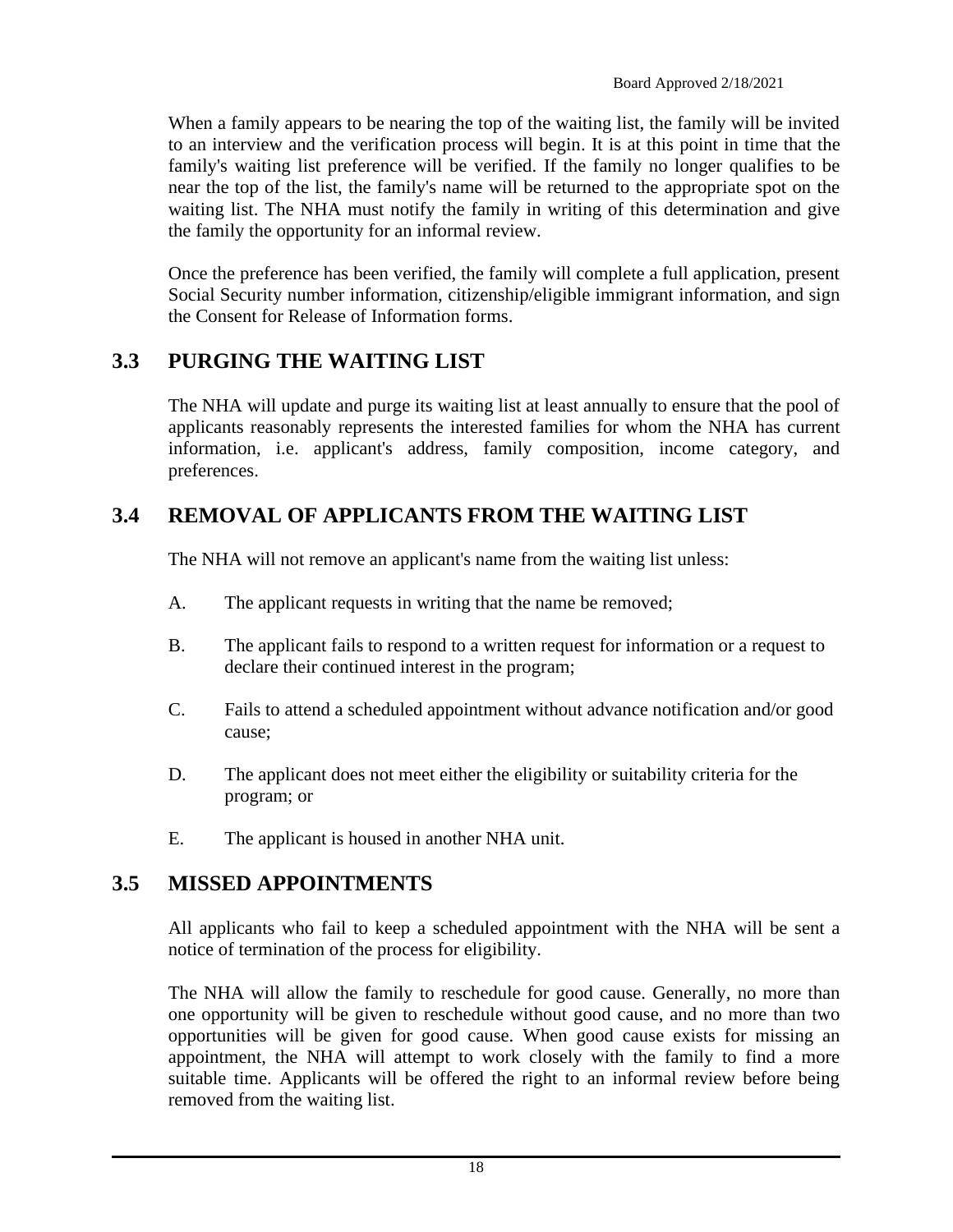## <span id="page-18-0"></span>**3.6 NOTIFICATION OF NEGATIVE ACTIONS**

Any applicant whose name is being removed from the waiting list will be notified by the NHA, in writing, that they have seven (7) calendar days from the date of the written correspondence to present mitigating circumstances or request an informal review. The letter will also indicate that their name will be removed from the waiting list if they fail to respond within the timeframe specified. The NHA system of removing applicant names from the waiting list will not violate the rights of persons with disabilities. If an applicant claims that their failure to respond to a request for information or updates was caused by a disability, the NHA will verify that there is in fact a disability and the disability caused the failure to respond, and will provide a reasonable accommodation. An example of a reasonable accommodation would be to reinstate the applicant on the waiting list based on the date and time of the original application.

## <span id="page-18-1"></span>**SECTION 4: WAITING LIST MANAGEMENT**

## <span id="page-18-2"></span>**4.0 ORGANIZATION OF THE WAITING LIST**

The Needham Housing Authority (NHA) waiting list for public housing programs will be maintained in accordance with the following guidelines:

- A. The application will be a permanent file;
- B. All applications will be maintained in order of bedroom size, preference, and then in order of date and time of application; and
- C. Any contacts between the NHA and the applicant will be documented in the applicant file.
- D. Applicant will receive one Master Control Number unless they submit a second application on a different date.

## <span id="page-18-3"></span>**4.1 OPENING AND CLOSING THE WAITING LIST**

- A. Media announcements of the opening and closing of NHA waiting lists will be published in a local newspaper of general circulation and also by any available minority media. They will bear the Equal Housing Opportunity logo and NHA Statement of Non-discrimination
- B. Announcements
	- 1. Opening of Waiting List or Sub-list.Public notices announcing the opening/re-opening of a program waiting list or sub-list shall include the following**:** the date the NHA will start accepting applications; information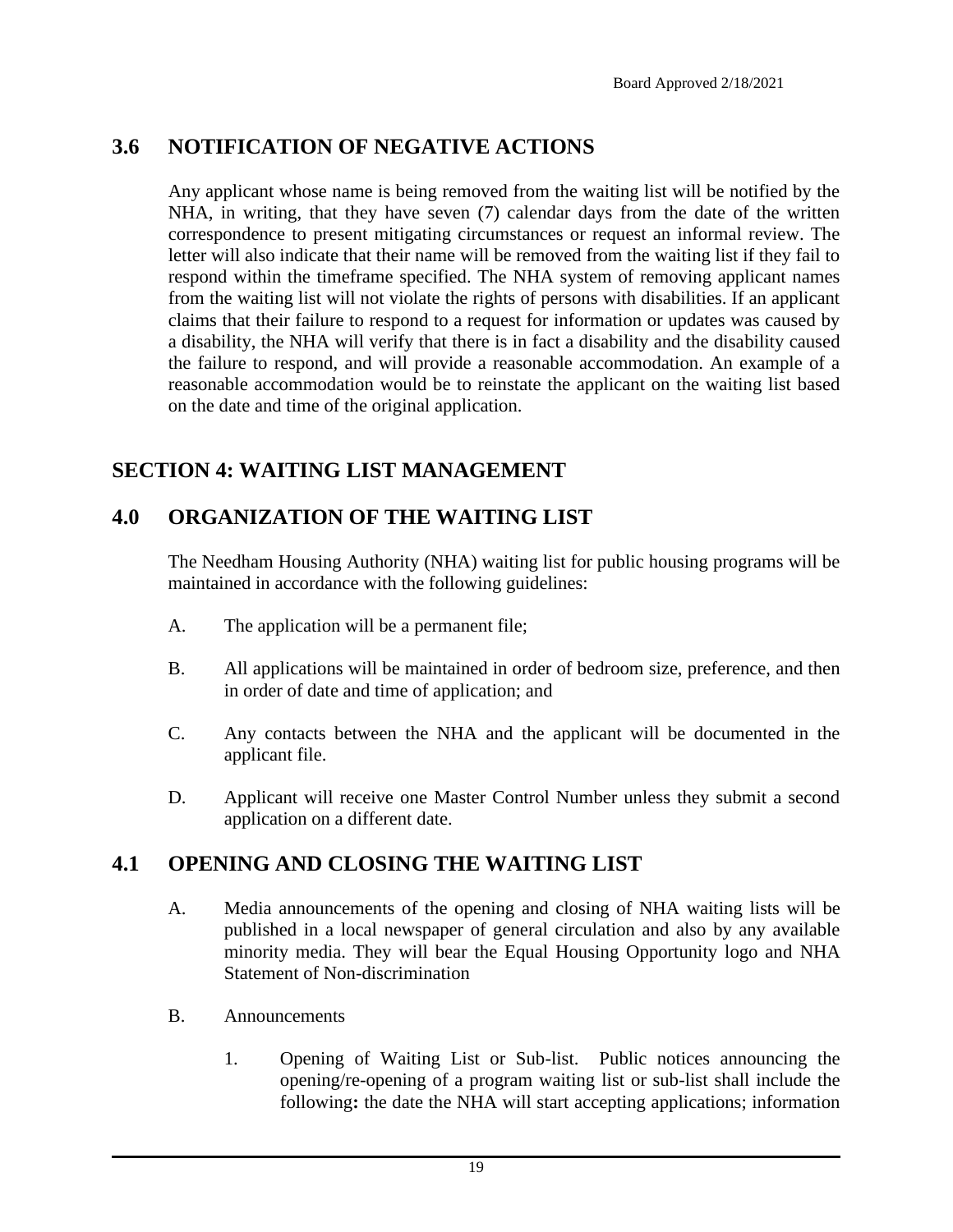regarding the type of housing program; eligibility requirements and any restrictions on who may apply; where, when, and how to apply; and that applicants already on waiting lists for other housing programs must apply separately for this program and their status on other waiting lists will not be affected.

2. Closure of Waiting List or Sub-list.Public notices announcing the closure of a program waiting list or sub-list shall include the following: the date the NHA will stop accepting applications; the housing programs and/or bedroom sizes affected; and that applicants currently on the waiting list will not be affected by its closure.

### <span id="page-19-0"></span>**4.2 WAITING LIST PLACEMENT**

A. Community-Wide Waiting Lists

Once it has been determined that an applicant satisfies the threshold eligibility requirements for household income and family status, the applicant shall be placed on a community-wide waiting list for the federal public housing program(s) for which they are eligible. NHA has three (3) community-wide lists in the federal public housing program, one for each development type: Family; Elderly-Only; and Mixed Populations. The largest unit size under the Mixed Populations program is one (1) bedroom. As such, non-elderly households requiring more than one (1) bedroom may only apply for the Family Program.

B. Waiting Sub-Lists

Each community-wide list is then divided into waiting sub-lists by the available bedroom sizes, ranging from zero (0) to five (5) bedroom units, within each development type1. The tables below illustrate the number of dwelling units in each bedroom size category, development type and development in the NHA federal public housing portfolio.

1 Under the Mixed Populations program, wherein only studio apartments (0 bedroom efficiency units) and one-bedroom units available, there is one singular waiting sub-list for both unit sizes.

C. Initial determination of an applicant's eligibility for waiting list preference, development type, and bedroom size shall be based on the information provided on the pre-application.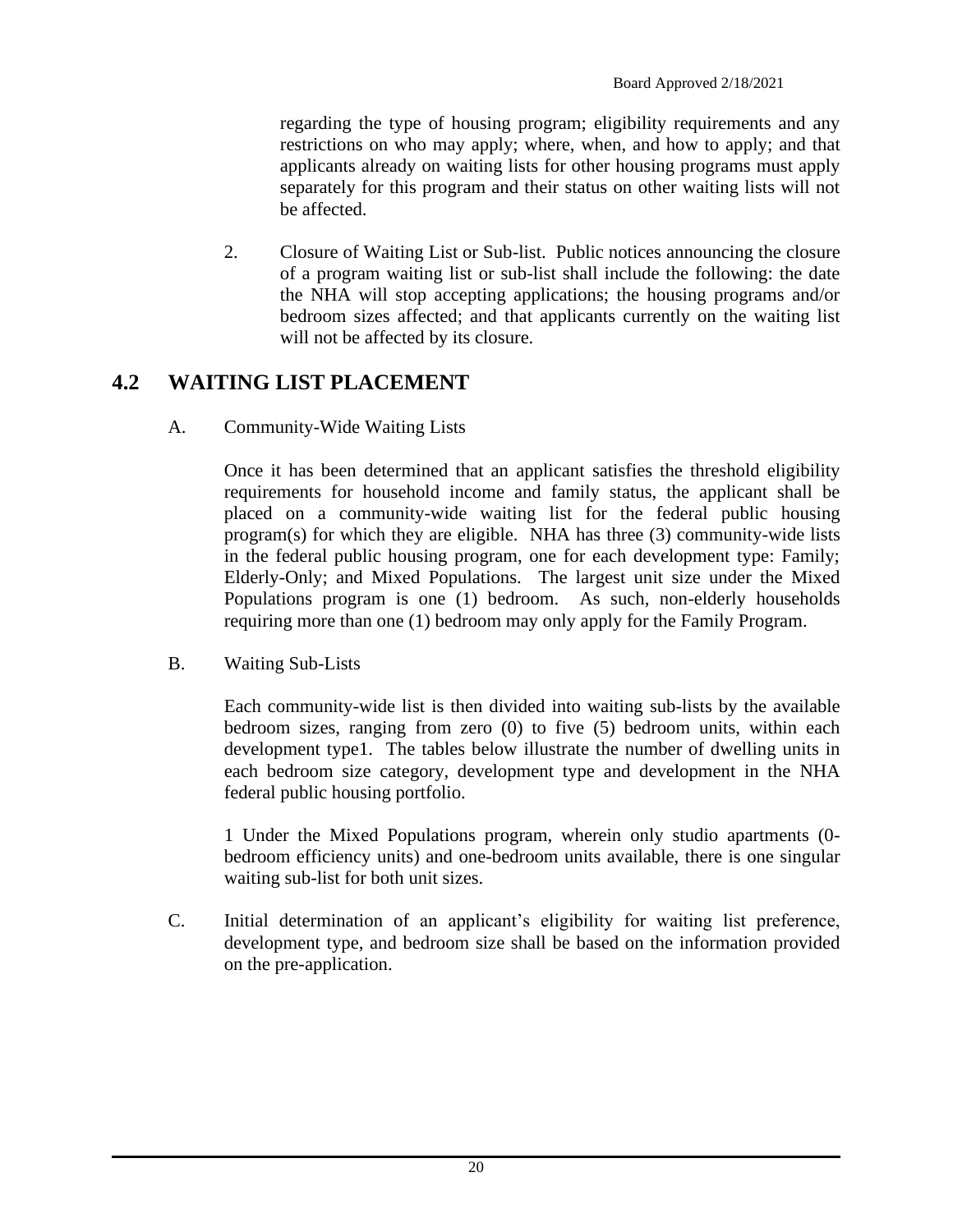#### **UNIT COUNTS BY DEVELOPMENT**

| <b>Development Type</b> | <b>Development</b> | <b>Units</b> |  |
|-------------------------|--------------------|--------------|--|
| Family                  | <b>CRCD</b>        | 30           |  |
| Family                  | Seabeds Way        | 46           |  |
| Family                  | <b>High Rock</b>   | 60           |  |

D. NHA will follow the guidelines set forth in Sections 5.0 (Preferences), 5.2 (Designated Housing) and 5.4 (Occupancy Standards) when making these determinations. Final verification of eligibility for these waiting list factors occurs when the applicant approaches the top of the list and is invited to attend an applicant interview and complete the full application package. NHA will document subsequent changes to an applicant's family composition or eligibility for preference. In accordance with Section 3.2 of this policy, when such changes affect an applicant's sub-waiting list assignment, bedroom size, or preference category, those updates will be made accordingly.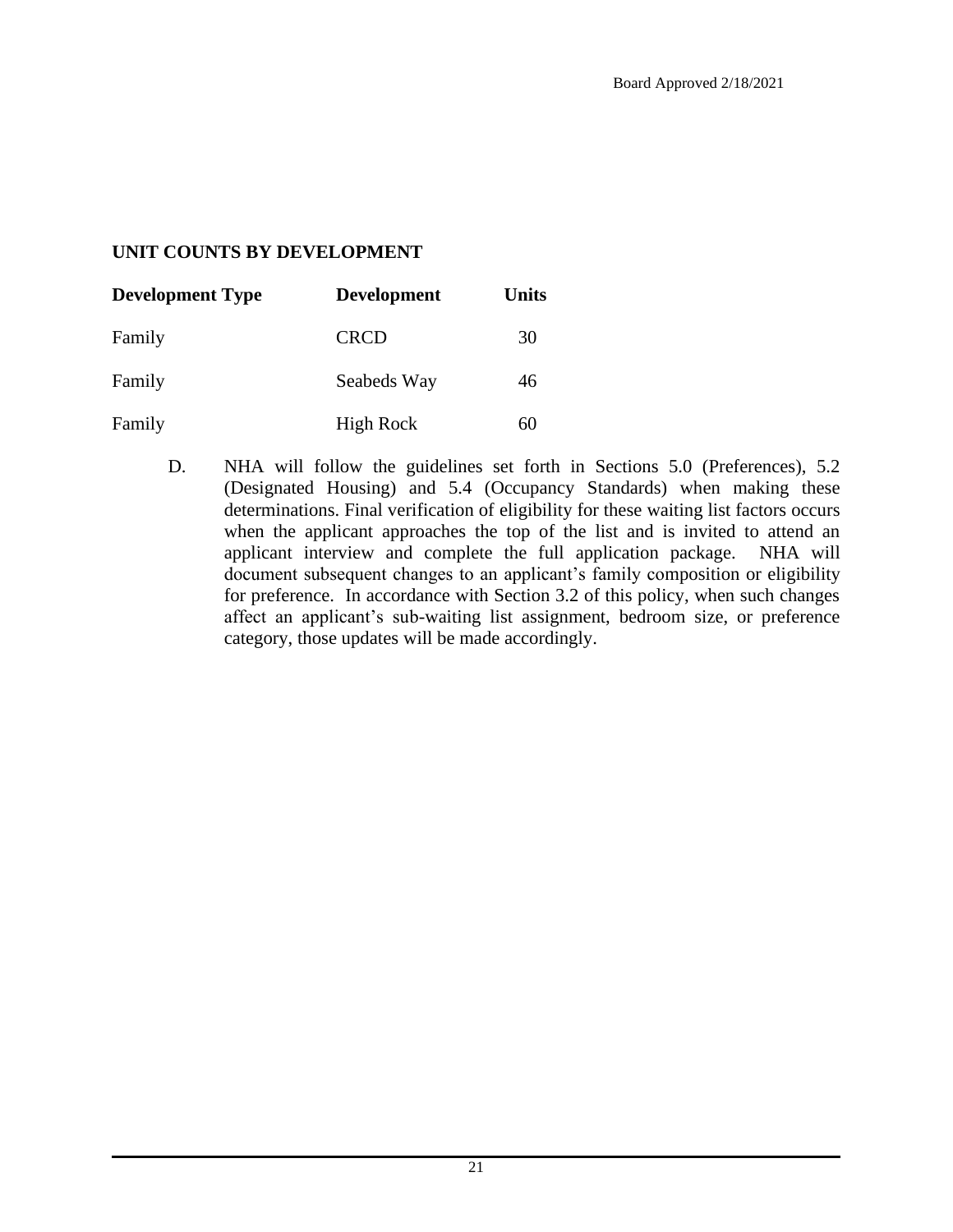#### <span id="page-21-0"></span>**4.3 PREFERENCE POINT SYSTEM**

- A. The Needham Housing Authority (NHA) has established four (4) Applicant Preference categories and three (3) Unit Transfer categories that affect an individual's ranking on the federal public housing waiting list. Each category is associated with a specific point value that places it on a scale of 0 to 70. The point system hierarchy reflects the values, needs and priorities of both the Authority and the local Needham community. Eligibility for waiting list points must be verified at the time of screening prior to admission or unit transfer.
- B. Preference points are *mutually exclusive*, so no application on the waiting list may be assigned more than one preference. Families that are eligible for more than one preference will be assigned the highest-ranking preference for which they qualify. Applications that are not eligible for a preference will be ranked on the waiting lists according to date and time of application. Preferences are weighted highest to lowest in the following order and date and time of application determines the ranking sequence within the categories. The preference point system used by NHA to process new admissions and transfers on all federal public housing waiting lists is as follows:

| <b>Point System Hierarchy</b>         |               |  |  |  |
|---------------------------------------|---------------|--|--|--|
| <b>Preference Category</b>            | <b>Points</b> |  |  |  |
| Administrative Transfers <sup>1</sup> | 70            |  |  |  |
| <b>Emergency Transfer</b>             | 65            |  |  |  |
| <b>Standard Transfer</b>              | 60            |  |  |  |
| <b>Applicant Preference #2</b>        | 50            |  |  |  |
| Applicant Preference #3               | 40            |  |  |  |
| <b>Applicant Preference #4</b>        | 30            |  |  |  |
| <b>Standard Applicants</b>            |               |  |  |  |

#### <span id="page-21-1"></span>**4.4 APPLICANT PREFERENCES**

#### **A. APPLICANT PREFERENCE #1: EMERGENCY (65 PTS)**

Applicants displaced by one of the following:

- 1. Fire
- 2. Federally declared natural disaster
- 3. Condemnation

<sup>&</sup>lt;sup>1</sup> Approved Administrative Transfers will be offered housing before all ranking families on the waiting list. (See: Chapter 12 Transfers)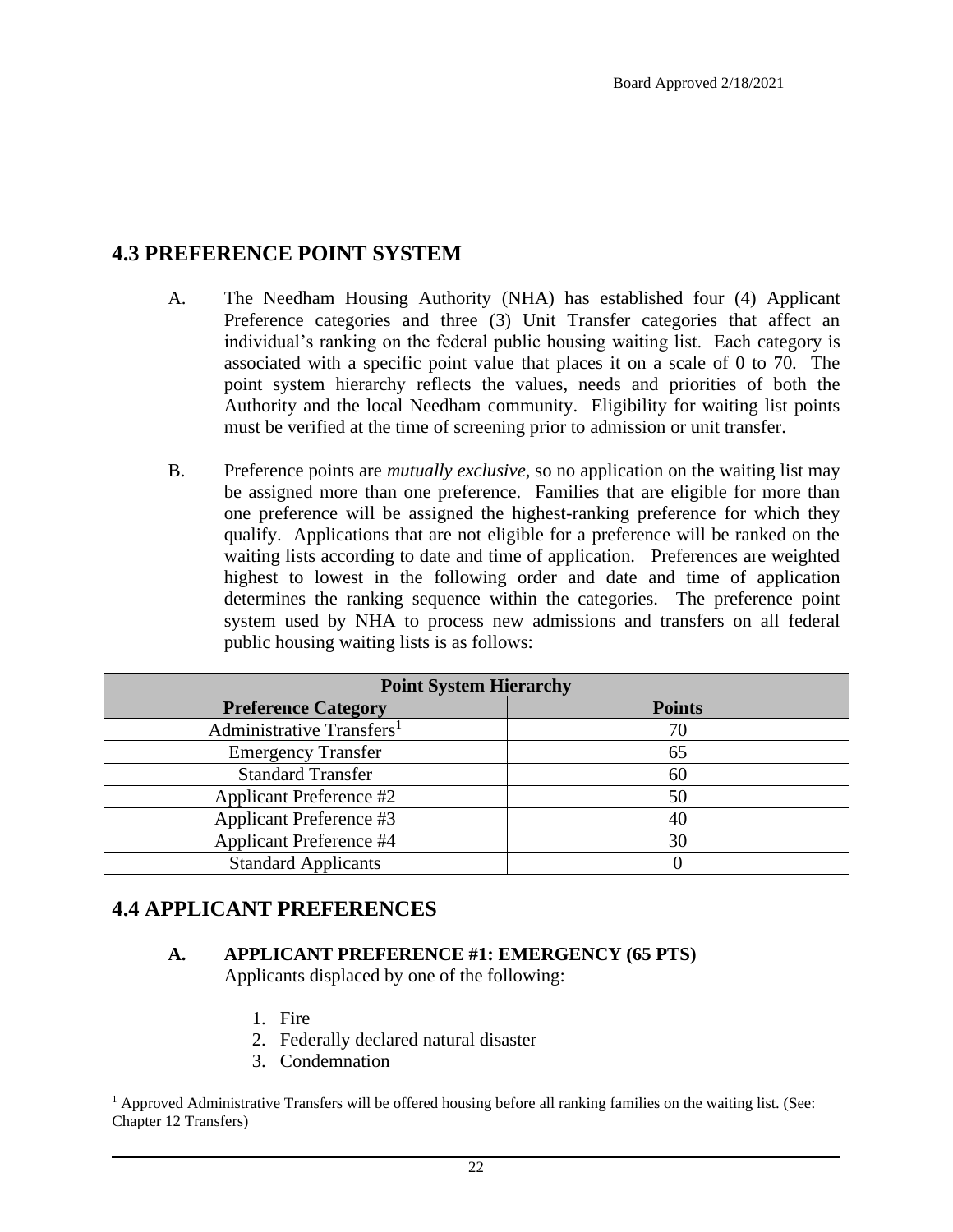- 4. Urban renewal
- 5. Presence of Lead Paint if a home with a child age 6 and under
- 6. Witness relocation as determined by city, county, state or federal law enforcement.

#### **B. APPLICANT PREFERENCE #2: RESIDENCY (50 PTS)**

- 1. Applicants currently residing in the Town of Needham, or have at least one adult member who works or has been hired to work in the Town of Needham, or is attending an educational or training program full-time in the Town of Needham.
- 2. NHA does not require a minimum term of Needham residency to qualify under this preference. A family that can provide proper verification as outlined in Section 6.3 (B) of this policy qualifies as a resident provided they do not live somewhere else.
- 3. EXCEPTION: Applicant families currently living in subsidized or lowincome housing, or who have lived in assisted housing in the previous six months are not eligible for Preference #2.

#### **C. APPLICANT PREFERENCE #3: EMPLOYMENT, EDUCATION, TRAINING (40 PTS)**

- 1. Applicants with at least one adult who is employed a minimum of 32 hours weekly and has been employed for at least three months; or at least one adult who is a full-time participant in an educational or training program designed to prepare the individual for the job market; or
- 2. Applicants where both the Head of Household AND spouse/co-head, or sole member, are age 62 or older, or are receiving social security disability, supplemental security income, disability benefits, or any other payments based on an individual's ability to work.

#### **D. APPLICANT PREFERENCE #4: DOMESTIC VIOLENCE (30 PTS)**

Applicants who are victims of domestic violence, dating violence, sexual assault, or stalking. (See Appendix C: Violence Against Women Act Policy)

#### <span id="page-22-0"></span>**4.5 VETERANS PRIORITY**

Priority points will be *added to* preference category points for *applicants* at admission only. Veterans will be given priority over non-veterans, regardless of whether or not they are eligible for a preference.

### <span id="page-22-1"></span>**4.6 FACTORS AFFECTING APPLICANT RANKING**

There is no guarantee that an applicant's ranking on the waiting list will continually rise over time. Various factors affect the length of time an applicant spends on the waiting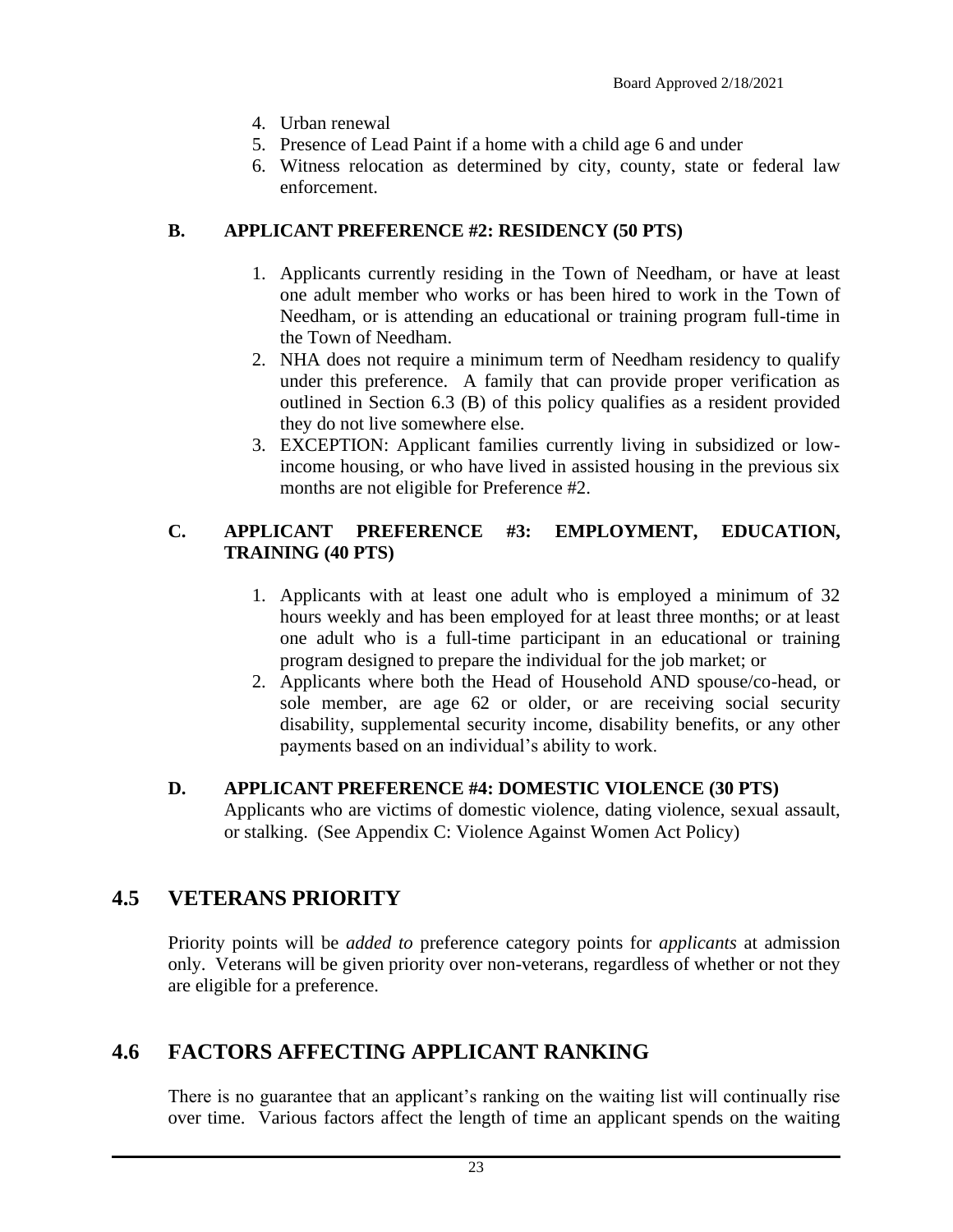list. Factors such as unit turnover rates, waiting list demand, and the constant influx of new applicants qualifying for preference points may cause an incumbent applicant's ranking to rise or fall to varying degrees. Examples of these factors affecting rank include, but are not limited to:

• A subsequent applicant is placed on the same sub-waiting list and bedroom size but qualifies for a higher-ranking preference.

• An applicant with an older application date and/or higher-ranking preference category experiences a change that qualifies them to be placed on another sub-waiting list.

#### <span id="page-23-0"></span>**SECTION 5. TENANT SELECTION AND ASSIGNMENT OF BEDROOM SIZES**

### <span id="page-23-1"></span>**5.0 ASSIGNMENT OF BEDROOM SIZES**

The following guidelines will determine each family's unit size without overcrowding or over-housing: The family will be offered the smallest unit possible provided such offer does not violate state or local housing codes or the guidelines contained herein.

| NUMBER OF<br><b>BEDROOMS</b> | <b>NUMBER OF PERSONS</b> |                             |
|------------------------------|--------------------------|-----------------------------|
|                              | Minimum                  | Maximum                     |
| 0                            |                          |                             |
|                              |                          | $\mathcal{D}_{\mathcal{L}}$ |
| $\overline{2}$               | $\overline{2}$           | 4                           |
| 3                            | 3                        | 6                           |
| 4                            | 4                        | 8                           |

These standards are based on the assumption that each bedroom will accommodate no more than two (2) persons. Two adults of the same sex may share a bedroom. Two adults of the opposite sex will be given separate bedrooms unless they are married or in a cohabiting relationship, or require a separate bedroom for a medical necessity based on a reasonable accommodation for a disability.

In determining bedroom size, the NHA will include the presence of children to be born to a pregnant woman, children who are in the process of being adopted, children whose custody is being obtained, children who are temporarily away at school, or children who are temporarily in foster care.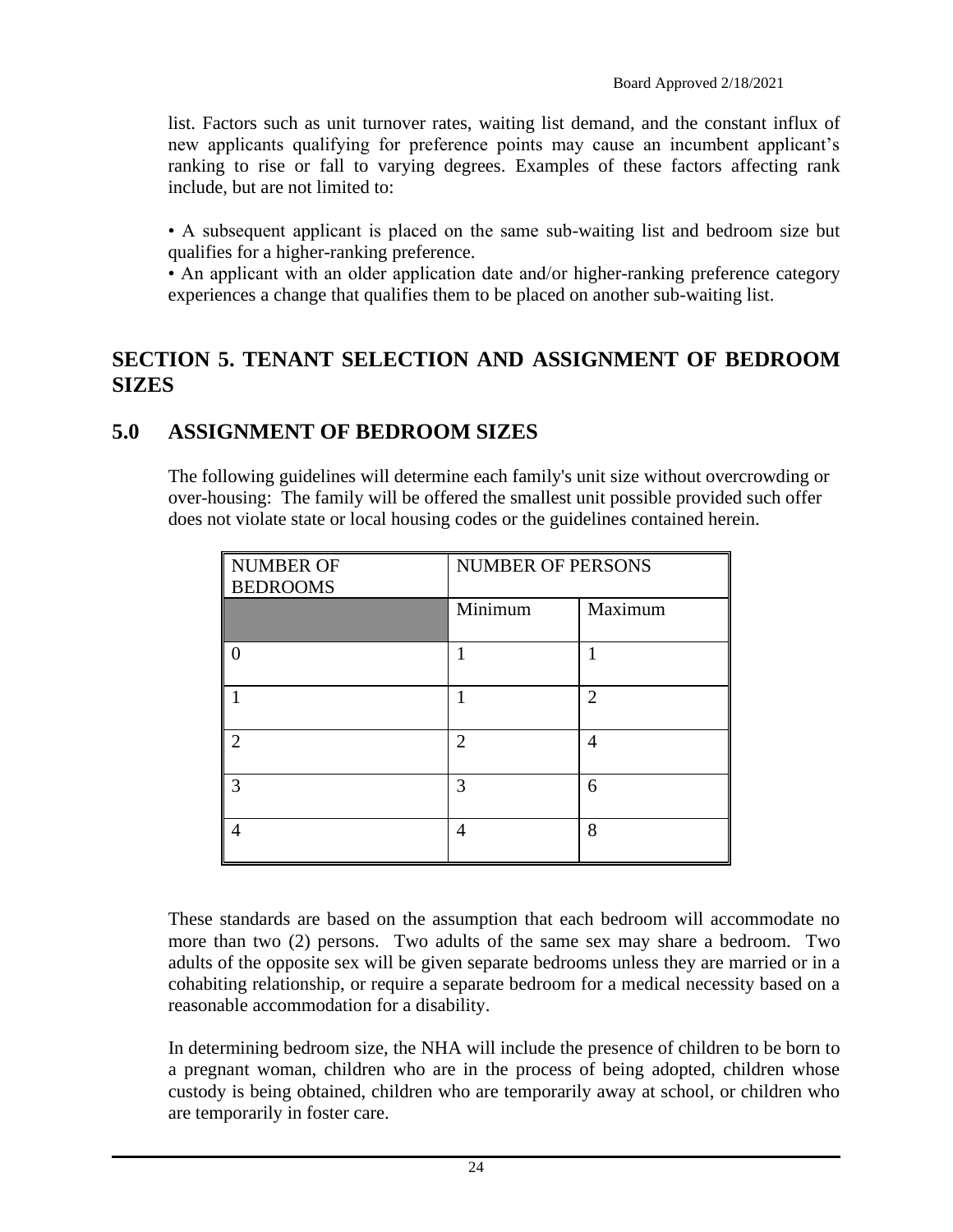In addition, the following considerations may be taken in determining bedroom size:

- A. Children of the same sex will share a bedroom.
- B. Children of the opposite sex, both under the age of 7, may share a bedroom.
- C. Adults and children will not be required to share a bedroom but may do so under certain circumstances.
- D. Foster adults will not be required to share a bedroom with family members.
- E. Live-in aides may get a separate bedroom, where practical and feasible.

Exceptions to normal bedroom size standards include the following:

- A. Units smaller than assigned through the above guidelines. A family may request a smaller unit size than the guidelines allow. The NHA will allow the smaller size unit so long as generally no more than two (2) people per bedroom are assigned. In such situations, the family will sign a certification stating they understand they will be ineligible for a larger size unit until the family size changes.
- B. Units larger than assigned through the above guidelines. A family may request a larger unit size than the guidelines allow. The NHA may allow the larger size unit if the family provides a verified medical need that the family be housed in a larger unit. Approval by the NHA will be considered only if the larger bedroom size is medically necessary without alternative solutions.
- C. If there are no families on the waiting list for a larger size, smaller families may be housed if they sign a release form stating they will transfer (at the family's own expense) to the appropriate size unit when an eligible family needing the larger unit applies. The family transferring will be given a 30-day notice before being required to move.
- D. Larger units may be offered in order to improve the marketing of a development suffering a high vacancy rate.
- E. In no event will a single person who is not an elderly person or a displaced person or a person with disabilities be provided with a unit that is larger than onebedroom.

### <span id="page-24-0"></span>**5.1 SELECTION FROM THE WAITING LIST**

The NHA shall follow the statutory requirement that at least 40% of newly admitted families in any fiscal year be families whose annual income is at or below 30% of the area median income. To insure this requirement is met we shall quarterly monitor the incomes of newly admitted families and the incomes of the families on the waiting list. If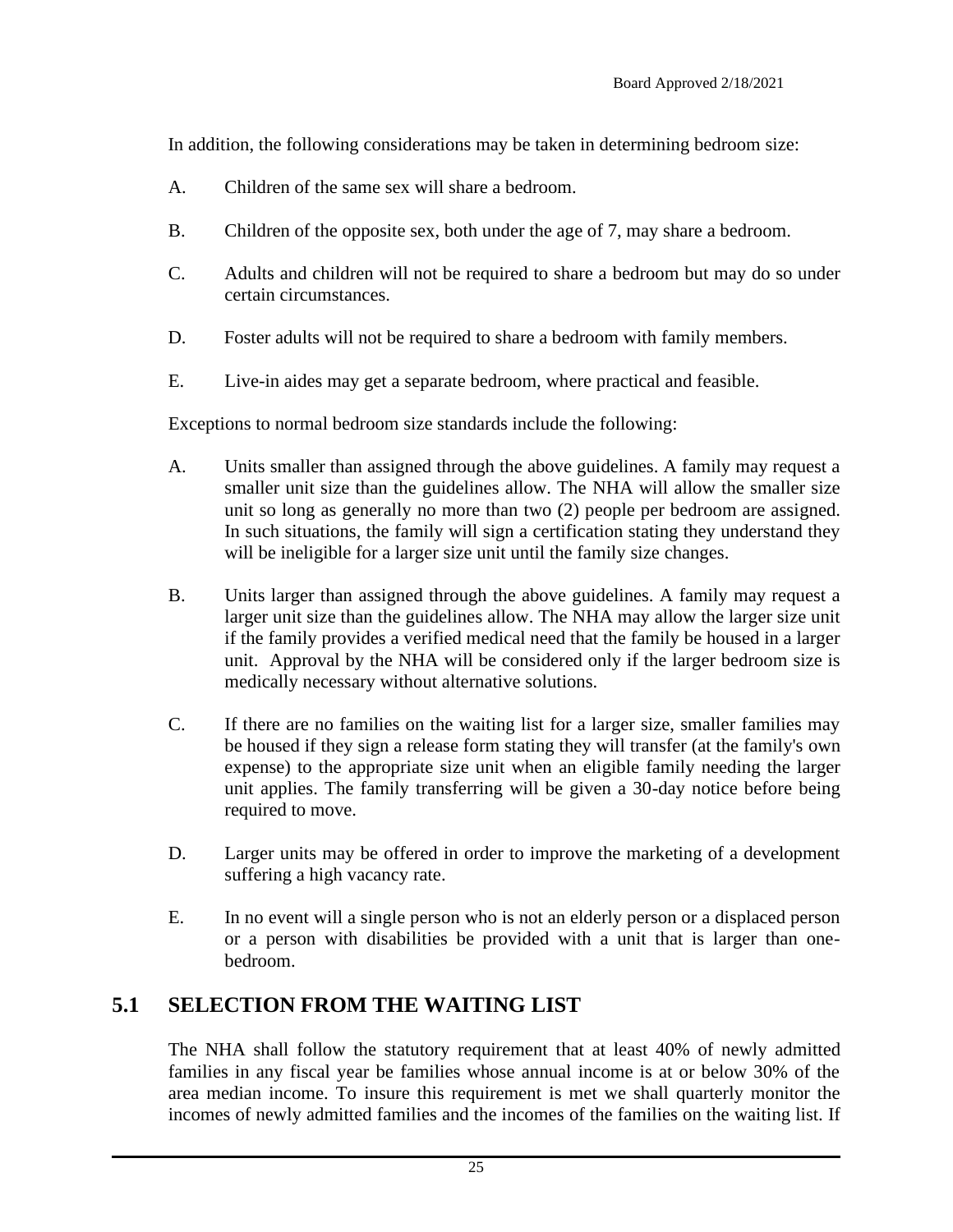it appears that the requirement to house extremely low-income families will not be met, we will skip higher income families on the waiting list to reach extremely low-income families.

If there are not enough extremely low-income families on the waiting list we will conduct outreach on a non-discriminatory basis to attract extremely low-income families to reach the statutory requirement.

### <span id="page-25-0"></span>**5.2 DECONCENTRATION POLICY**

The NHA will affirmatively market our housing to all eligible income groups.

#### <span id="page-25-1"></span>**5.3 OFFER OF A UNIT**

When the NHA discovers that a unit will become available, we will contact the first family on the waiting list who has the highest priority for this type of unit whose income category would help to meet the income targeting goal.

The NHA will contact the family first by telephone and first class mail to make the unit offer. The family will be given five (5) business days from the date the letter was mailed to contact the NHA regarding the offer.

The family will be offered the opportunity to view the unit. After the opportunity to view the unit, the family will have two (2) business days to accept or reject the unit. This verbal offer and the family's decision must be documented in the tenant file. If the family rejects the offer of the unit, the NHA will send the family a letter documenting the offer and the rejection.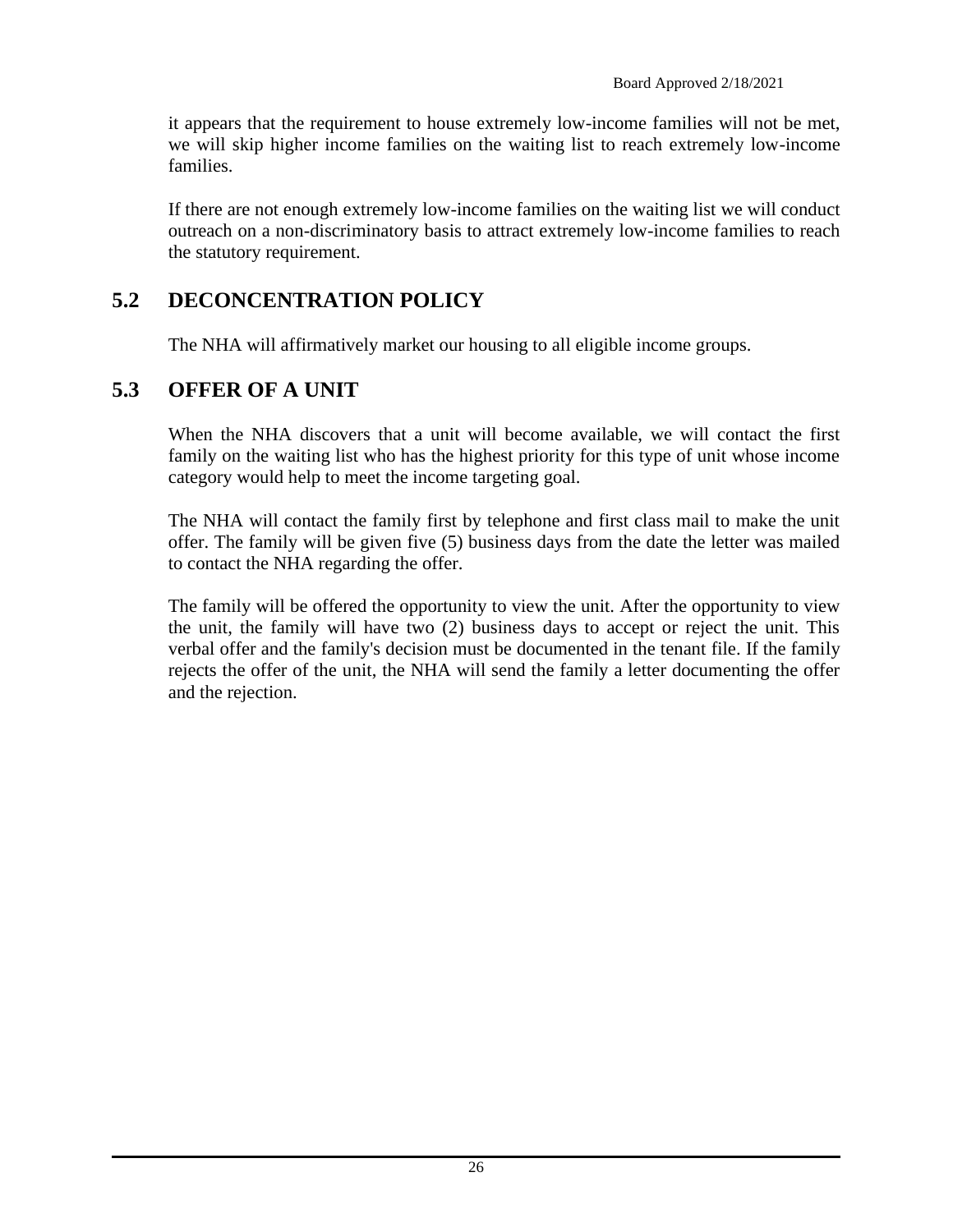### <span id="page-26-0"></span>**SECTION 6. PLACEMENTS**

### <span id="page-26-1"></span>**6.0 REJECTION OF UNIT**

If the NHA did not skip over other families on the waiting list to reach the family, and the family rejects the unit without good cause, the family will forfeit their application's date and time. The family will keep their preferences, but the date and time of the application will be changed to the date and time the unit was rejected.

If the family rejects with good cause any unit offered, they will not lose their place on the waiting list. Good cause includes reasons related to health, proximity to work, school, and childcare (for those working or going to school). The family will be offered the right to an informal review of the decision to alter their application status.

### <span id="page-26-2"></span>**6.1 ACCEPTANCE OF UNIT**

The family will be required to sign a lease that will become effective no later than three (3) business days after the date of acceptance or the business day after the day the unit becomes available, whichever is later.

Prior to signing the lease, all families (head of household) and other adult family members will be required to attend the Lease and Occupancy Orientation when they are initially accepted for occupancy. The family will not be housed if they have not attended the orientation. Applicants who provide prior notice of an inability to attend the orientation will be rescheduled. Failure of an applicant to attend the orientation, without good cause, may result in the cancellation of the occupancy process.

The applicant will be provided a copy of the lease, the grievance procedure, utility allowances, utility charges, the current schedule of routine maintenance charges and a request for reasonable accommodation form. These documents will be explained in detail. The applicant will sign a certification that they have received these documents and that they have reviewed them with NHA personnel. The certification will be filed in the tenant's file.

The signing of the lease and the review of financial information are to be privately handled. The head of household and all adult family members will be required to execute the lease prior to admission. One executed copy of the lease will be furnished to the head of household and the NHA will retain the original executed lease in the tenant's file. A copy of the grievance procedure will be attached to the resident's copy of the lease.

#### **A. The Total Tenant Payment or Flat Rent.**

In exceptional situations, the NHA reserves the right to allow a new resident to pay their security deposit in up to three (3) payments. One third shall be paid in advance, one third with their second rent payment, and one third with their third rent payment. This shall be at the sole discretion of the NHA.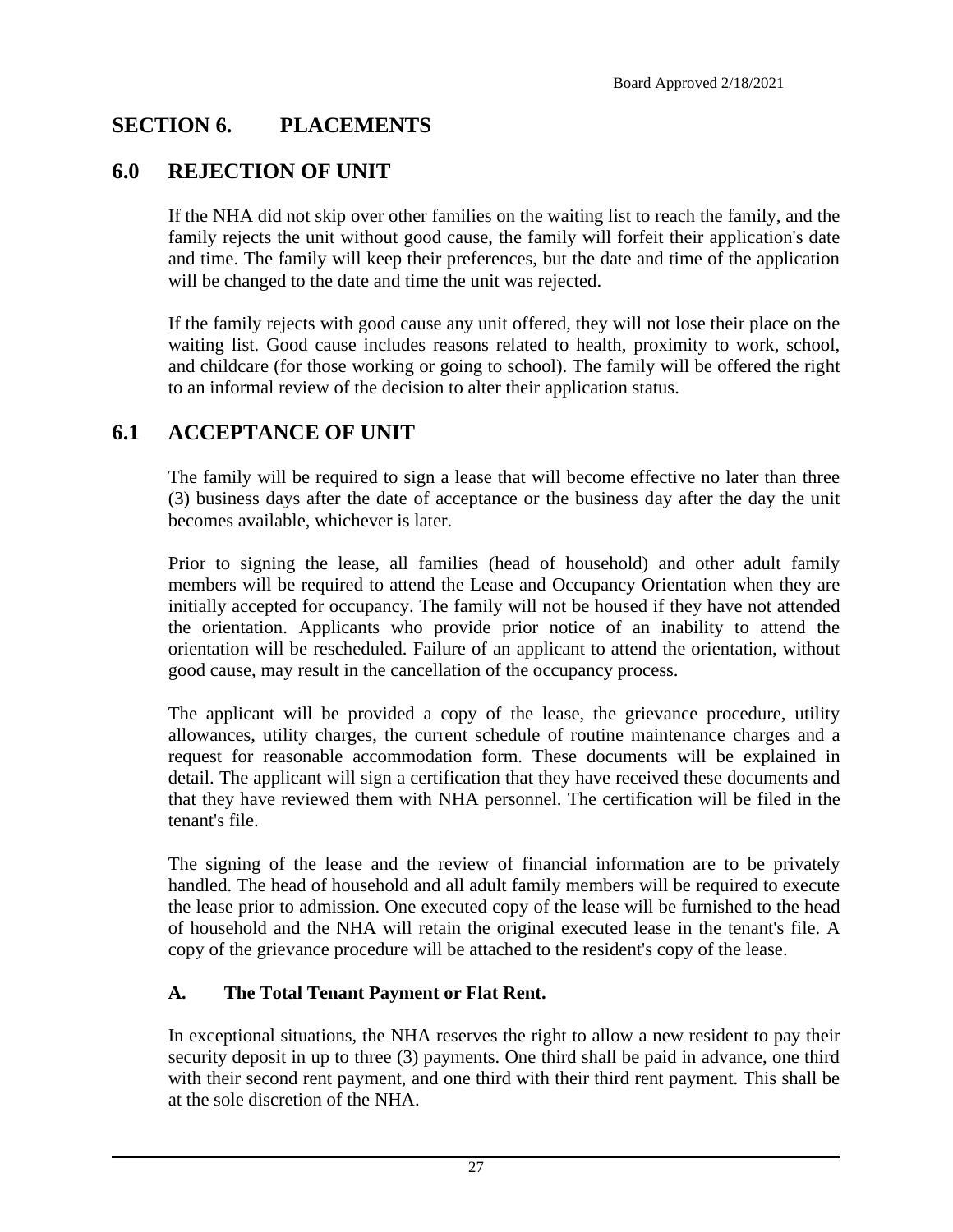In the case of a move within public housing, the security deposit for the first unit will be transferred to the second unit. For existing tenants who have not paid a security deposit at moved-in, a security deposit will be required for a second unit. Additionally, if the security deposit for the second unit is greater than that for the first, the difference will be collected from the family. Conversely, if the security deposit is less, the difference will be refunded to the family.

In the case of a move within public housing and in the event there are costs attributable to the family for bringing the first unit into condition for re-renting, the family shall be billed for these charges.

### <span id="page-27-0"></span>**SECTION 7. INCOME, EXCLUSIONS AND DEDUCTIONS FROM INCOME**

To determine annual income, the NHA adds the income of all family members, excluding the types and sources of income that are specifically excluded. Once the annual income is determined, the NHA subtracts all allowable deductions (allowances) to determine the Total Tenant Payment.

#### <span id="page-27-1"></span>**7.0 INCOME**

Annual income means all amounts, monetary or not, that:

- A. Go to (or on behalf of) the family head or spouse (even if temporarily absent) or to any other family member; or
- B. Are anticipated to be received from a source outside the family during the 12 month period following admission or annual reexamination effective date; and
- C. Are not specifically excluded from annual income.

If it is not feasible to anticipate a level of income over a 12-month period (e.g. seasonal or cyclic income), or the NHA believes that past income is the best available indicator of expected future income, the NHA may annualize the income anticipated for a shorter period, subject to a redetermination at the end of the shorter period.

Annual income includes, but is not limited to:

- A. The full amount, before any payroll deductions, of wages and salaries, overtime pay, commissions, fees, tips and bonuses and other compensation for personal services.
- B. The net income from the operation of a business or profession. Expenditures for business expansion or amortization of capital indebtedness are not used as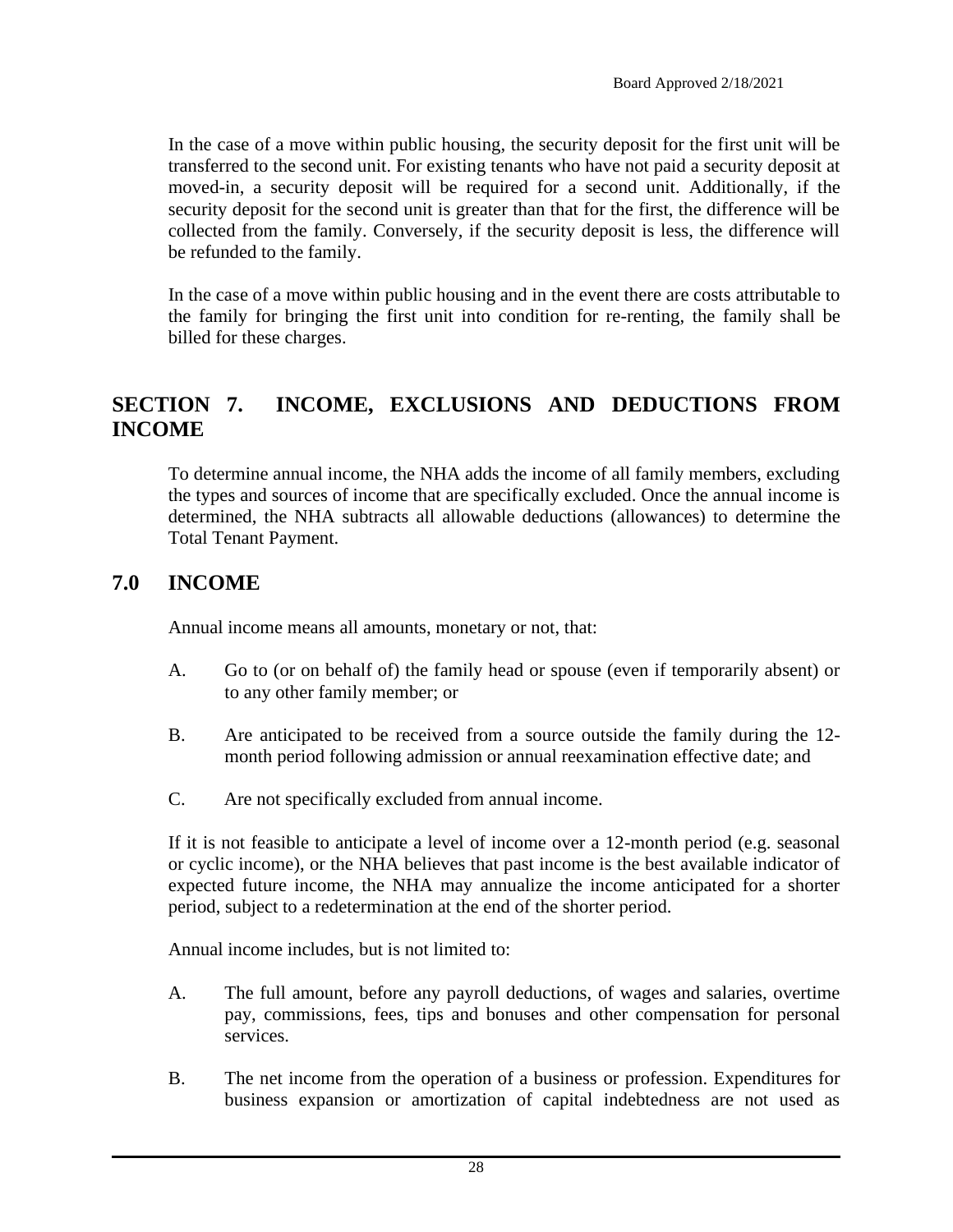deductions in determining net income. An allowance for depreciation of assets used in a business or profession may be deducted, based on straight-line depreciation, as provided in Internal Revenue Service regulations. Any withdrawal of cash or assets from the operation of a business or profession is included in income, except to the extent the withdrawal is a reimbursement of cash or assets invested in the operation by the family.

- C. Interest, dividends, and other net income of any kind from real or personal property. Expenditures for amortization of capital indebtedness are not used as deductions in determining net income. An allowance for depreciation of assets used in a business or profession may be deducted, based on straight-line depreciation, as provided in Internal Revenue Service regulations. Any withdrawal of cash or assets from an investment is included in income, except to the extent the withdrawal is reimbursement of cash or assets invested by the family. Where the family has net family assets in excess of \$5,000, annual income includes the greater of the actual income derived from all net family assets or a percentage of the value of such assets based on the current passbook savings rate, as determined by HUD.
- D. The full amount of periodic amounts received from Social Security, annuities, insurance policies, retirement funds, pensions, disability or death benefits, and other similar types of periodic receipts, including a lump-sum amount or prospective monthly amounts for the delayed start of a periodic amount. (However, deferred periodic amounts from supplemental security income and Social Security benefits that are received in a lump sum amount or in prospective monthly amounts are excluded.)
- E. Payments in lieu of earnings, such as unemployment and disability compensation, worker's compensation, and severance pay. (However, lump sum additions such as insurance payments from worker's compensation are excluded.)
- F. Welfare assistance
	- 1. Welfare assistance payments:
	- a. Welfare assistance payments made under the Temporary Assistance for Needy Families (TANF) program are included in annual income only to the extent such payments:

i. Qualify as assistance under the TANF program definition at 45 CFR 260.31; and

ii. Are not otherwise excluded under paragraph Section 11.2 of this Policy.

b. If the welfare assistance payment includes an amount specifically designated for shelter and utilities that is subject to adjustment by the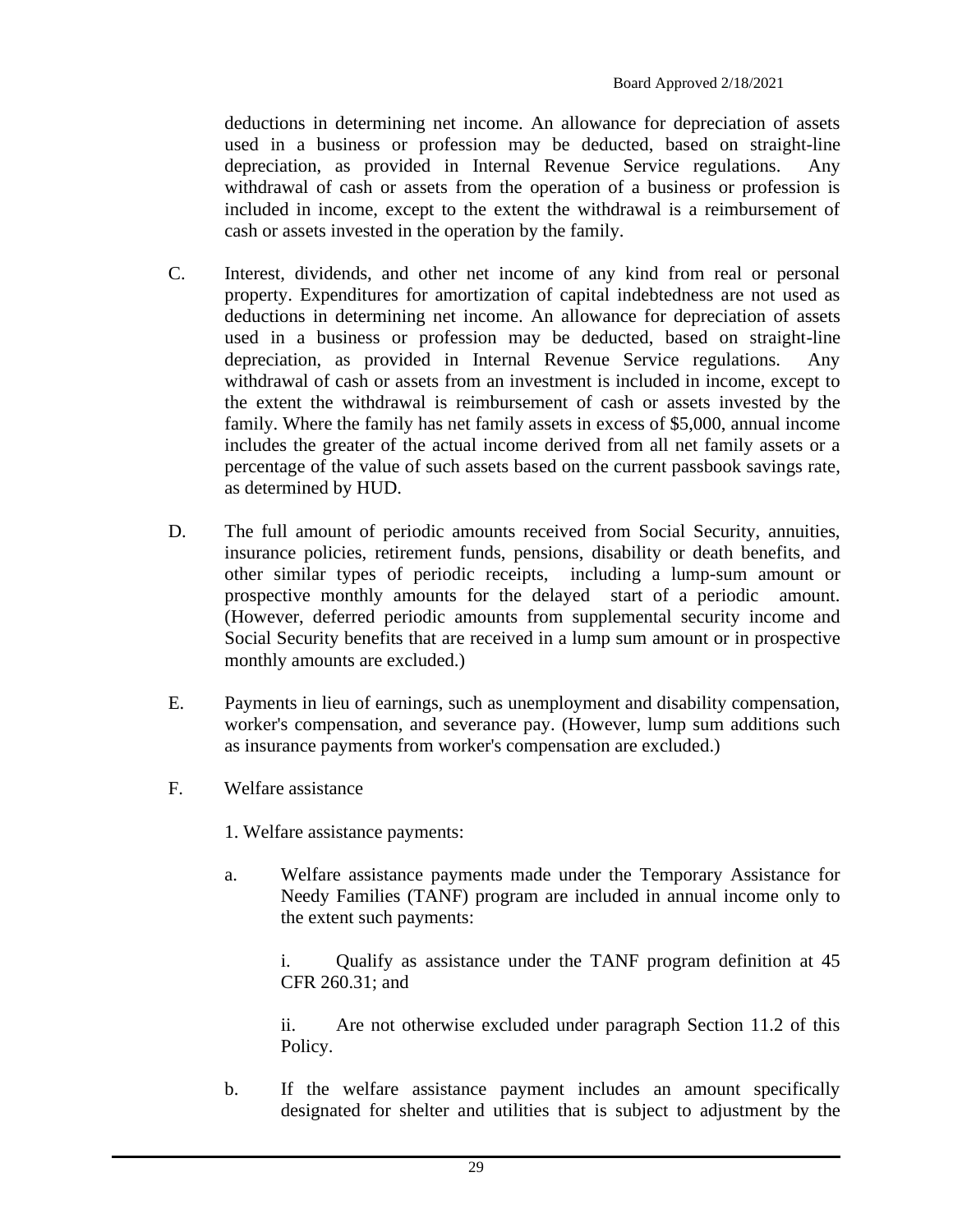welfare assistance agency in accordance with the actual cost of shelter and utilities, the amount of welfare assistance income to be included as income consists of:

i. The amount of the allowance or grant exclusive of the amount specifically designated for shelter or utilities; plus

ii. The maximum amount that the welfare assistance agency could in fact allow the family for shelter and utilities. If the family's welfare assistance is ratably reduced from the standard of need by applying a percentage, the amount calculated under this requirement is the amount resulting from one application of the percentage.

- 2. Imputed welfare income
- a. A family's annual income includes the amount of imputed welfare income (because of a specified welfare benefits reduction, as specified in notice to the NHA by the welfare agency) plus the total amount of other annual income.
- b. At the request of the NHA, the welfare agency will inform the NHA in writing of the amount and term of any specified welfare benefit reduction for a family member, and the reason for such reduction, and will also inform the NHA of any subsequent changes in the term or amount of such specified welfare benefit reduction. The NHA will use this information to determine the amount of imputed welfare income for a family.
- c. A family's annual income includes imputed welfare income in family annual income, as determined at an interim or regular reexamination of family income and composition, during the term of the welfare benefits reduction (as specified in information provided to the NHA by the welfare agency).
- d. The amount of the imputed welfare income is offset by the amount of additional income a family receives that commences after the time the sanction was imposed. When such additional income from other sources is at least equal to the imputed welfare income, the imputed welfare income is reduced to zero.
- e. The NHA will not include imputed welfare income in annual income if the family was not an assisted resident at the time of the sanction.
- f. If a resident is not satisfied that the NHA has calculated the amount of imputed welfare income in accordance with HUD requirements, and if the NHA denies the family's request to modify such amount, then the HA shall give the resident written notice of such denial, with a brief explanation of the basis for the NHA'S, determination of the amount of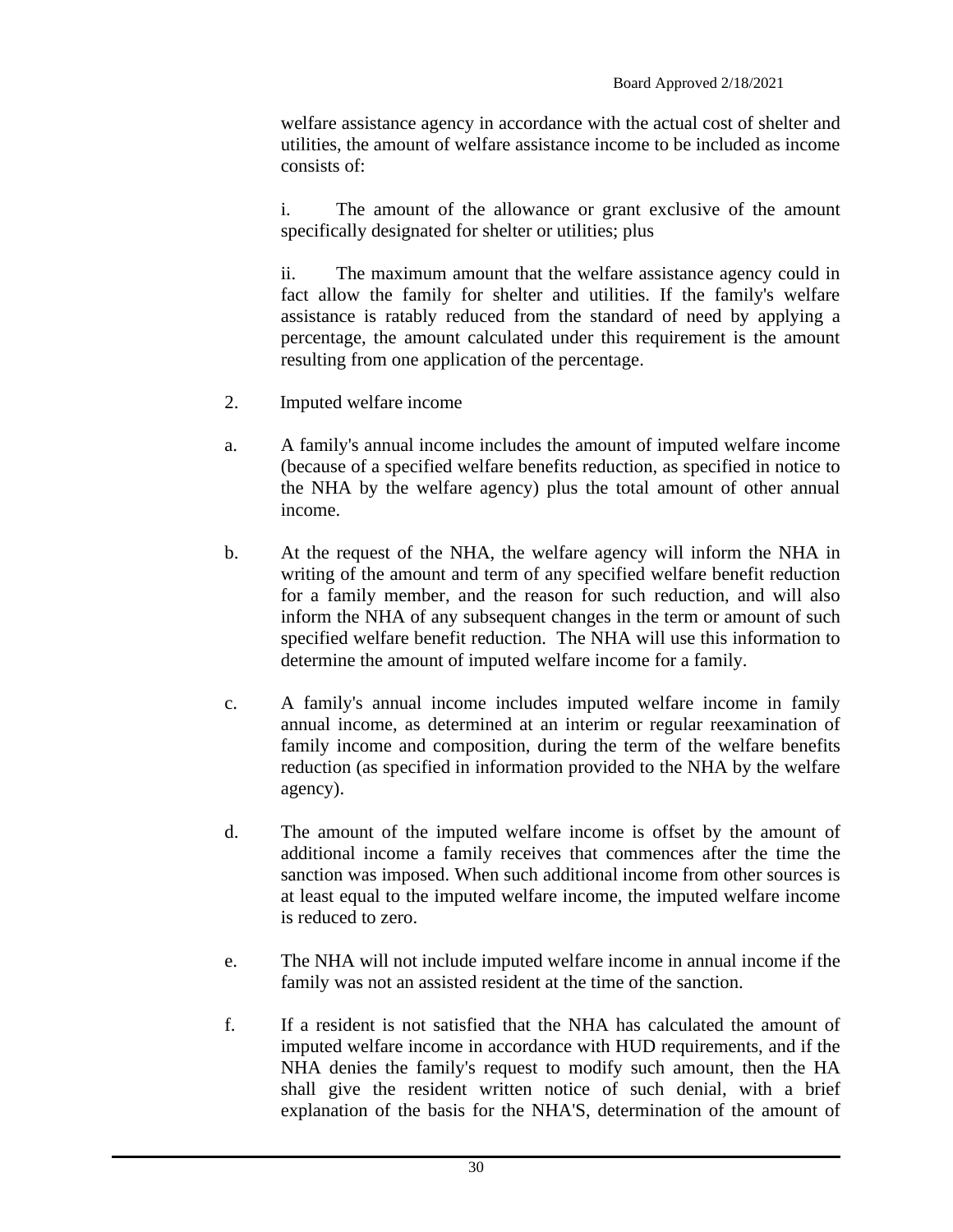imputed welfare income. The NHA's notice shall also state that if the resident does not agree with the determination, the resident may grieve the decision in accordance with our grievance policy. The resident is not required to pay an escrow deposit for the portion of the resident's rent attributable to the imputed welfare income in order to obtain a grievance hearing.

- 3. Relations with welfare agencies
	- a. The NHA will ask welfare agencies to inform it of any specified welfare benefits reduction for a family member, the reason for such reduction, the term of any such reduction, and any subsequent welfare agency determination affecting the amount or term of a specified welfare benefits reduction. If the welfare agency determines a specified welfare benefits reduction for a family member, and gives the HA written notice of such reduction, the family's annual incomes shall include the imputed welfare income because of the specified welfare benefits reduction.
	- b. The NHA is responsible for determining the amount of imputed welfare income that is included in the family's annual income as a result of a specified welfare benefits reduction as determined by the welfare agency, and specified in the notice by the welfare agency to the housing authority. However, the NHA is not responsible for determining whether a reduction of welfare benefits by the welfare agency was correctly determined by the welfare agency in accordance with welfare program requirements and procedures, nor for providing the opportunity for review or hearing on such welfare agency determinations.
	- c. Such welfare agency determinations are the responsibility of the welfare agency, and the family may seek appeal of such determinations through the welfare agency's normal due process procedures. The NHA shall rely on the welfare agency notice to the NHA of the welfare agency's determination of a specified welfare benefits reduction.
- G. Periodic and determinable allowances, such as alimony, child support payments and regular contributions or gifts received from organizations or from persons not residing in the dwelling.
- H. All regular pay, special pay and allowances of a member of the Armed Forces. (Special pay to a member exposed to hostile fire is excluded.)

#### <span id="page-30-0"></span>**7.1 ANNUAL INCOME**

Annual income does not include the following:

A. Income from employment of children (including foster children) under the age of 18 years;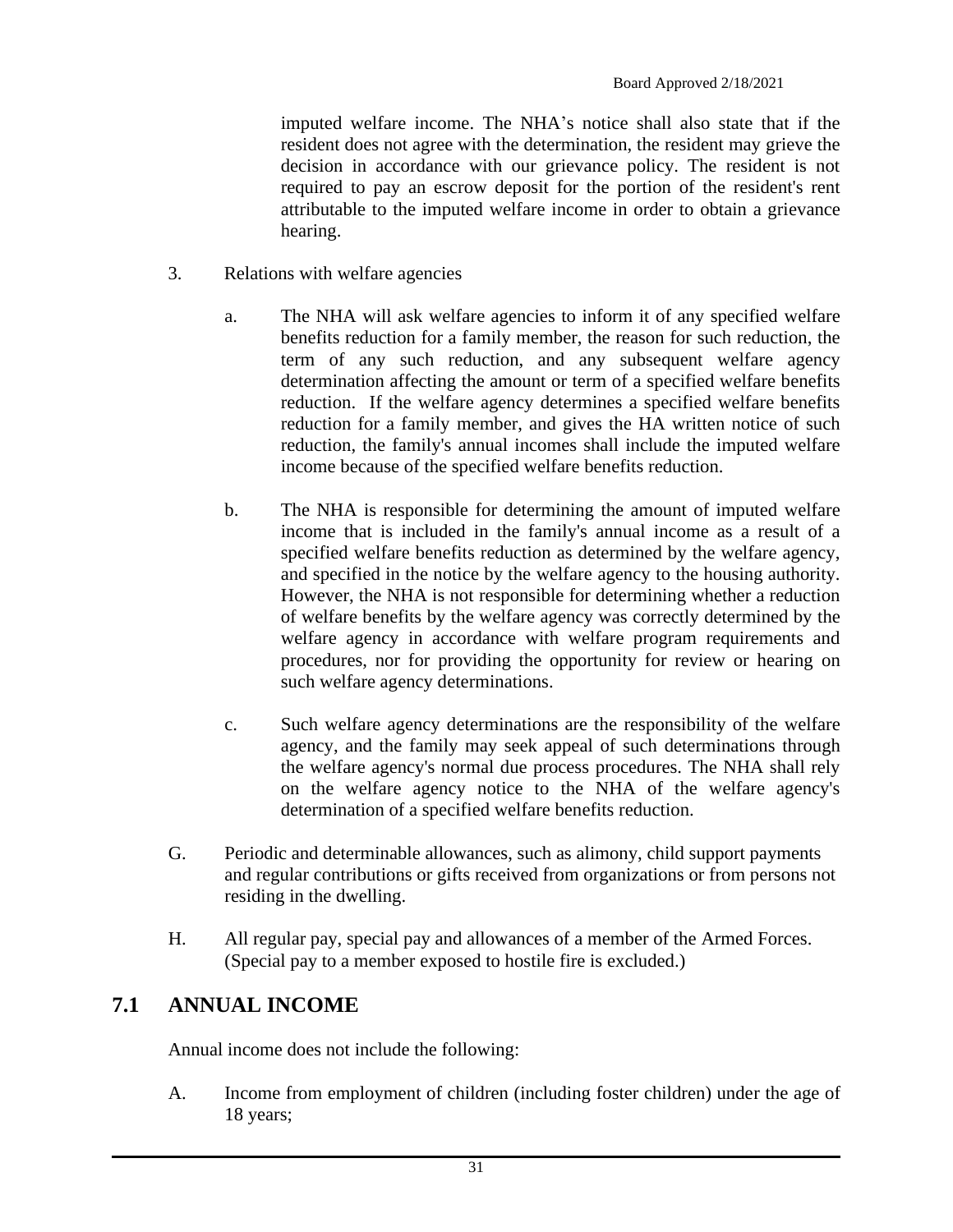- B. Payments received for the care of foster children or foster adults (usually persons with disabilities, unrelated to the tenant family, who are unable to live alone);
- C. Lump-sum additions to family assets, such as inheritances, insurance payments (including payments under health and accident insurance and worker's compensation), capital gains, and settlement for personal or property losses;
- D. Amounts received by the family that are specifically for, or in reimbursement of, the cost of medical expenses for any family member;
- E. Income of a live-in aide;
- F. The full amount of student financial assistance paid directly to the student or to the educational institution;
- G. The special pay to a family member serving in the Armed Forces who is exposed to hostile fire;
- H. The amounts received from the following programs:
	- 1. Amounts received under training programs funded by HUD;
	- 2. Amounts received by a person with a disability that are disregarded for a limited time for purposes of Supplemental Security Income eligibility and benefits because they are set aside for use under a Plan to Attain Selfsufficiency (PASS);
	- 3. Amounts received by a participant in other publicly assisted programs that are specifically for or in reimbursement of out-of-pocket expenses incurred (special equipment, clothing, transportation, childcare, etc.) and that are made solely to allow participation in a specific program;
	- 4. Amounts received under a resident service stipend. A resident service stipend is a modest amount (not to exceed \$200 per month) received by a resident for performing a service for the Housing Authority or owner, on a part-time basis, that enhances the quality of life in the development. Such services may include, but are not limited to, fire patrol, hall monitoring, lawn maintenance, resident initiatives coordination, and serving as a member of the NHA governing board. No resident may receive more than one such stipend during the same period of time;
	- 5. Incremental earnings and benefits resulting to any family member from participation in qualifying State or local employment training programs (including training programs not affiliated with a local government) and training of a family member as resident management staff. Amounts excluded by this provision must be received under employment training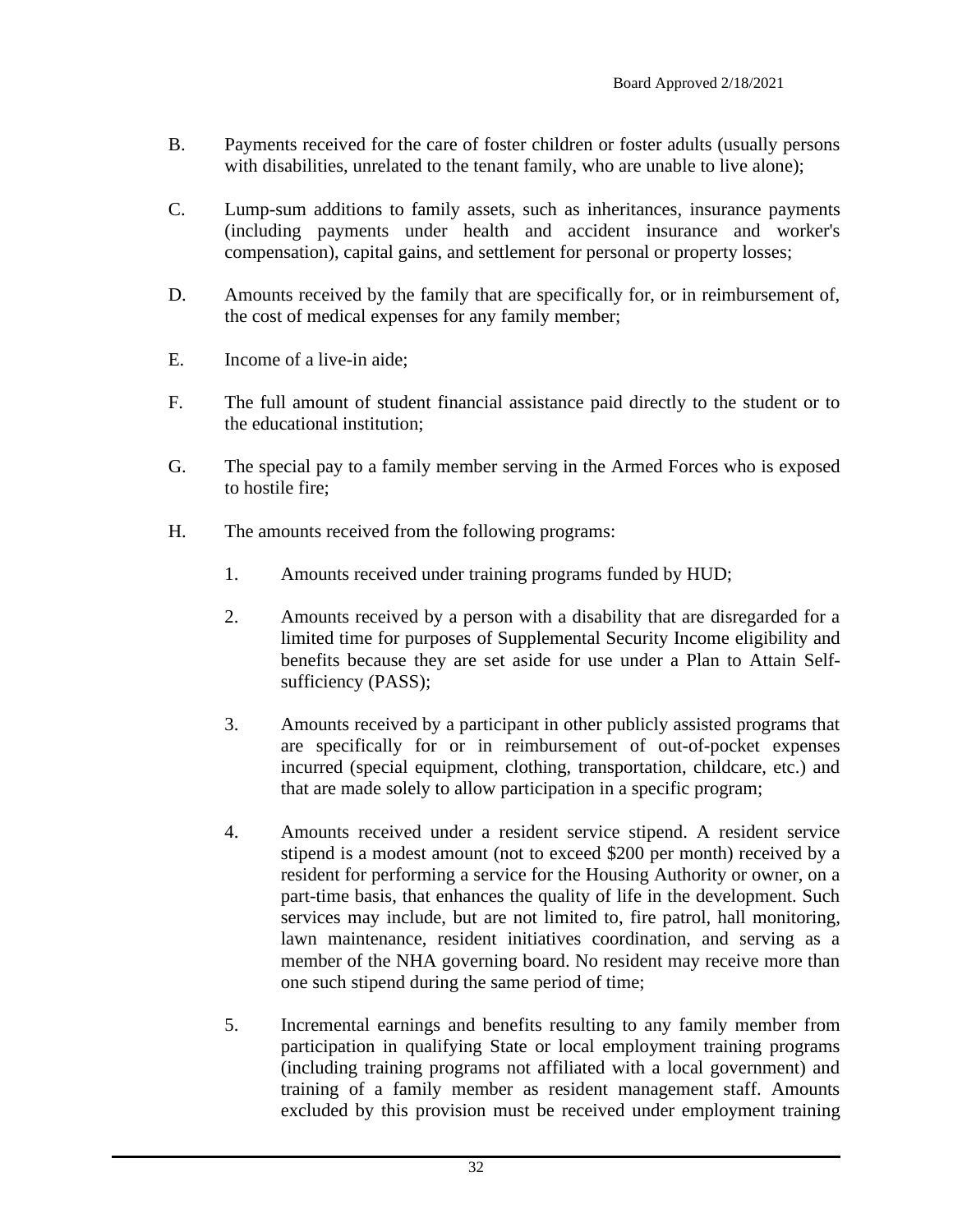programs with clearly defined goals and objectives and are excluded only for the period during which the family member participates in the employment training program;

- 6. Temporary, nonrecurring or sporadic income (including gifts);
- 7. Reparation payments paid by a foreign government pursuant to claims filed under the laws of that government by persons who were persecuted during the Nazi era;
- 8. Earnings in excess of \$480 for each full-time student 18 years old or older (excluding the head of household and spouse);
- 9. Adoption assistance payments in excess of \$480 per adopted child;
- 10. The incremental earnings due to employment during a cumulative 12 month period following date of the initial hire shall be excluded. This exclusion (paragraph 11) will not apply for any family who concurrently is eligible for exclusion #10. Additionally, this exclusion is only available to the following families:
	- a. Families whose income increases as a result of employment of a family member who was previously unemployed for one or more years.
	- b. Families whose income increases during the participation of a family member in any economic self-sufficiency or other job training program.
	- c. Families who are or were, within 6 months, assisted under a State TANF or Welfare-to-Work program.

During the second cumulative 12-month period after the date of initial hire, 50% of the increased income shall be excluded from income.

The disallowance of increased income of an individual family member is limited to a lifetime 48-month period. It only applies for 12 months of the 100% exclusion and 12 months of the 50% exclusion.

(While HUD regulations allow for the housing authority to offer an escrow account in lieu of having a portion of their income excluded under this paragraph, it is the policy of this housing authority to provide the exclusion in all cases.)

11. Deferred periodic amounts from supplemental security income and Social Security benefits that are received in a lump sum amount or in prospective monthly amounts;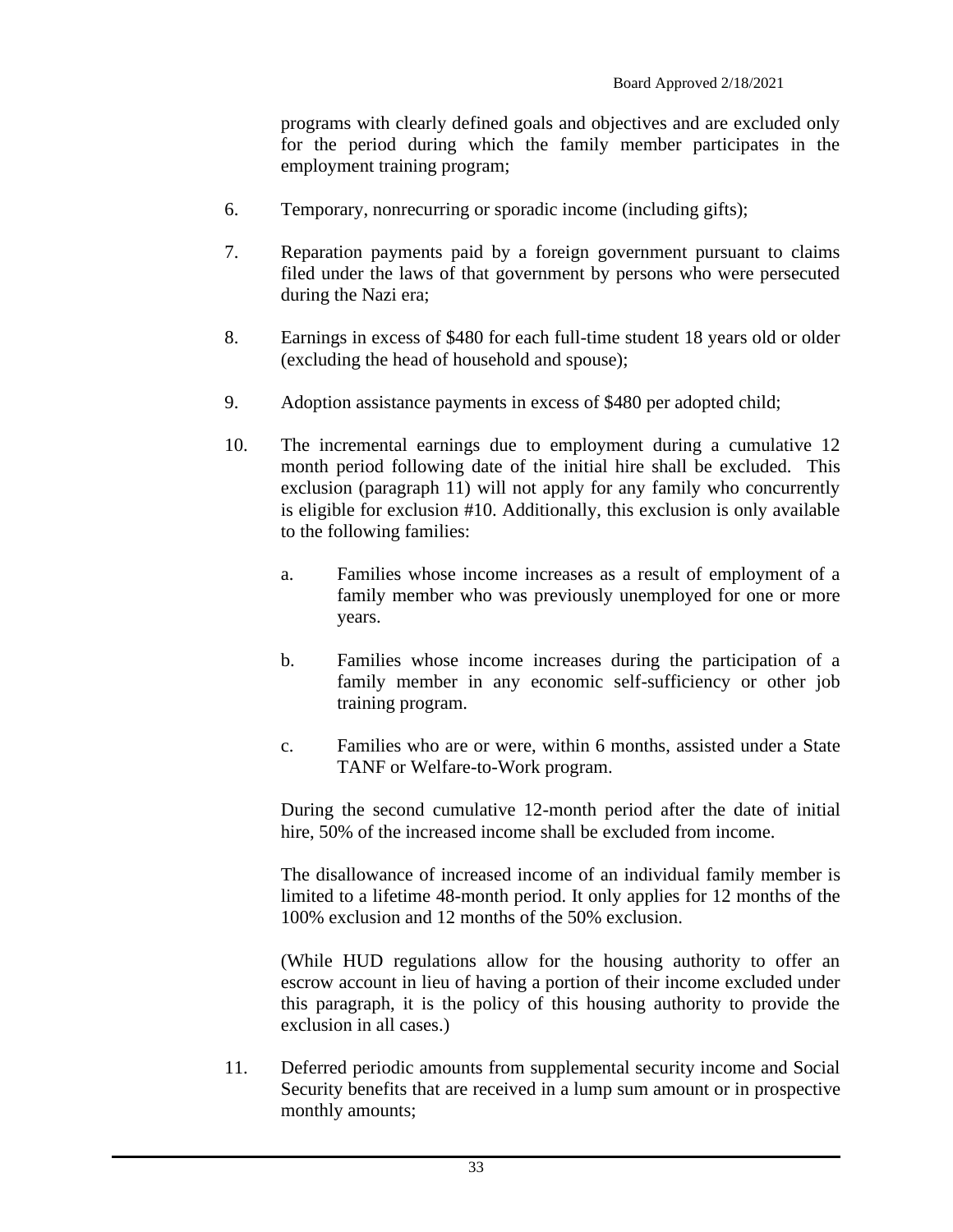- 12. Amounts received by the family in the form of refunds or rebates under State or local law for property taxes paid on the dwelling unit;
- 13. Amounts paid by a State agency to a family with a member who has a developmental disability and is living at home to offset the cost of services and equipment needed to keep the developmentally disabled family member at home; or
- 14. Amounts specifically excluded by any other Federal statute from consideration as income for purposes of determining eligibility or benefits. These exclusions include:
	- a. The value of the allotment of food stamps;
	- b. Payments to volunteers under the Domestic Volunteer Services Act of 1973;
	- c. Payments received under the Alaska Native Claims Settlement Act;
	- d. Income derived from certain submarginal land of the U.S. that is held in trust for certain Indian tribes;
	- e. Payments or allowances made under the Department of Health & Human Services' Low-Income Home Energy Assistance Program;
	- f. Payments received under programs funded in whole or in part under the Job Training Partnership Act; (effective July 1, 2000, references to Job Training Partnership Act shall be deemed to refer to the corresponding provision of the Workforce Investment Act of 1998)
	- g. Income derived from the disposition of funds of the Grand River Band of Ottawa Indians;
	- h. The first \$2000 per capita shares received from judgment funds awarded by the Indian Claims Commission or the U.S. Claims Court, the interests of individual Indians in trust or restricted lands, including the first \$2000 per year of income received by individual Indians from funds derived from interests held in such trust or restricted lands;
	- i. Amount of scholarships funded under Title IV of the Higher Education Act of 1965, including awards under Federal workstudy program or under the Bureau of Indian Affairs student assistance programs;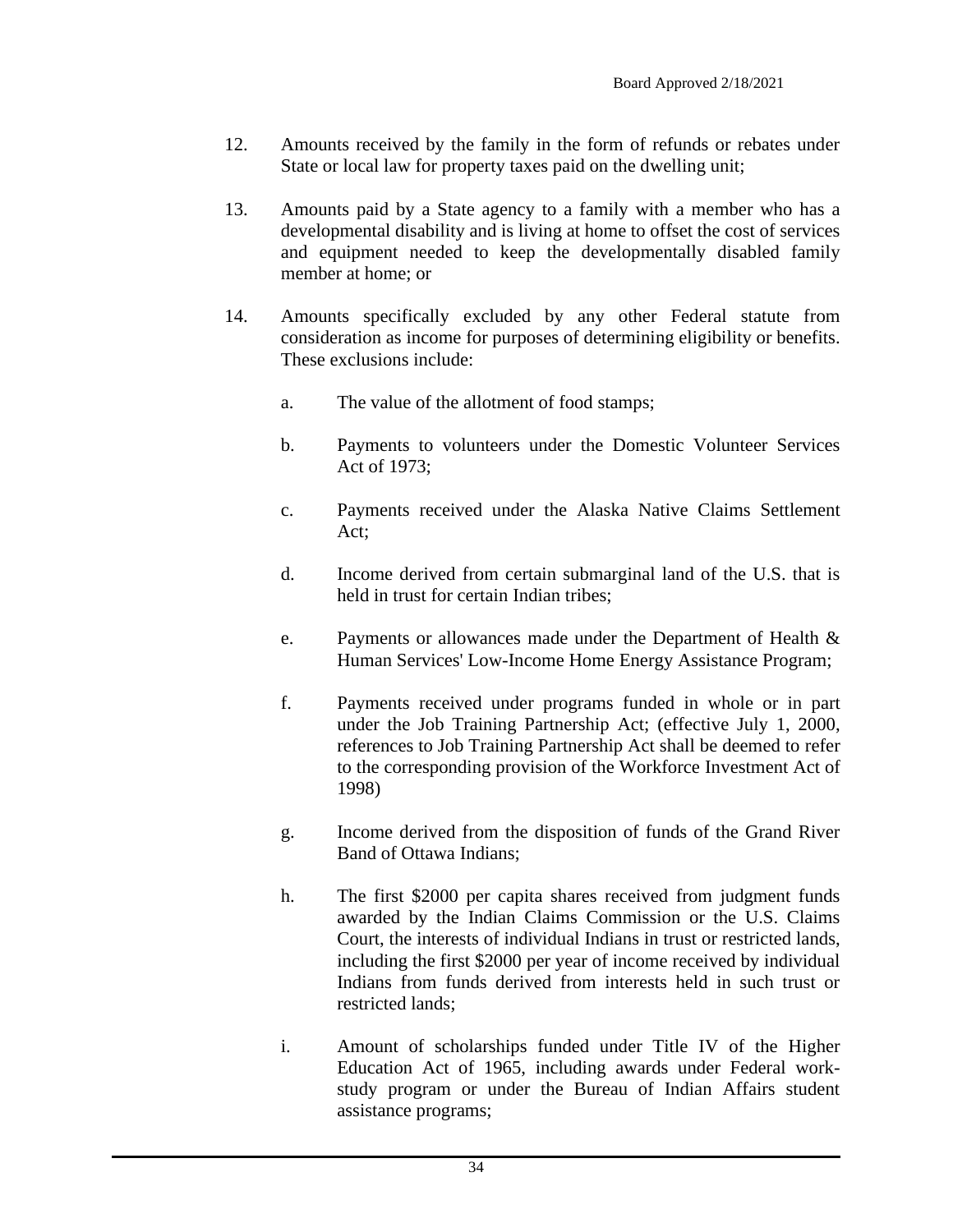- j. Payments received from programs funded under Title V of the Older Americans Act of 1985;
- k. Payments received on or after January 1, 1989, from the Agent Orange Settlement Fund or any other fund established pursuant to the settlement in In Re Agent-product liability litigation, M.D.L. No 381;
- 1. Payments received under the Maine Indian Claims Settlement Act of 1980;
- m. The value of childcare provided or arranged (or any amount received as payment for such care or reimbursement for costs incurred for such care) under the Child Care and Development Block Grant Act of 1990;
- n. Earned income tax credit (EITC) refund payments received on or after January 1, 1991;
- o. Payments by the Indian Claims Commission to the Confederated Tribes and Bands of Yakima Indian Nation or the Apache Tribe of Mescalero Reservation;
- p. Allowances, earnings and payments to AmeriCorps participants under the National and Community Service Act of 1990;
- q. Any allowance paid under the provisions of 28 U.S.C. 1805 to a child suffering from spina bifida who is the child of a Vietnam veteran;
- r. Any amount of crime victim compensation (under the Victims of Crime Act) received through crime victim assistance (or payment or reimbursement of the cost of such assistance) as determined under the Victims of Crime Act because of the commission of a crime against the applicant under the Victims of Crime Act; and
- s. Allowances, earnings and payments to individuals participating in programs under the Workforce Investment Act of 1998.

The NHA will not provide exclusions from income in addition to those provided for by HUD.

### <span id="page-34-0"></span>**7.2 DEDUCTIONS FROM ANNUAL INCOME**

The following deductions will be made from annual income: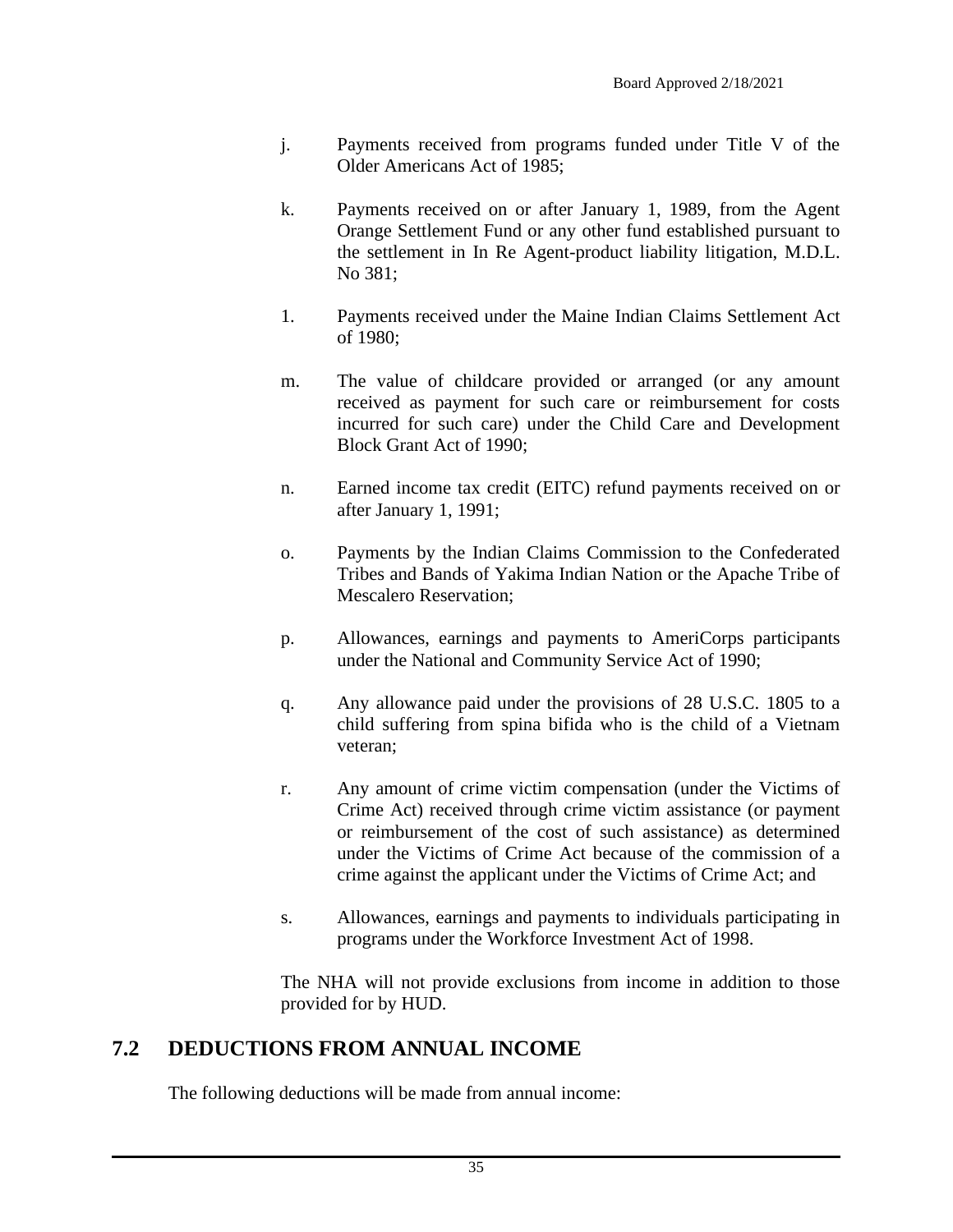- A. \$480 for each dependent;
- B. \$400 for any elderly family or disabled family;

C. The sum of the following, to the extent the sum exceeds three % of annual income:

- 1. Unreimbursed medical expenses of any elderly family or disabled family (including any fee paid by the participant for the Medicare Prescription Drug Program); and
- 2. Unreimbursed reasonable attendant care and auxiliary apparatus expenses for each member of the family who is a person with disabilities, to the extent necessary to enable any member of the family (including the member who is a person with disabilities) to be employed, but this allowance may not exceed the earned income received by family members who are 18 years of age or older who are able to work because of such attendant care or auxiliary apparatus.
- D. Reasonable childcare expenses for children 12 and younger necessary to enable a member of the family to be employed or to further his or her education. This deduction shall not exceed the amount of employment income that is included in annual income.

### <span id="page-35-0"></span>**7.3 RECEIPT OF A LETTER OR NOTICE FROM HUD CONCERNING INCOME**

- A. If a public housing resident receives a letter or notice from HUD concerning the amount or verification of family income, the letter shall be brought to the person responsible for income verification within thirty (30) days of receipt by the resident.
- B. The Executive Director shall reconcile any difference between the amount reported by the resident and the amount listed in the HUD communication. This shall be done as promptly as possible.
- C. After the reconciliation is complete, the NHA shall, if appropriate, adjust the resident's rent beginning at the start of the next month unless the reconciliation is completed during the final five (5) days of the month and then the new rent shall take effect on the first day of the second month following the end of the current month. In addition, if the resident had not previously reported the proper income, the NHA shall do one of the following:
	- 1. Immediately collect the back rent due to the agency;
	- 2. Establish a repayment plan for the resident to pay the sum due to the agency;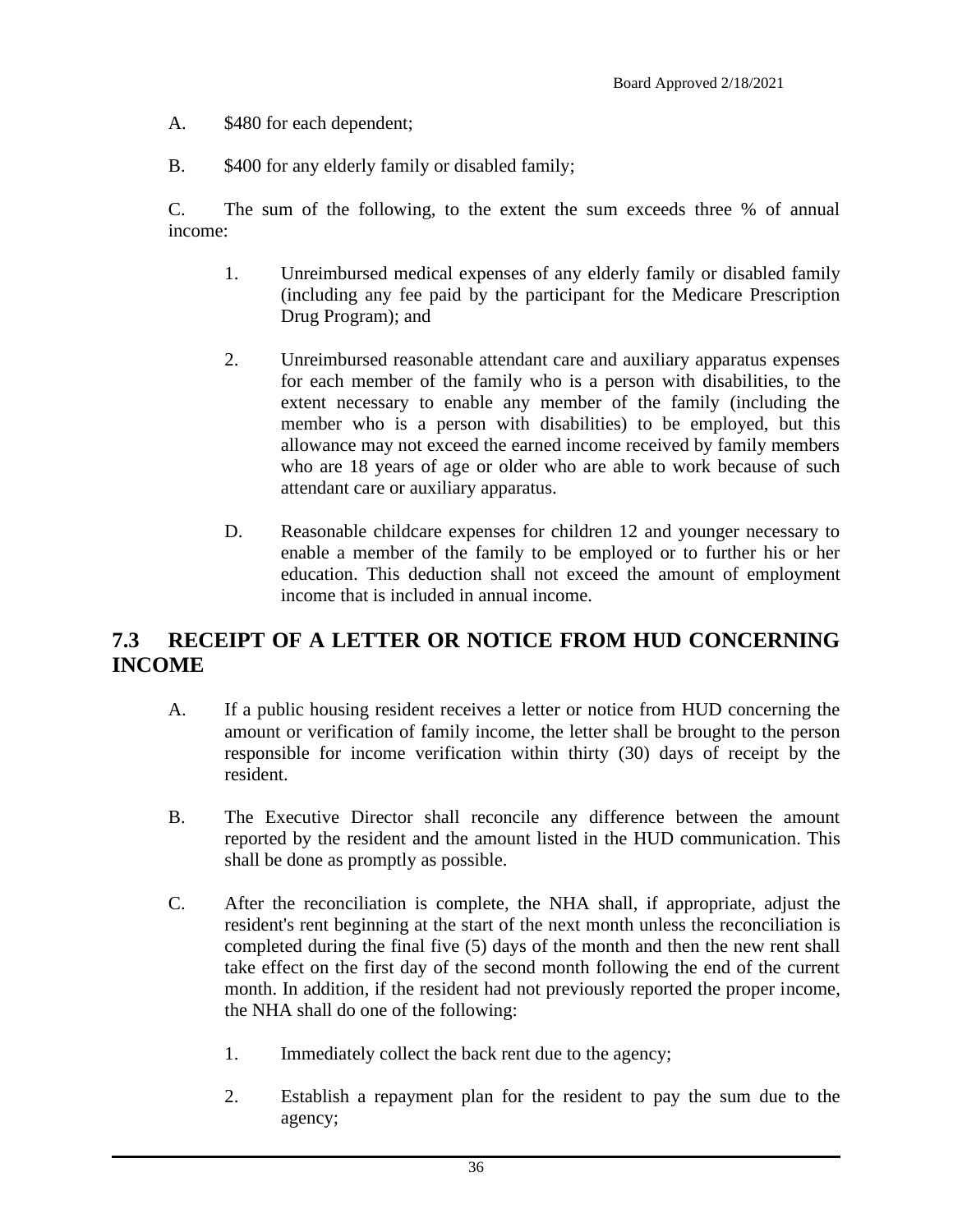- 3. Terminate the lease and evict for failure to report income; or
- 4. Terminate the lease, evict for failure to report income, and collect the back rent due to the agency.

## **7.4 COOPERATING WITH WELFARE AGENCIES**

The NHA will make its best efforts to enter into cooperation agreements with local welfare agencies under which the welfare agencies will agree:

- A. To target assistance, benefits and services to families receiving assistance in the public housing and Section 8 tenant-based assistance program to achieve selfsufficiency; and
- B. To provide written verification to the NHA concerning welfare benefits for families applying for or receiving assistance in our housing assistance programs.

# **SECTION 8. INCOME VERIFICATION**

The NHA will verify information related to waiting list preferences, eligibility, admission and level of benefits prior to admission. Periodically during occupancy, items related to eligibility and rent determination shall also be reviewed and verified. Income, assets, and expenses will be verified, as well as disability status, need for a live-in aide and other reasonable accommodations; full-time student status of family members 18 years of age and older; Social Security numbers; and citizenship/eligible non-citizen status. Age and relationship will only be verified in those instances where needed to make a determination of level of assistance.

### **8.0 ACCEPTABLE METHODS OF VERIFICATION**

Age, relationship, U.S. citizenship, and Social Security numbers will generally be verified with documentation provided by the family. For citizenship, documentation such as listed below will be required. Verification of these items will include photocopies of the Social Security cards and other documents presented by the family, the INS SAVE approval code, and forms signed by the family.

Other information will be verified by third party verification. This type of verification includes written documentation with forms sent directly to and received directly by a source, not passed through the hands of the family. This verification may also be direct contact with the source, in person or by telephone. It may also be a report generated by a request from the NHA or automatically by another government agency, i.e., the Social Security Administration. Verification forms and reports received will be contained in the applicant/tenant file. Oral third party documentation will include the same information as if the documentation had been written, i.e., name, date of contact, amount received, etc.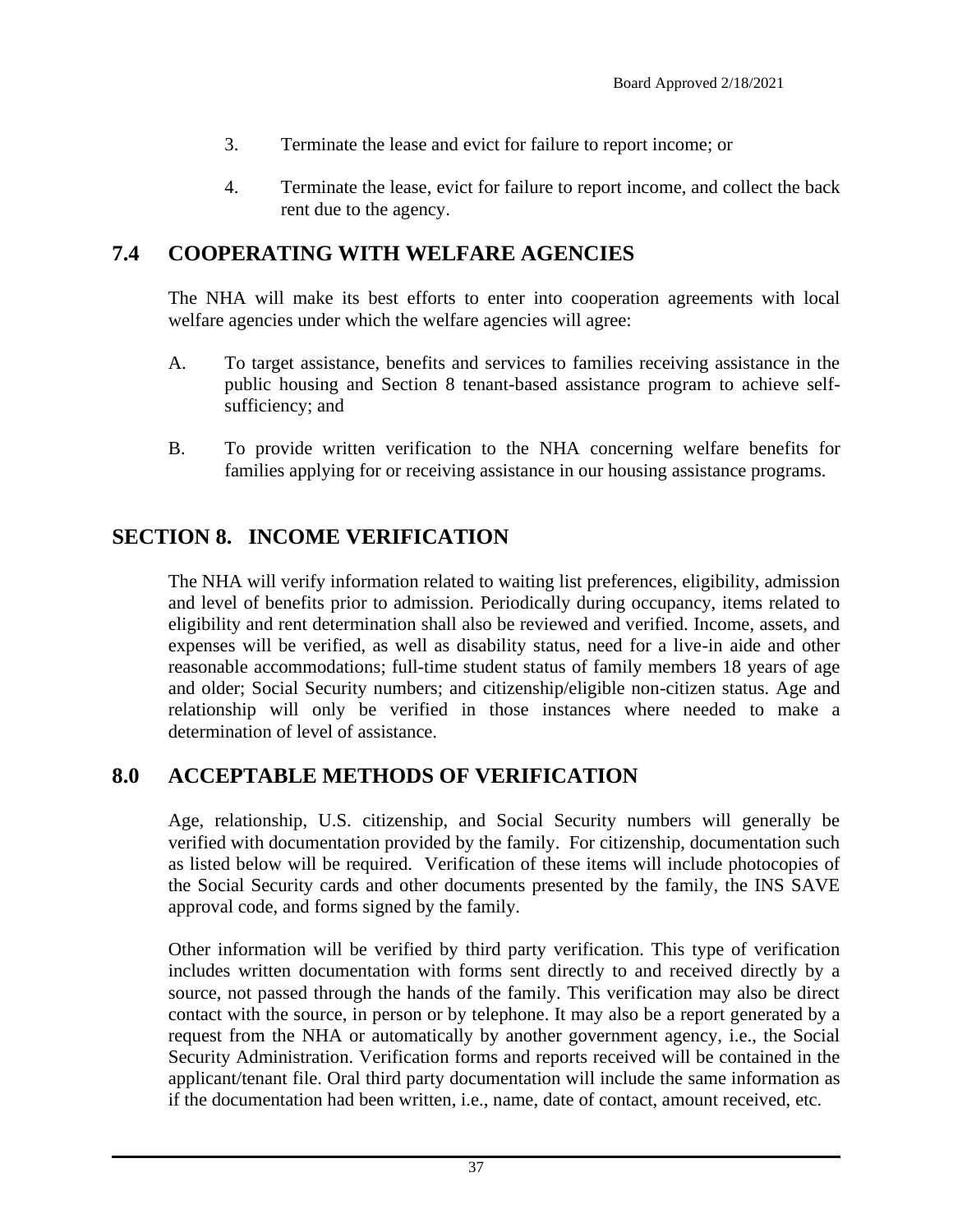When third party verification cannot be obtained, the NHA will accept documentation received from the applicant/tenant. Hand-carried documentation will be accepted if the NHA has been unable to obtain third party verification in a 4-week period of time. Photocopies of the documents provided by the family will be maintained in the file. The NHA will participate in the Enterprise Income Verification Program (EIV and/or UIV) or its successors, as may be amended from time to time and the NHA will utilize said information.

When neither third party verification nor hand-carried verification can be obtained, the NHA may, at its sole discretion, accept a notarized statement signed by the head, spouse or co-head. Such documents will be maintained in the file.

The NHA shall require residents to sign an *Authorization to Review Credit Report Form* (to verify applicant/tenant's expenses and financial obligations reported on Zero Income Checklist and Worksheet.) FRHA has an agreement with an authorized credit bureau for provision of online credit checks. A copy of the credit report will be kept in the application file.

### **8.1 TYPES OF VERIFICATION**

The chart below outlines the factors that may be verified and gives common examples of the verification that will be sought. To obtain written third party verification, the NHA will send a request form to the source along with a release form signed by the applicant/tenant via first class mail.

| Verification Requirements for Individual Items |                                                                        |                                                                             |  |
|------------------------------------------------|------------------------------------------------------------------------|-----------------------------------------------------------------------------|--|
| <b>Item to Be Verified</b>                     | $3rd$ party verification                                               | <b>Hand-carried verification</b>                                            |  |
| <b>General Eligibility Items</b>               |                                                                        |                                                                             |  |
| Social Security Number                         | Letter from Social Security, electronic<br>reports                     | Social Security card                                                        |  |
| Citizenship                                    | N/A                                                                    | Signed certification, voter's<br>registration card, birth certificate, etc. |  |
| Eligible immigration status                    | INS SAVE confirmation #                                                | <b>INS</b> card                                                             |  |
| Disability                                     | Letter from medical professional, SSI, etc.                            | Proof of SSI or Social Security<br>disability payments                      |  |
| Full time student status (if $>18$ )           | Letter from school                                                     | For high school students, any<br>document evidencing enrollment             |  |
| Need for a live-in aide                        | Letter from doctor or other professional<br>knowledgeable of condition | N/A                                                                         |  |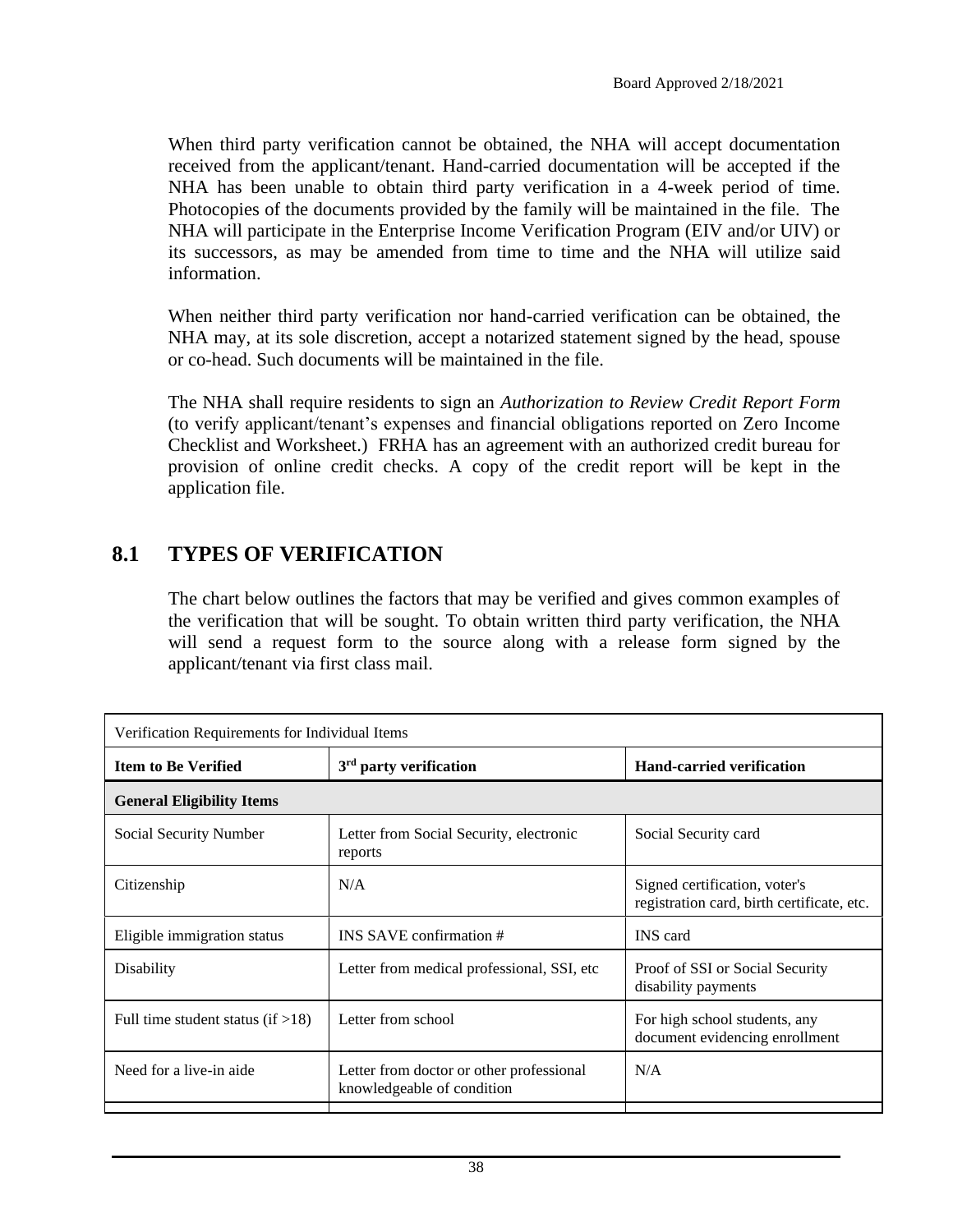| Verification Requirements for Individual Items                                                            |                                                                                                                                                          |                                                                                                          |  |  |
|-----------------------------------------------------------------------------------------------------------|----------------------------------------------------------------------------------------------------------------------------------------------------------|----------------------------------------------------------------------------------------------------------|--|--|
| <b>Item to Be Verified</b>                                                                                | 3 <sup>rd</sup> party verification                                                                                                                       | <b>Hand-carried verification</b>                                                                         |  |  |
| Childcare costs                                                                                           | Letter from care provider                                                                                                                                | Bills and receipts                                                                                       |  |  |
| Disability assistance expenses                                                                            | Letters from suppliers, care givers, etc.                                                                                                                | Bills and records of payment                                                                             |  |  |
| Medical expenses                                                                                          | Letters from providers,<br>prescription record from pharmacy, medical<br>professional's letter stating assistance or a<br>companion animal is needed     | Bills, receipts, records of payment,<br>dates of trips, mileage log, receipts<br>for fares and tolls     |  |  |
| <b>Value of and Income from Assets</b>                                                                    |                                                                                                                                                          |                                                                                                          |  |  |
| Savings, checking accounts                                                                                | Letter from institution                                                                                                                                  | Passbook, most current statements                                                                        |  |  |
| CDS, bonds, etc                                                                                           | Letter from institution                                                                                                                                  | Tax return, information brochure<br>from institution, the CD, the bond                                   |  |  |
| <b>Stocks</b>                                                                                             | Letter from broker or holding company                                                                                                                    | Stock or most current statement, price<br>in newspaper or through Internet                               |  |  |
| Real property                                                                                             | Letter from tax office, assessment, etc.                                                                                                                 | Property tax statement (for current<br>value), assessment, records or income<br>and expenses, tax return |  |  |
| Personal property                                                                                         | Assessment, bluebook, etc                                                                                                                                | Receipt for purchase, other evidence<br>of worth                                                         |  |  |
| Cash value of life insurance<br>policies                                                                  | Letter from insurance company                                                                                                                            | Current statement                                                                                        |  |  |
| Assets disposed of for less than<br>fair market value                                                     | N/A                                                                                                                                                      | Original receipt and receipt at<br>disposition, other evidence of worth                                  |  |  |
| Income                                                                                                    |                                                                                                                                                          |                                                                                                          |  |  |
| Earned income                                                                                             | Letter from employer                                                                                                                                     | Multiple pay stubs                                                                                       |  |  |
| Self-employed                                                                                             | N/A                                                                                                                                                      | Tax return from prior year, books of<br>accounts                                                         |  |  |
| Regular gifts and contributions                                                                           | Letter from source, letter from organization<br>receiving gift (i.e., if grandmother pays day<br>care provider, the day care provider could<br>so state) | Bank deposits, other similar evidence                                                                    |  |  |
| Alimony/child support                                                                                     | Court order, letter from source, letter from<br><b>Human Services</b>                                                                                    | Record of deposits, divorce decree                                                                       |  |  |
| Periodic payments (i.e., social<br>security, welfare, pensions,<br>workers compensation,<br>unemployment) | Letter or electronic reports from the source                                                                                                             | Award letter, letter announcing<br>Change in amount of future payments                                   |  |  |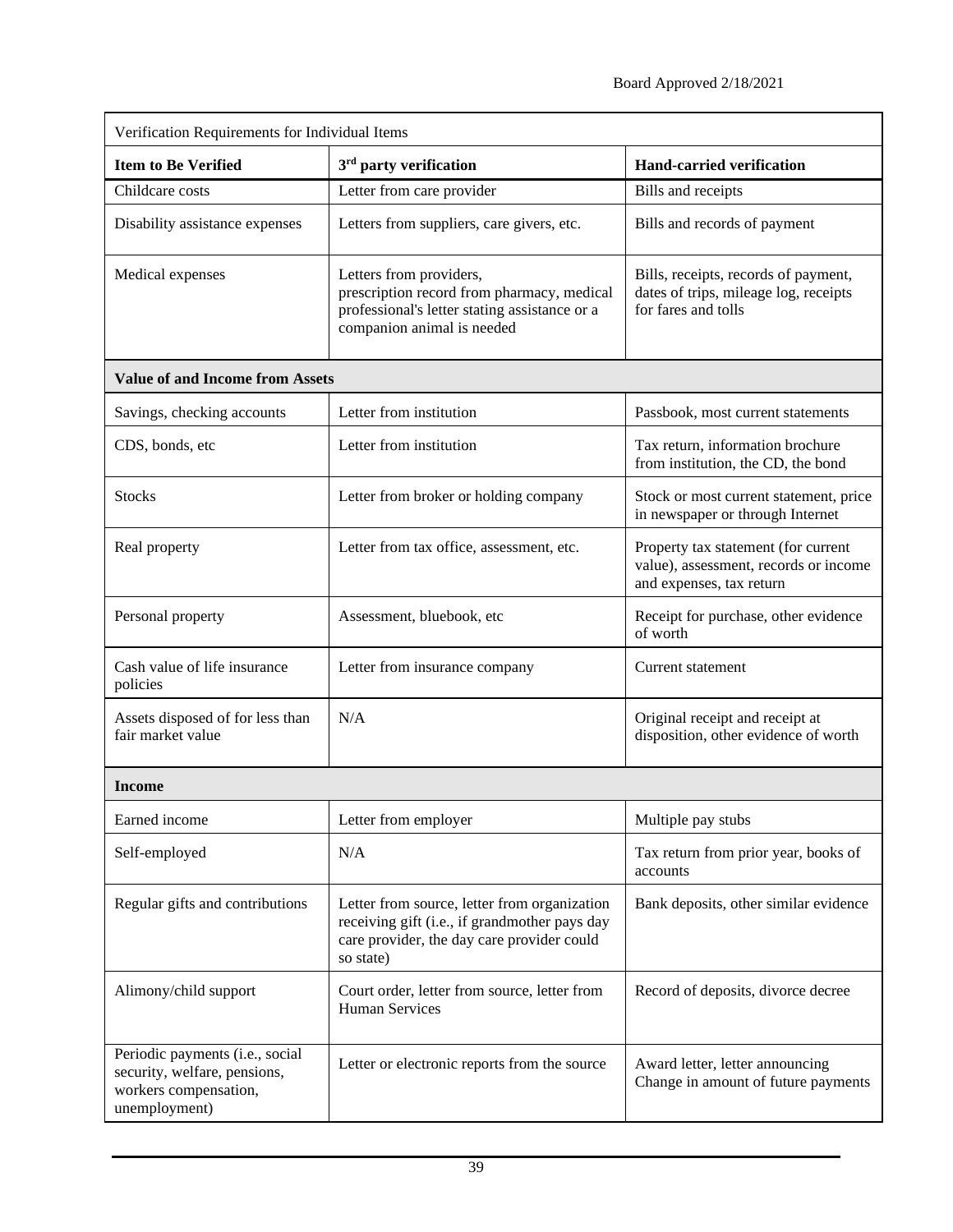| Verification Requirements for Individual Items |                                                                                                                                                                                                                                                                                                                                                                                                                                                                                       |                                  |  |  |
|------------------------------------------------|---------------------------------------------------------------------------------------------------------------------------------------------------------------------------------------------------------------------------------------------------------------------------------------------------------------------------------------------------------------------------------------------------------------------------------------------------------------------------------------|----------------------------------|--|--|
| <b>Item to Be Verified</b>                     | 3 <sup>rd</sup> party verification                                                                                                                                                                                                                                                                                                                                                                                                                                                    | <b>Hand-carried verification</b> |  |  |
| Training program participation                 | Letter from program provider indicating<br>- whether enrolled or completed<br>- whether training is HUD-funded<br>- whether Federal, State, local govt., or local<br>program<br>- whether it is employment training<br>- whether it has clearly defined goals and<br>objectives<br>- whether program has supportive services<br>- whether payments are for out-of-pocket<br>expenses incurred in order to participate in a<br>program<br>- date of first job after program completion | N/A<br>Evidence of job start     |  |  |

# **8.2 VERIFICATION OF CITIZENSHIP OR ELIGIBLE NONCITIZEN STATUS**

The citizenship/eligible non-citizen status of each family member regardless of age must be determined.

Prior to being admitted, or at the first reexamination, all citizens and nationals will be required to sign a declaration under penalty of perjury. They will be required to show proof of their status by such means as a birth certificate, military ID, or military DD 214 Form.

Prior to being admitted or at the first reexamination, all eligible non-citizens who are 62 years of age or older will be required to sign a declaration under penalty of perjury. They will also be required to show proof of age.

Prior to being admitted or at the first reexamination, all eligible non-citizens must sign a declaration of their status and a verification consent form and provide their original INS documentation. The NHA will make a copy of the individual's INS documentation and place the copy in the file. The NHA will also verify their status through the INS SAVE system. If the INS SAVE system cannot confirm eligibility, the NHA will mail information to the INS in order that a manual check can be made of INS records.

Family members who do not claim to be citizens, nationals, or eligible non-citizens must be listed on a statement of non-eligible members and the list must be signed by the head of the household.

Non-citizen students on student visas, though in the country legally, are not eligible to be admitted to public housing. If they are members of families that include citizens, the rent must be pro-rated. Any family member who does not choose to declare their status must be listed on the statement of non-eligible members.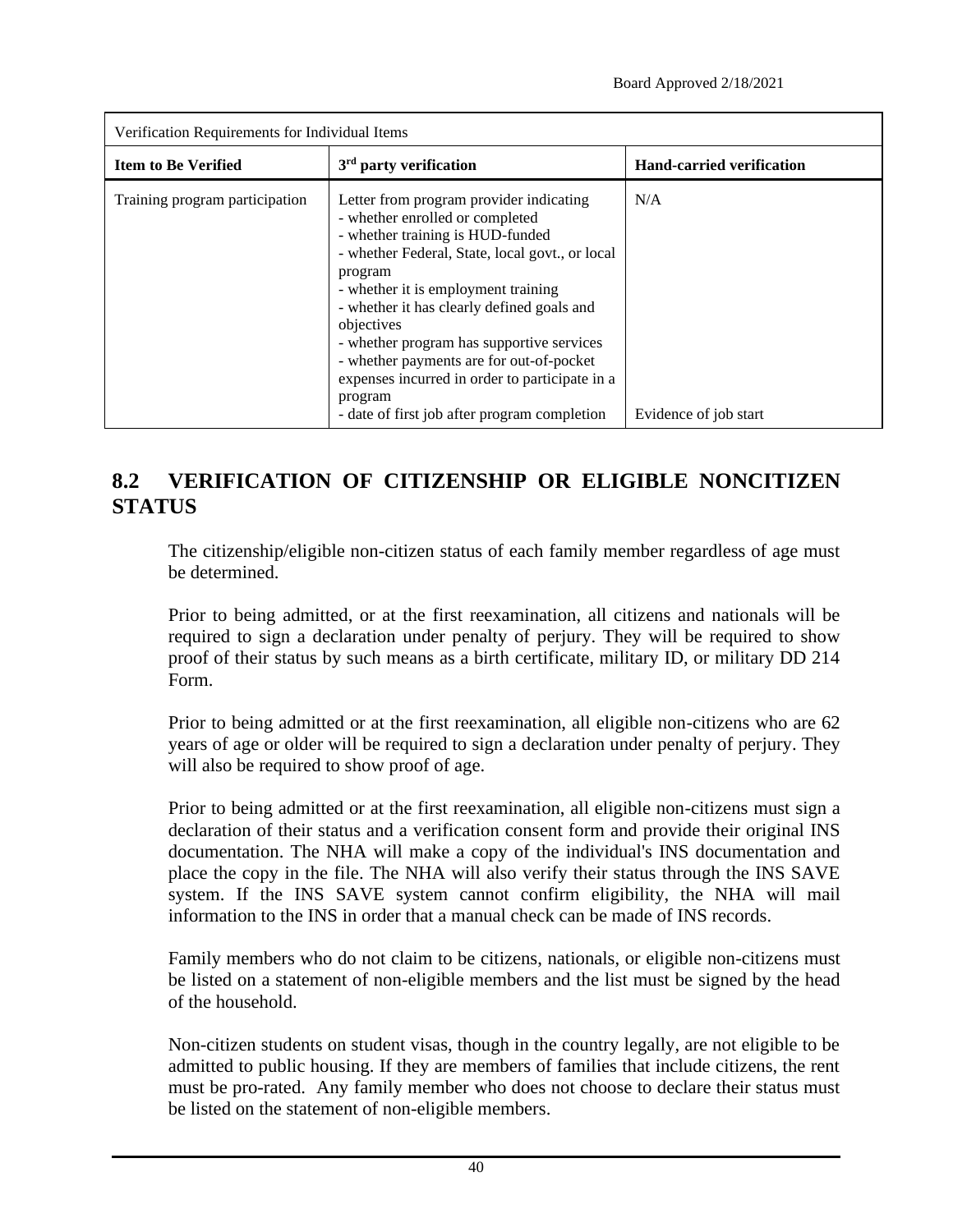If no family member is determined to be eligible under this section, the family's eligibility will be denied.

The family's assistance will not be denied, delayed, reduced, or terminated because of a delay in the process of determining eligible status under this section, except to the extent that the delay is caused by the family.

If the NHA determines that a family member has knowingly permitted an ineligible noncitizen (other than any ineligible non-citizens listed on the lease) to permanently reside in their public housing unit, the family will be evicted. Such family will not be eligible to be readmitted to public housing for a period of 24 months from the date of eviction or termination.

## **8.2 VERIFICATION OF SOCIAL SECURITY NUMBERS**

Prior to admission, each family member who has a Social Security number and who is at least 6 years of age must provide verification of their Social Security number. New family members at least 6 years of age must provide this verification prior to being added to the lease. Children in assisted households must provide this verification at the first regular reexamination after turning six.

The best verification of the Social Security number is the original Social Security card. If the card is not available, the NHA will accept letters from the Social Security Agency that establishes and states the number. Documentation from other governmental agencies will also be accepted that establishes and states the number. Driver's licenses, military IDs, passports, or other official documents that establish and state the number are also acceptable.

If an individual states that they do not have a Social Security number, they will be required to sign a statement to this effect. The NHA will not require any individual who does not have a Social Security number to obtain a Social Security number, unless there is evidence of misrepresentation.

If a member of an applicant family indicates they have a Social Security number, but cannot readily verify it, the family cannot be housed until verification is provided.

If a member of a tenant family indicates they have a Social Security number, but cannot readily verify it, they shall be asked to certify to this fact and shall have up to sixty (60) days to provide the verification. If the individual is at least 62 years of age, they will be given one hundred and twenty (120) days to provide the verification. If the individual fails to provide the verification within the time allowed, the family will be evicted.

### **8.3 TIMING OF VERIFICATION**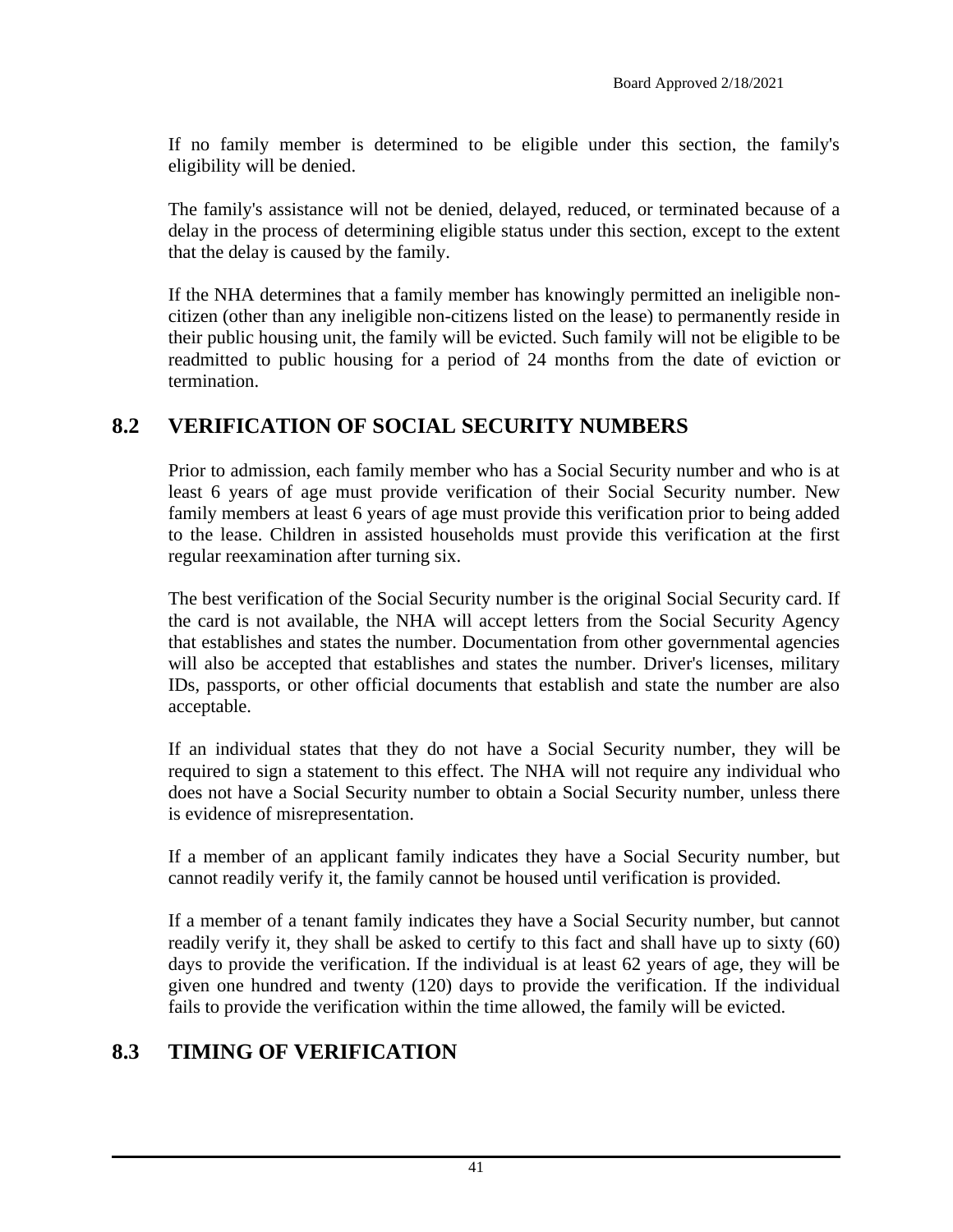Verification information must be dated within ninety (90) days of certification or reexamination. If the verification is older than this, the source will be contacted and asked to provide information regarding any changes.

When an interim reexamination is conducted, the NHA will verify and update all information related to family circumstances and level of assistance. The NHA will only verify and update those elements reported to have changed if the NHA, at its sole discretion and option, deems it appropriate and sufficient to do so.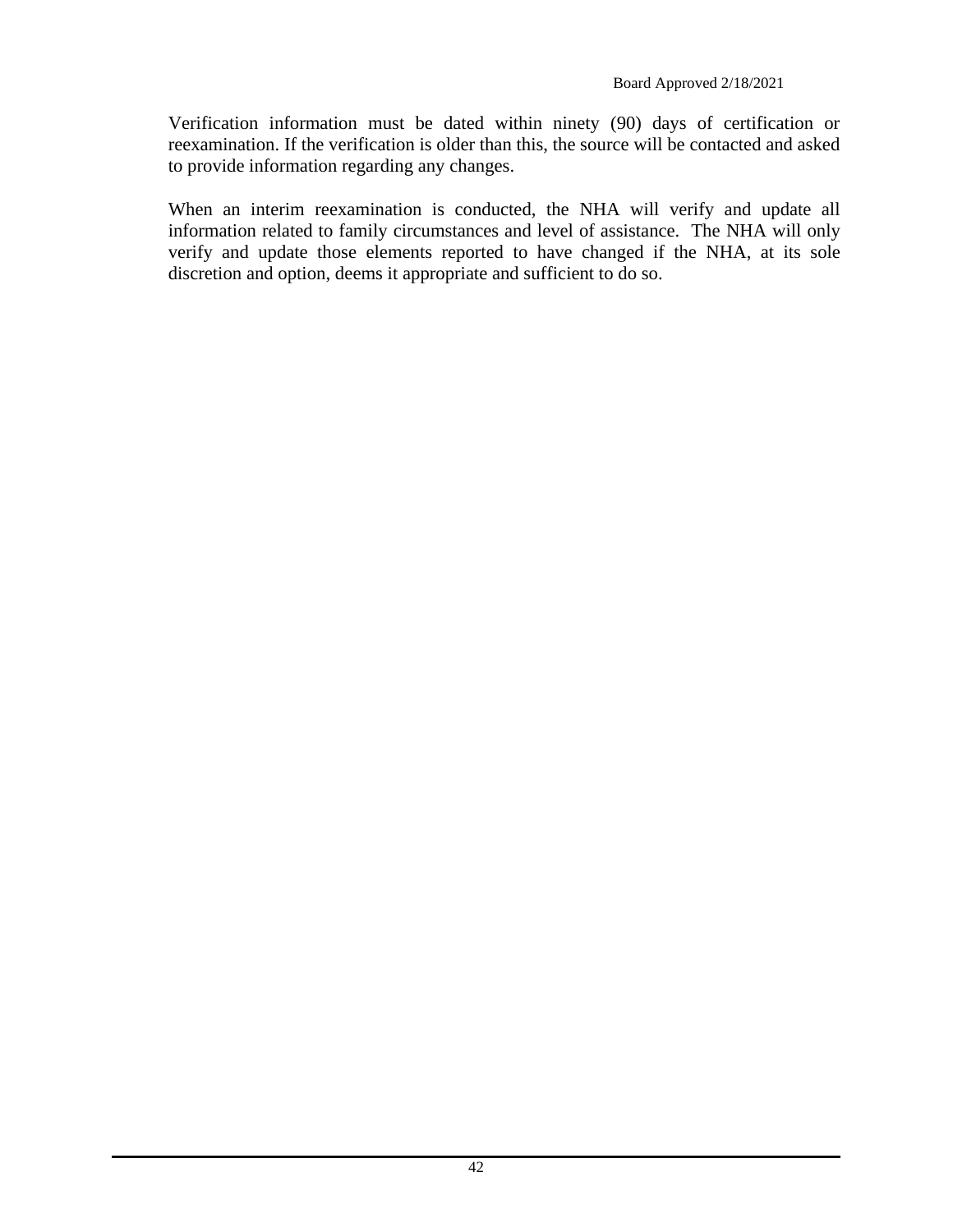## **8.4 FREQUENCY OF OBTAINING VERIFICATION**

Household composition will be verified annually. The frequency that household income will be verified depends on the type of rent method chosen by the family.

For each family member, citizenship/eligible non-citizen status will be verified only once. This verification will be obtained prior to admission. If the status of any family member was not determined prior to admission, verification of their status will be obtained at the next regular reexamination. Prior to a new member joining the family, their citizenship/eligible non-citizen status will be verified.

For each family member age 6 and above, verification of Social Security number will be obtained only once. This verification will be accomplished prior to admission. When a family member who did not have a Social Security number at admission receives a Social Security number, that number will be verified at the next regular reexamination. Likewise, when a child turns six, their verification will be obtained at the next regular reexamination.

## **SECTION 9. DETERMINATION OF TOTAL TENANT PAYMENT AND TENANT RENT**

#### **9.0 FAMILY CHOICE**

At admission and each year in preparation for their annual reexamination, each family is given the choice of having their rent determined under the income method or having their rent set at the flat rent amount.

- A. Families who opt for the flat rent will be required to go through the income reexamination process every three years, rather than the annual review they would otherwise undergo.
- B. Families who opt for the flat rent may request to have a reexamination and return to the income based method at any time for any of the following reasons:
	- 1. The family's income has decreased.
	- 2. The family's circumstances have changed increasing their expenses for childcare, medical care, etc.
	- 3. Other circumstances creating a hardship on the family such that the income method would be more financially feasible for the family.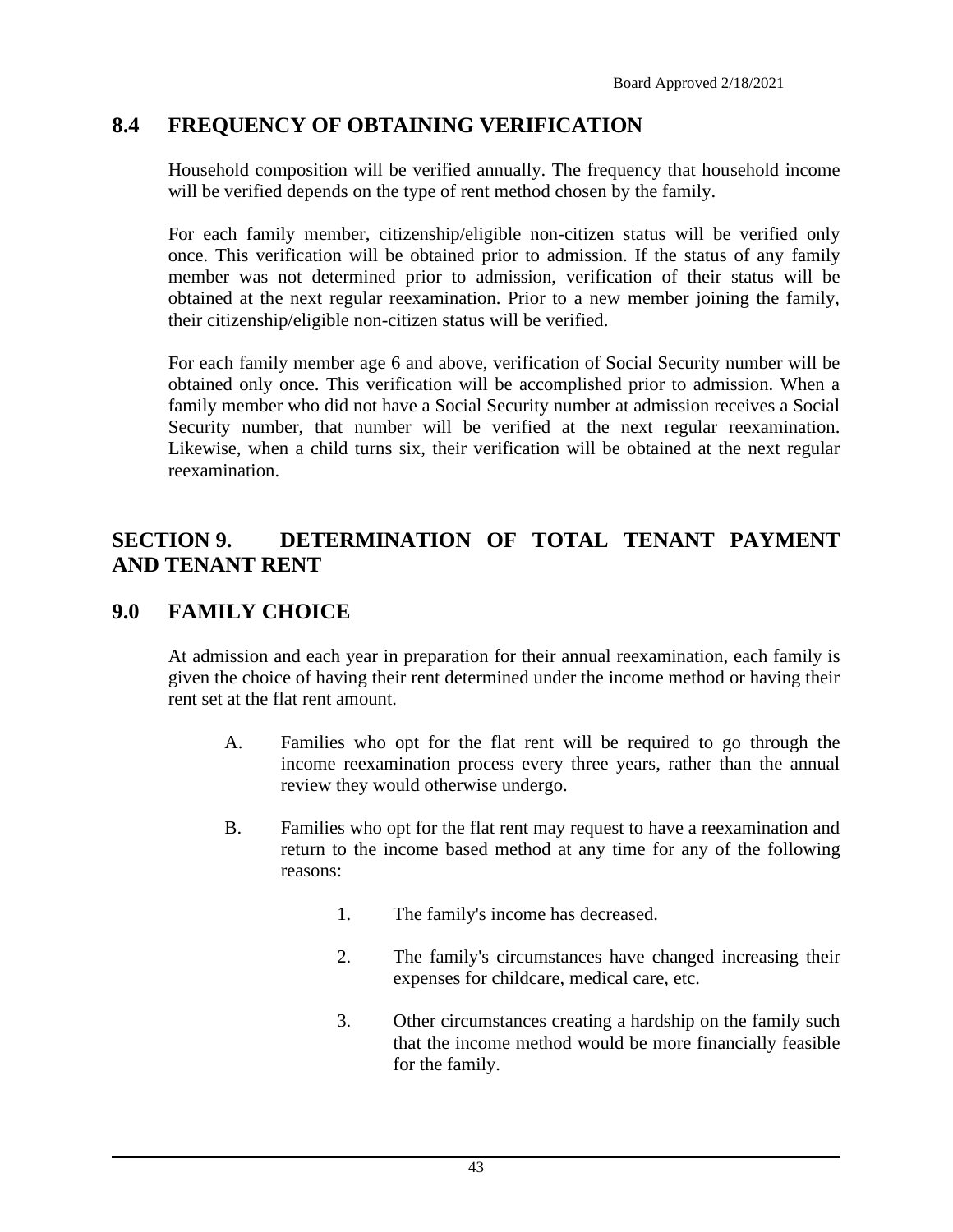- C. Families have only one choice per year except for financial hardship cases. In order for families to make informed choices about their rent options, the NHA will provide them with the following information whenever they have to make rent decisions:
	- 1. The NHA's policies on switching types of rent in case of a financial hardship; and
	- 2 The dollar amount of tenant rent for the family under each option. If the family chose a flat rent for the previous year, the NHA will provide the amount of income-based rent for the subsequent year only the year the NHA conducts an income reexamination or if the family specifically requests it and submits updated income information.

## **9.1 THE INCOME METHOD**

The total tenant payment is equal to the highest of:

- A. 10% of the family's monthly income;
- B. 30% of the family's adjusted monthly income; or
- C. If the family is receiving payments for welfare assistance from a public agency and a part of those payments, adjusted in accordance with the family's actual housing costs, is specifically designated by such agency to meet the family's housing costs, the portion of those payments which is so designated. If the family's welfare assistance is ratably reduced from the standard of need by applying a percentage, the amount calculated under this provision is the amount resulting from one application of the percentage; or
- D. The minimum rent is \$50.00 unless an exception is granted for hardship.

### **9.2 MINIMUM RENT**

The NHA has set the minimum rent at \$50.00. If the family requests a minimum rent NHA will begin the minimum rent beginning the month following the family's request. The NHA will determine whether the hardship rent is appropriate and whether the hardship is of a temporary nature.

- A. A hardship exists in the following circumstances:
	- 1. When the family has lost eligibility for or is waiting an eligibility determination for a Federal, State, or local assistance program, including a family that includes a member who is a non-citizen lawfully admitted for permanent residence under the Immigration and Nationality Act who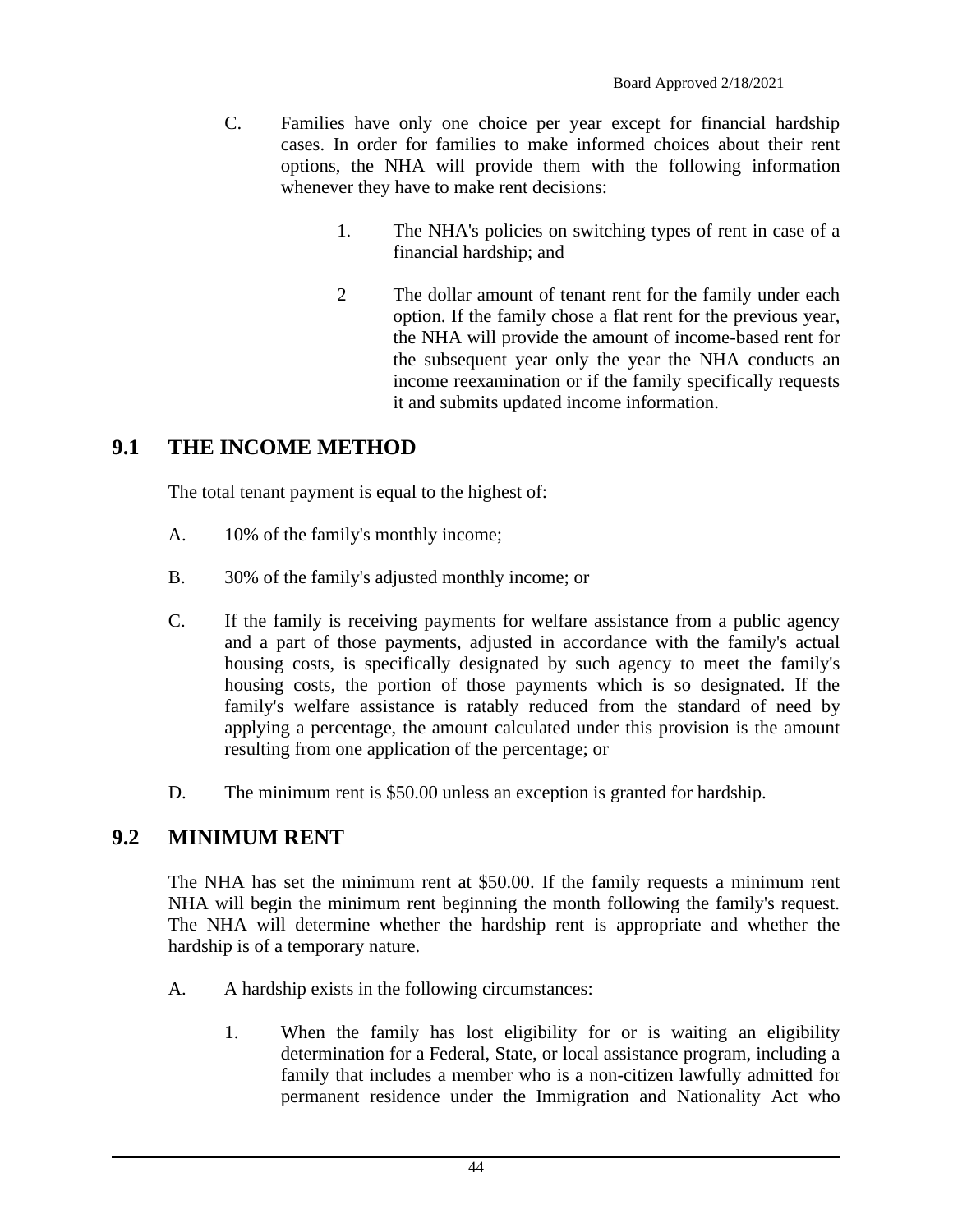would be entitled to public benefits but for title IV of the Personal Responsibility and Work Opportunity Act of 1996.

- 2. When the income of the family has decreased because of changed circumstances, including loss of employment; and
- 3. When a death has occurred in the family.
- B. Appeals. The family may use the grievance procedure to appeal the NHA's determination regarding the hardship. No escrow deposit will be required in order to access the grievance procedure.

## **9.3 THE FLAT RENT**

The NHA has set a flat rent for each public housing unit. In doing so, it considered the size and type of the unit, as well as its age, condition, amenities, services, and neighborhood. The NHA determined the market value of the unit and set the rent at the market value. The amount of the flat rent will be reevaluated annually and adjustments applied. Affected families will be given a 30-day notice of any rent change. Adjustments are applied on the anniversary date for each affected family (for more information on flat rents, see Section 15.3).

The NHA will post the flat rents at each of the developments and at the central office. Flat rents are incorporated in this policy upon approval by the Board of Commissioners.

There is no utility allowance for families paying a flat rent because the NHA has already factored who pays for utilities into the flat rent calculation.

### **9.4 RENT FOR FAMILIES UNDER THE NONCITIZEN RULE**

A mixed family will receive full continuation of assistance if all of the following conditions are met:

- A. The family was receiving assistance on June 19, 1995;
- B. The family was granted continuation of assistance before November 29, 1996;
- C. The family's head or spouse has eligible immigration status; and
- D. The family does not include any person who does not have eligible status other than the head of household, the spouse of the head of household, any parent of the head or spouse, or any child (under the age of 18) of the head or spouse.

The family's assistance is prorated in the following manner: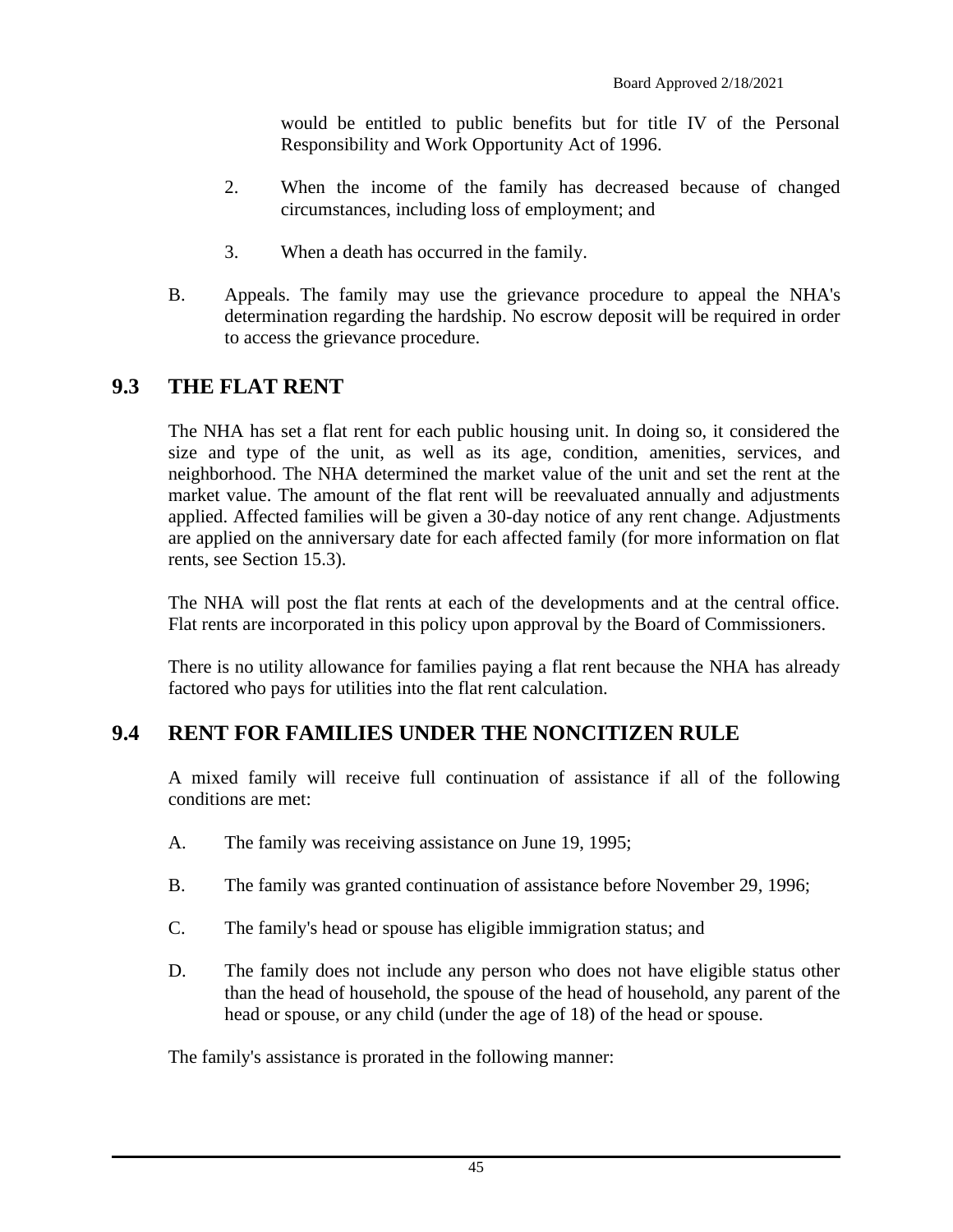- A. Determine the  $95<sup>th</sup>$  percentile of gross rents (tenant rent plus utility allowance) for the Housing Authority. The  $95<sup>th</sup>$  percentile is called the maximum rent.
- B. Subtract the family's total tenant payment from the maximum rent. The resulting number is called the maximum subsidy.
- C. Divide the maximum subsidy by the number of family members and multiply the result times the number of eligible family members. This yields the prorated subsidy.
- D. Subtract the prorated subsidy from the maximum rent to find the prorated total tenant payment. From this amount subtract the full utility allowance to obtain the prorated tenant rent.

## **9.5 UTILITY ALLOWANCE**

The NHA shall establish a utility allowance for all tenant-paid utilities. The allowance will be based on a reasonable consumption of utilities by an energy-conservative household of modest circumstances consistent with the requirements of a safe, sanitary, and healthful environment. In setting the allowance, the NHA will review the actual consumption of tenant families in public and/or private housing as well as changes made or anticipated due to modernization (weatherization efforts, installation of energyefficient appliances, etc). Allowances will be evaluated at least annually as well as any time utility rate changes by 10% or more since the last revision to the allowances.

The utility allowance will be subtracted from the family's income rent to determine the amount of the Tenant Rent. The Tenant Rent is the amount the family owes each month to the NHA. The amount of the utility allowance is then still available to the family to pay the cost of their utilities. Any utility cost above the allowance is the responsibility of the tenant. Any savings resulting from utility costs below the amount of the allowance belongs to the tenant.

For NHA paid utilities, the NHA will monitor the utility consumption of each household. Any consumption in excess of the allowance established by the NHA will be billed to the tenant monthly. Utility allowance revisions based on rate changes shall be effective retroactively to the first day of the month following the month in which the last rate change took place. Revisions based on changes in consumption or other reasons shall become effective at each family's next annual reexamination.

Families with high utility costs are encouraged to contact the NHA for an energy analysis. The analysis may identify problems with the dwelling unit that once corrected will reduce energy costs. The analysis can also assist the family in identifying ways they can reduce their costs.

Requests for relief from surcharges for excess consumption of NHA purchased utilities or from payment of utility supplier billings in excess of the utility allowance for tenant-paid utility costs may be granted by the NHA on reasonable grounds. Requests shall be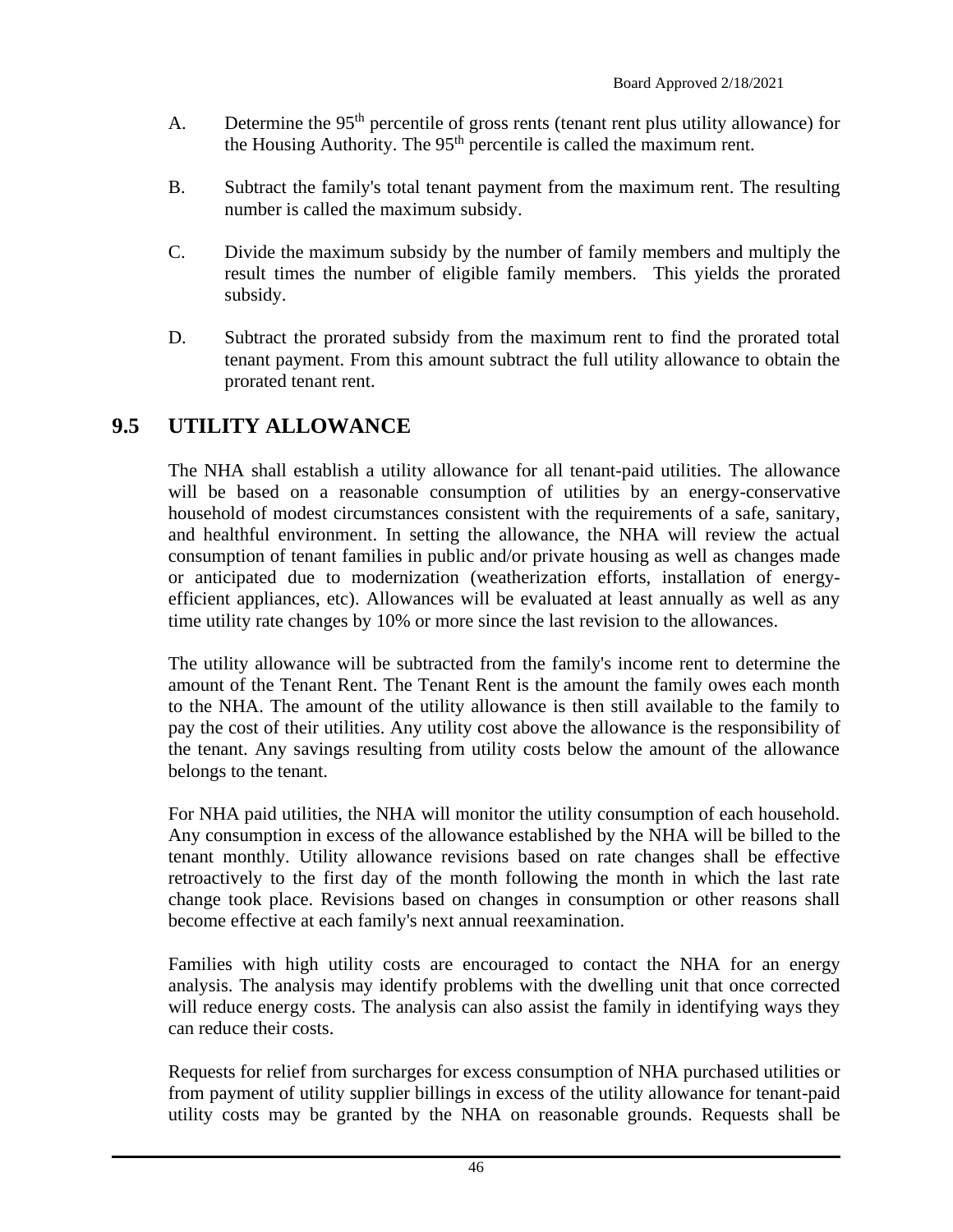granted to families that include an elderly member or a member with disabilities. Requests by the family shall be submitted under the Reasonable Accommodation Policy.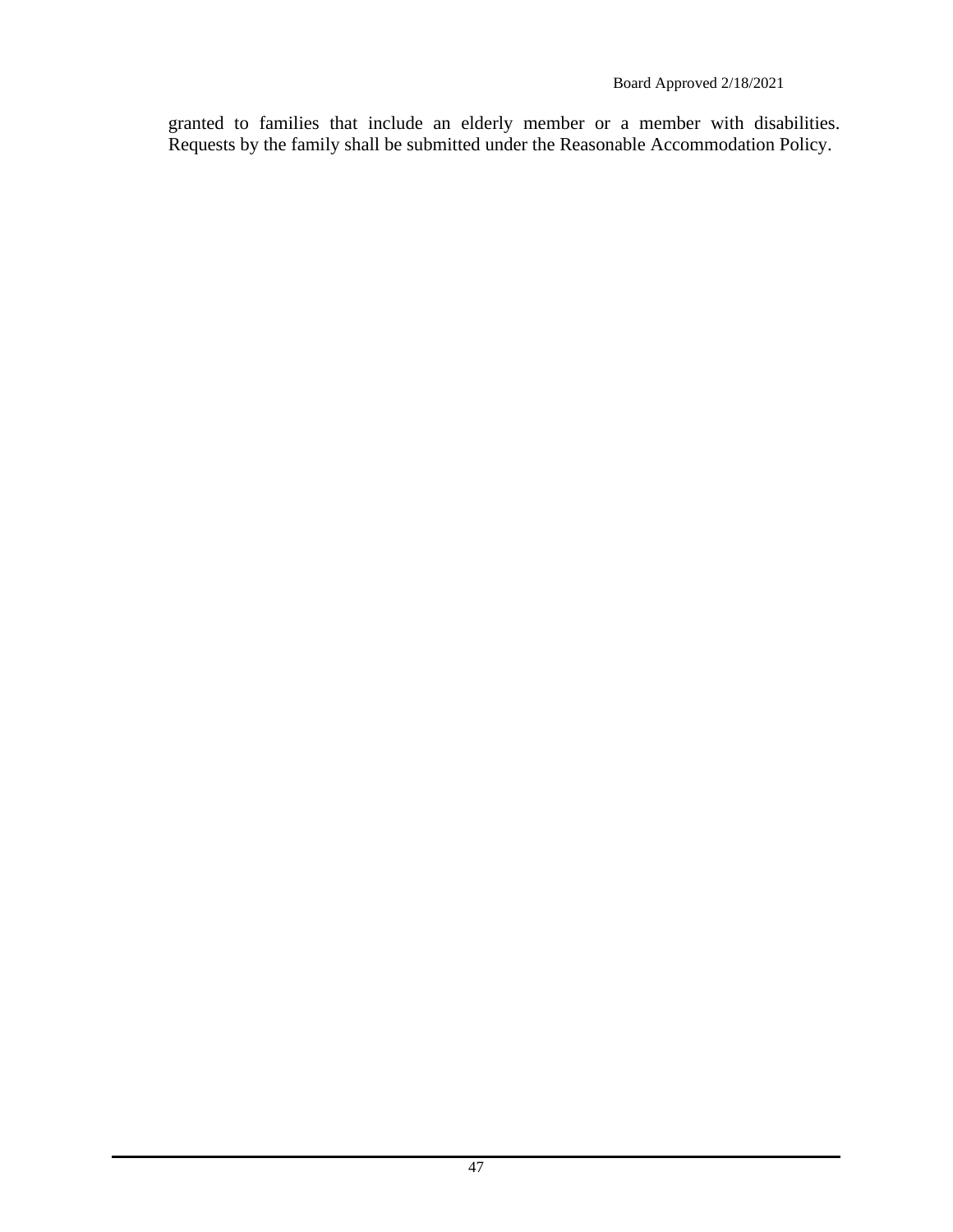### **9.6 PAYING RENT**

Rent and other charges are due and payable on the first day of the month. All rents should be paid at the Authority's office, 28 Captain Robert Cook Drive, Needham, MA. Reasonable accommodations for this requirement will be made for persons with disabilities. As a safety measure, cash payments are not accepted.

If the rent is not paid by the 8th of the month, a Notice to Vacate will be issued to the tenant. In addition, a \$25 late charge per month will be assessed to the tenant plus cost of service, however, the NHA shall not impose a late fee until thirty (30) days after rent is due. If the family demonstrates good cause for late payment and enters a repayment agreement, NHA may, at its discretion, waive the late fee. If rent is paid by a personal check and the check is returned for insufficient funds, this shall be considered a nonpayment of rent and will incur the late charge plus an additional charge for processing costs charged by the bank.

### **SECTION 10. CONTINUED OCCUPANCY AND COMMUNITY SERVICE**

#### **10.0 GENERAL**

In order to be eligible for continued occupancy, each adult family member must either (1) contribute eight hours per month of community service (not including political activities), or (2) participate in an economic self-sufficiency program, or (3) perform eight hours per month of combined activities as previously described unless they are exempt from this requirement.

#### **10.1 EXEMPTIONS**

The following adult family members of tenant families are exempt from this requirement:

- A. Family members who are 62 or older.
- B. Family members who are blind or disabled as defined under 216(I)(1) or 1614 of the Social Security Act  $(42 \text{ U.S.C. } 416(\text{I})(1))$  and who certifies that because of this disability he or she is unable to comply with the community service requirement.
- C. Family members who are the primary care giver for someone who is blind or disabled as set forth in Paragraph B above.
- D. Family members engaged in work activity (20 hours per week) as defined in section 407(d) of the Social Security Act, specified below.
	- 1. Unsubsidized employment;
	- 2. Subsidized private-sector employment;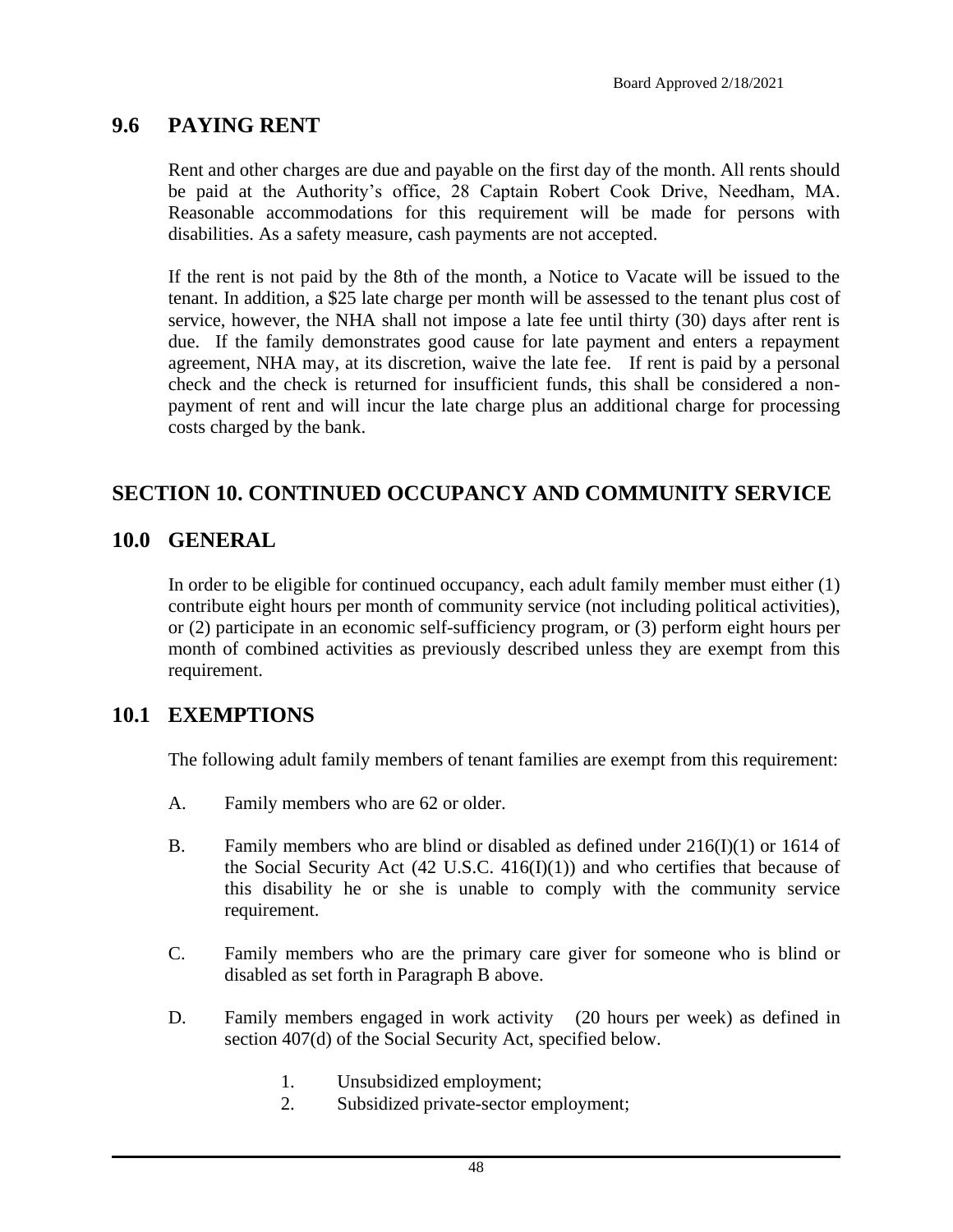- 3. Subsidized public-sector employment;
- 4. Work experience (including work associated with the refurbishing of public assisted housing) if sufficient private sector employment is not available;
- 5. On the job training;
- 6. Job search and job readiness assistance;
- 7. Community service programs;
- 8. Vocational education training (not to exceed 12 months with respect to any individual);
- 9. Job skills training directly related to employment;
- 10. Education directly related to employment in the case of a recipient who has not received a high school diploma or a certificate of high school equivalency;
- 11. Satisfactory attendance at secondary school or in a course of study leading to a certificate of general equivalence, in the case of a recipient who has not completed secondary school or received such a certificate;
- 12. The provision of childcare services to an individual who is participating in a community service program.
- E. Family members who or would be exempt from work activity under part A title IV of the Social Security Act or under any other State welfare program, including the welfare-to-work program.
- F. Family members receiving assistance, benefits or services under a State program funded under part A title IV of the Social Security Act or under any other State welfare program, including welfare-to-work and who are in compliance with that program.

### **10.2 NOTIFICATION OF THE REQUIREMENT**

The NHA shall identify all adult family members who are apparently not exempt from the community service requirement.

The NHA shall notify all such family members of the community service requirement and of the categories of individuals who are exempt from the requirement. The notification will provide the opportunity for family members to claim and explain an exempt status. The NHA shall verify such claims.

The notification will advise families that their community service obligation will begin upon the effective date of their first annual reexamination on or after July 1, 2001. For families paying a fiat rent, the obligation begins on the date their annual reexamination would have been effective had an annual reexamination taken place. It will also advise them that failure to comply with the community service requirement will result in ineligibility for continued occupancy at the time of any subsequent annual reexamination.

# **10.3 VOLUNTEER OPPORTUNITIES**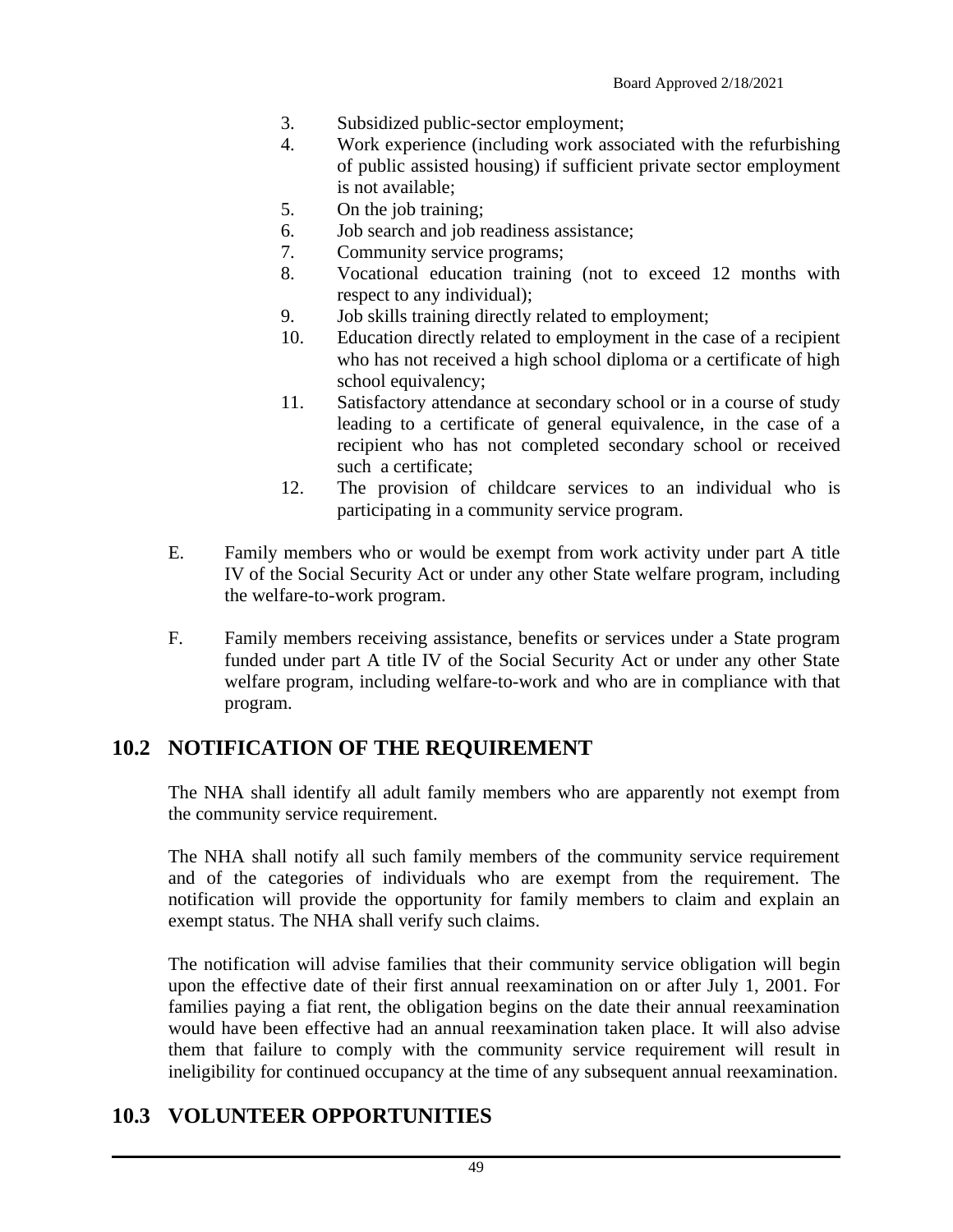Community services includes performing work or duties in the public benefit that serve to improve the quality of life and/or enhance resident self-sufficiency, and/or increase the self-responsibility of the resident within the community.

An economic self-sufficiency program is one that is designed to encourage, assist, train or facilitate the economic independence of participants and their families or to provide work for participants. These programs may include programs for job training, work placement, basic skills training, education, English proficiency, work fare, financial or household management, apprenticeship, and any program necessary to ready a participant to work (such as substance abuse or mental health treatment).

The NHA will coordinate with social service agencies, local schools and the Human Resources Office in identifying a list of volunteer community service positions.

Together with the resident advisory council, the NHA may create volunteer positions such as litter patrols, neighbor hood watches, supervising and record keeping for volunteers etc.

### **10.4 THE PROCESS**

The first annual reexamination on or after July 1, 2001 and each annual re-examination thereafter, the NHA will do the following:

- A. Provide a list of volunteer opportunities to the family members.
- B. Provide information about obtaining suitable volunteer positions.
- C. Provide a volunteer time sheet to the family member. Instructions for the time sheet require the individual to complete the form and have a supervisor date and sign for each period of work.
- D. At least thirty (30) days before the family's next lease anniversary date, the volunteer coordinator will advise the NHA whether each applicable adult family member is in compliance with the community service requirement.

#### **10.5 NOTIFICATION OF NON-COMPLIANCE WITH COMMUNITY SERVICE REQUIREMENT**

The NHA will notify any family found to be in noncompliance of the following:

- A. The family member(s) has been determined to be in noncompliance.
- B. That the determination is subject to the grievance procedures; and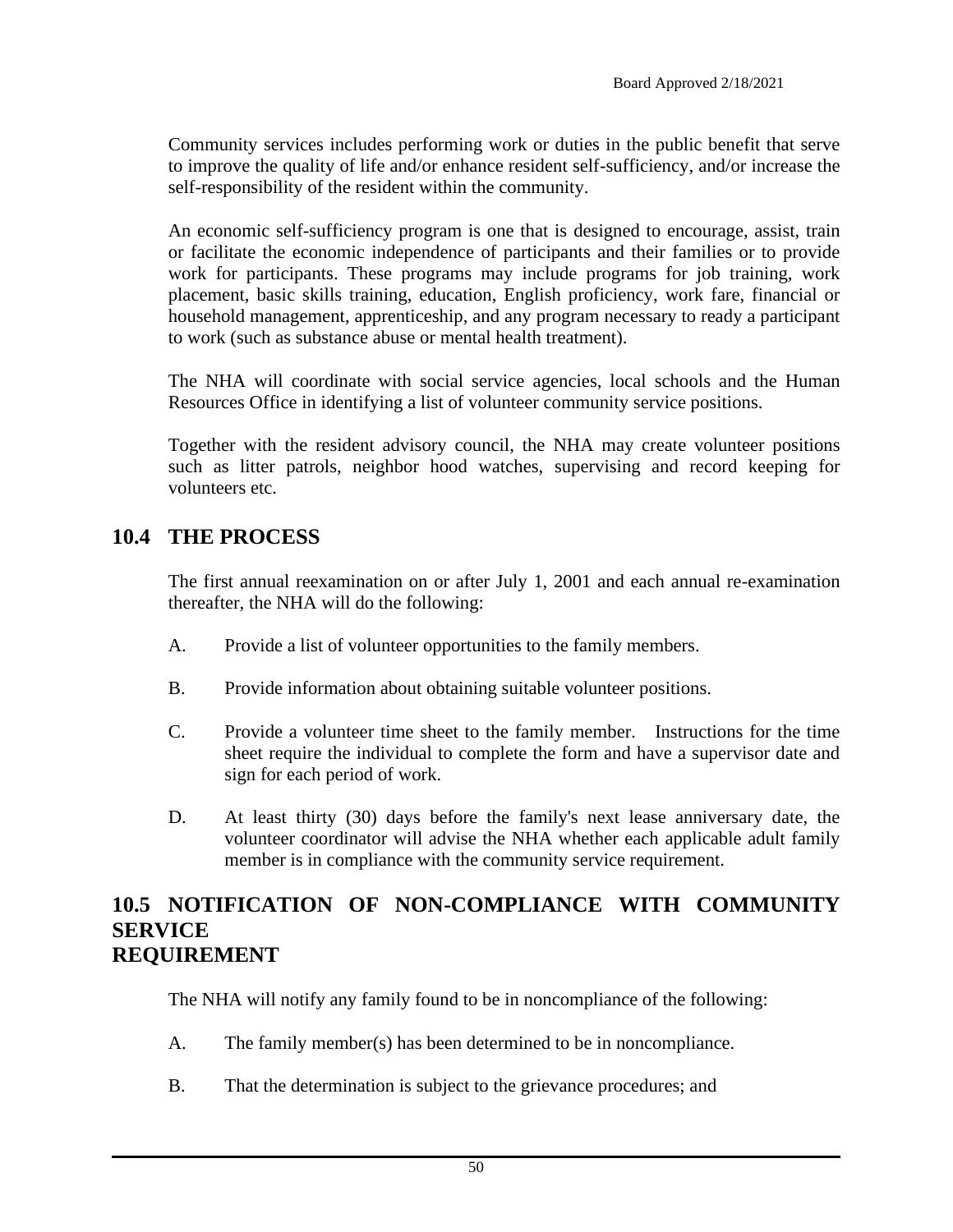C. That, unless the family members(s) enter into an agreement to comply, the lease will not be renewed or will be terminated.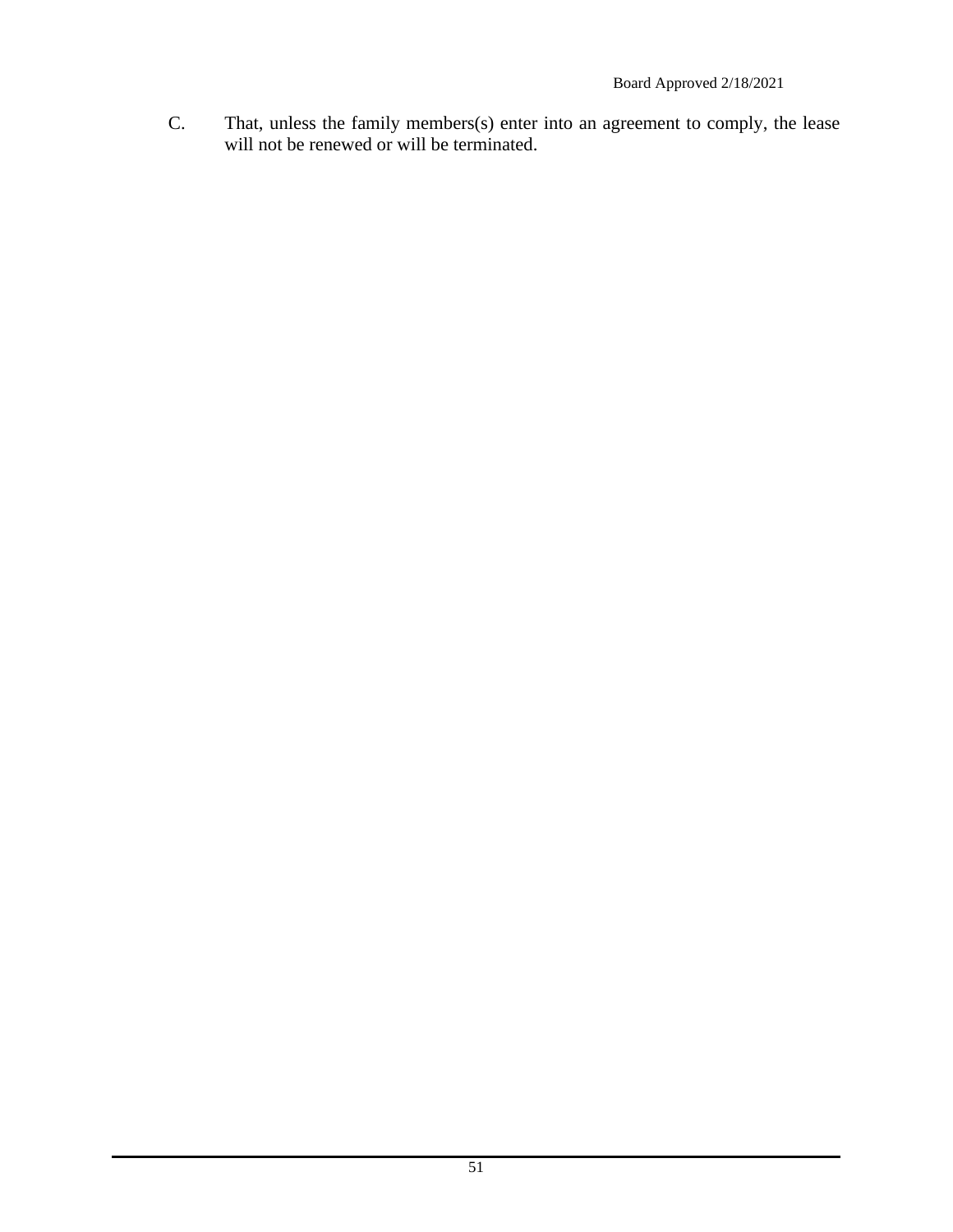# **10.6 OPPORTUNITY FOR CURE**

The NHA will offer the family member(s) the opportunity to enter into an agreement prior to the anniversary of the lease. The agreement shall state that the family member(s) agrees to enter into an economic self-sufficiency program or agrees to contribute to the community service for as many hours as needed to comply with the requirement over the past 12-month period. The cure shall occur over the 12-month period beginning with the date of the agreement and the resident shall at the same time stay current with that year's community service requirement. The first hours a resident earns go toward the current commitment until the current year's commitment is made.

The volunteer coordinator will assist the family member in identifying volunteer opportunities and will track compliance on a monthly basis.

If any applicable family member does not accept the terms of the agreement, does not fulfill their obligation to participate in an economic self-sufficiency program, or falls behind in their obligation under the agreement to perform community service, the NHA shall take action to terminate the lease.

# **10.7 PROHIBITION AGAINST REPLACEMENT OF AGENCY EMPLOYEES**

In implementing the service requirement, the NHA may not substitute community service or self-sufficiency activities performed by residents for work ordinarily performed by its employees, or replace a job at any location where residents perform activities to satisfy the service requirement.

# **SECTION 11. RECERTIFICATIONS**

At least annually, the NHA will conduct a reexamination of family income and circumstances. The results of the reexamination determine (1) the rent the family will pay, and (2) whether the family is housed in the correct unit size.

### **11.0 GENERAL**

The NHA will send a notification letter to the family letting them know that it is time for their annual reexamination, giving them the option of selecting either the flat rent or income method, and scheduling an appointment if they are currently paying an income rent. If the family thinks they may want to switch from a flat rent to an income rent, they should request an appointment. At the appointment, the family can make their final decision regarding which rent method they will choose. The letter also includes, for those families paying the income method, forms for the family to complete in preparation for the interview. The letter tells families who may need to make alternate arrangements due to a disability that they may contact staff to request an accommodation of their needs.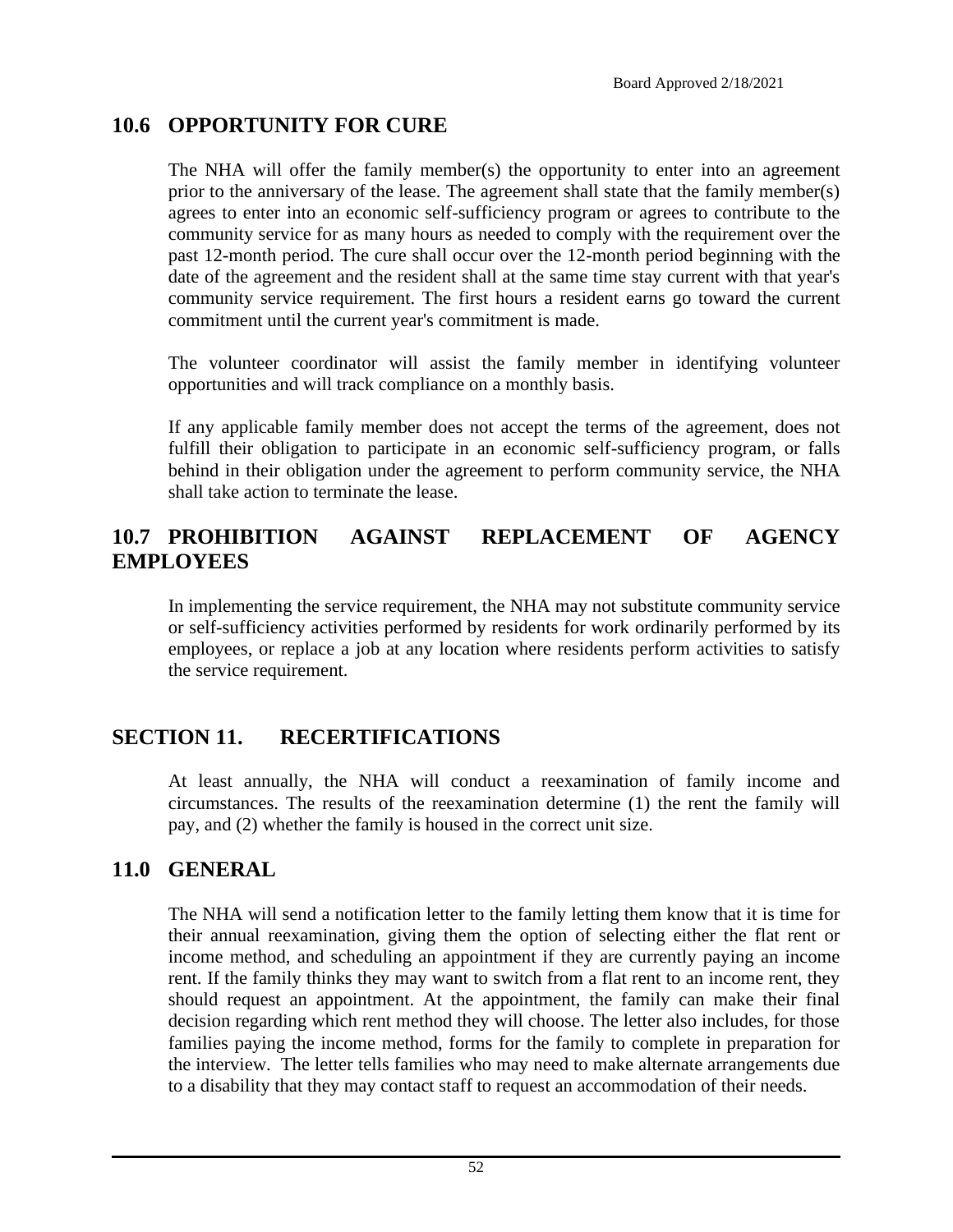During the appointment, the NHA will determine whether family composition may require a transfer to a different bedroom size unit, and if so, the family's name will be placed on the transfer list.

### **11.1 MISSED APPOINTMENTS**

If the family fails to respond to the letter and fails to attend the interview, a second letter will be mailed. The second letter will advise of a new time and date for the interview. The letter will also advise that failure by the family to attend the second scheduled interview will result in the NHA taking eviction actions against the family.

#### **11.2 FLAT RENTS**

The annual letter to flat rent payers regarding the reexamination process will state the following:

- A. Each year at the time of the annual reexamination, the family has the option of selecting a flat rent amount in lieu of completing the reexamination process and having their rent based on the income amount.
- B. The amount of the flat rent.
- C. A fact sheet about income rents that explains the types of income counted, the most common types of income excluded, and the categories of allowances that can be deducted from income.
- D. Families who opt for the flat rent will be required to go through the income reexamination process every three years, rather than the annual review they otherwise would undergo.
- E. Families who opt for the flat rent may request to have a reexamination and return to the income based method at any time for any of the following reasons:
	- 1. The family's income has decreased.
	- 2. The family's circumstances have changed increasing their expenses for childcare, medical care, etc.
	- 3. Other circumstances creating a hardship on the family such that the income method would be more financially feasible for the family.

Once a family returns to the income based method during their "lease year" they cannot go back to a flat rent until their next regular annual reexamination.

F. The dates upon which the NHA expects to review the amount of the flat rent, the approximate rent increase the family could expect, and the approximate date upon which a future rent increase could become effective.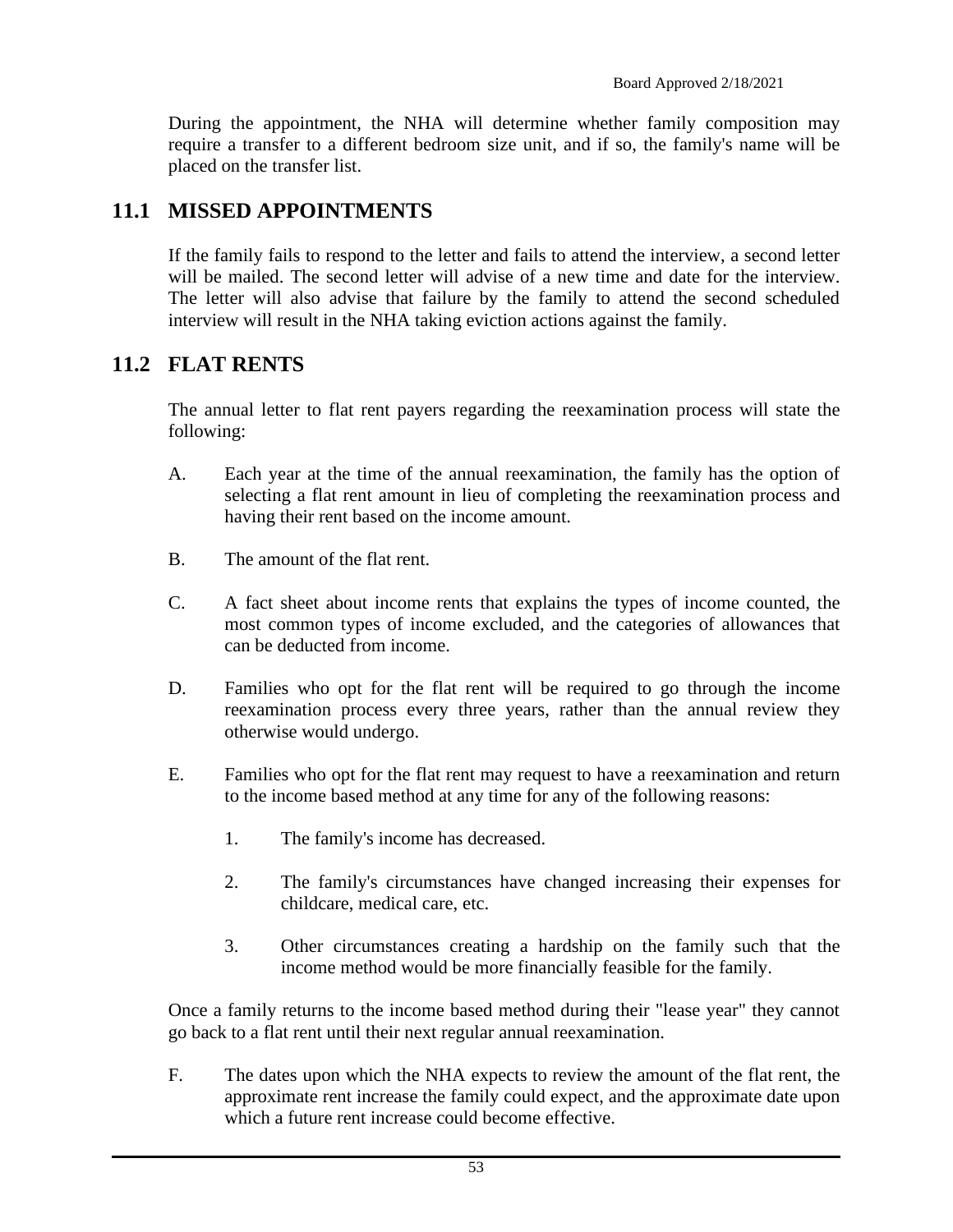- G. The name and phone number of an individual to call to get additional information or counseling concerning flat rents.
- H. A certification for the family to sign accepting or declining the flat rent.

Each year prior to their anniversary date, NHA will send a reexamination letter to the family offering the choice between a flat or an income rent. The opportunity to select the flat rent is available only at this time. At the appointment, the NHA may assist the family in identifying the rent method that would be most advantageous for the family. If the family wishes to select the flat rent method without meeting with the NHA representative, they may make the selection on the form and return the form to the NHA. In such case, the NHA will cancel the appointment.

### **11.3 THE INCOME METHOD**

During the interview, the family will provide all information regarding income, assets, expenses, and other information necessary to determine the family's share of rent. The family will sign the HUD consent form and other consent forms that later will be mailed to the sources that will verify the family circumstances.

Upon receipt of verification, the NHA will determine the family's annual income and will calculate their rent as follows.

The total tenant payment is equal to the highest of:

- A. 10% of monthly income;
- B. 30% of adjusted monthly income;
- C. The welfare rent; or
- D. The minimum rent.

The family shall be informed of the results of the rent calculation under both the Income Method and the Flat Rent and given their choice of which to pay.

## **11.4 EFFECTIVE DATE OF RENT CHANGES FOR ANNUAL REEXAMINATIONS**

The new rent will generally be effective upon the anniversary date with thirty (30) days notice of any rent increase to the family.

If the rent determination is delayed due to a reason beyond the control of the family, then any rent increase will be effective the first of the month after the month in which the family receives a 30-day notice of the amount. If the new rent is a reduction and the delay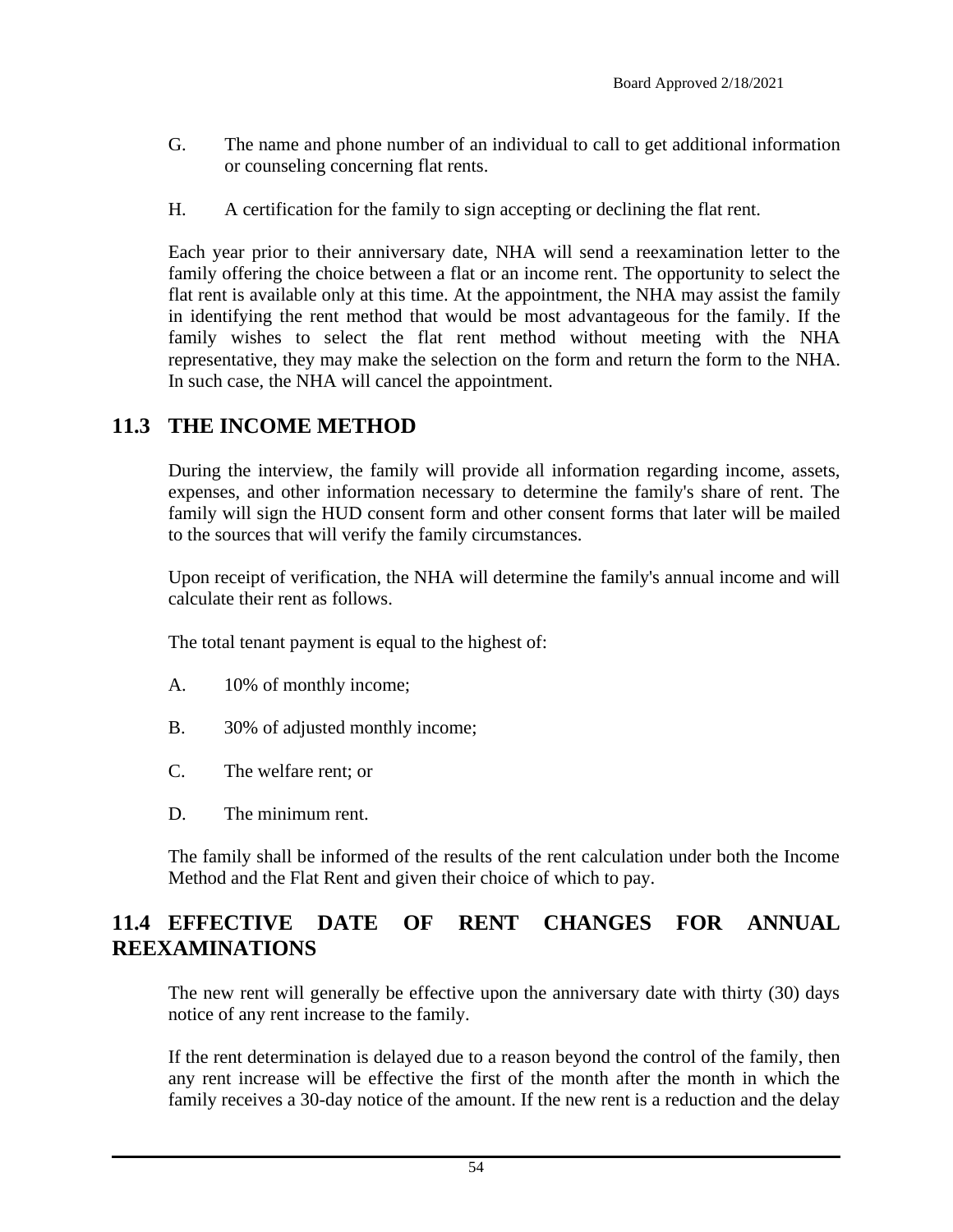is beyond the control of the family, the reduction will be effective as scheduled on the anniversary date.

If the family caused the delay, then any increase will be effective on the anniversary date. Any reduction will be effective the first of the month after the rent amount is determined.

# **11.5 INTERIM REEXAMINATIONS**

Families are required to report the following changes to the NHA between regular reexaminations. If the family's rent is being determined under the income method, these changes will trigger an interim reexamination. The family shall report these changes within ten (10) days of their occurrence.

- A. A member has been added to the family through birth or adoption or courtawarded custody.
- B. A household member is leaving or has left the family unit.

In order to add a household member other than through birth or adoption (including a live-in aide), the family must request that the new member be added to the lease. Before adding the new member to the lease, the individual must complete an application form stating their income, assets, and all other information required of an applicant. The individual must provide their Social Security number if they have one and must verify their citizenship/eligible immigrant status. The new family member will go through the screening process similar to the process for applicants. The NHA will determine the eligibility of the individual before adding them to the lease. If the individual is found to be ineligible or does not pass the screening criteria, the family will be advised in writing and given the opportunity for an informal review. If they are found to be eligible and do pass the screening criteria, the NHA may determine that their name may be added to the lease. At the same time, if the family's rent is being determined under the income method, the family's annual income will be recalculated taking into account the circumstances of the new family member. The effective date of the new rent will be in accordance with Section 15.8. Not withstanding the above, and provided there is no prohibited discriminatory or improper action or intent, a household member may only be added at the sole discretion of the NHA.

A resident requesting a live-in-aide will be required to provide verification of the need for a live-in-aide. In addition, before approval of the live-in-aide, the individual (live-in-aide) must complete an application form for purposes of determining citizenship/eligible immigrant status and the live-in-aide will go through the screening process similar to the process for applicants. The NHA will determine the eligibility of the live-in-aide before approval can be granted. If the individual is found to be ineligible or does not pass the screening criteria, the resident will be advised in writing and given the opportunity for an informal review. Under no circumstances will the live-in-aide be added to the lease or be considered the last remaining member of a tenant family.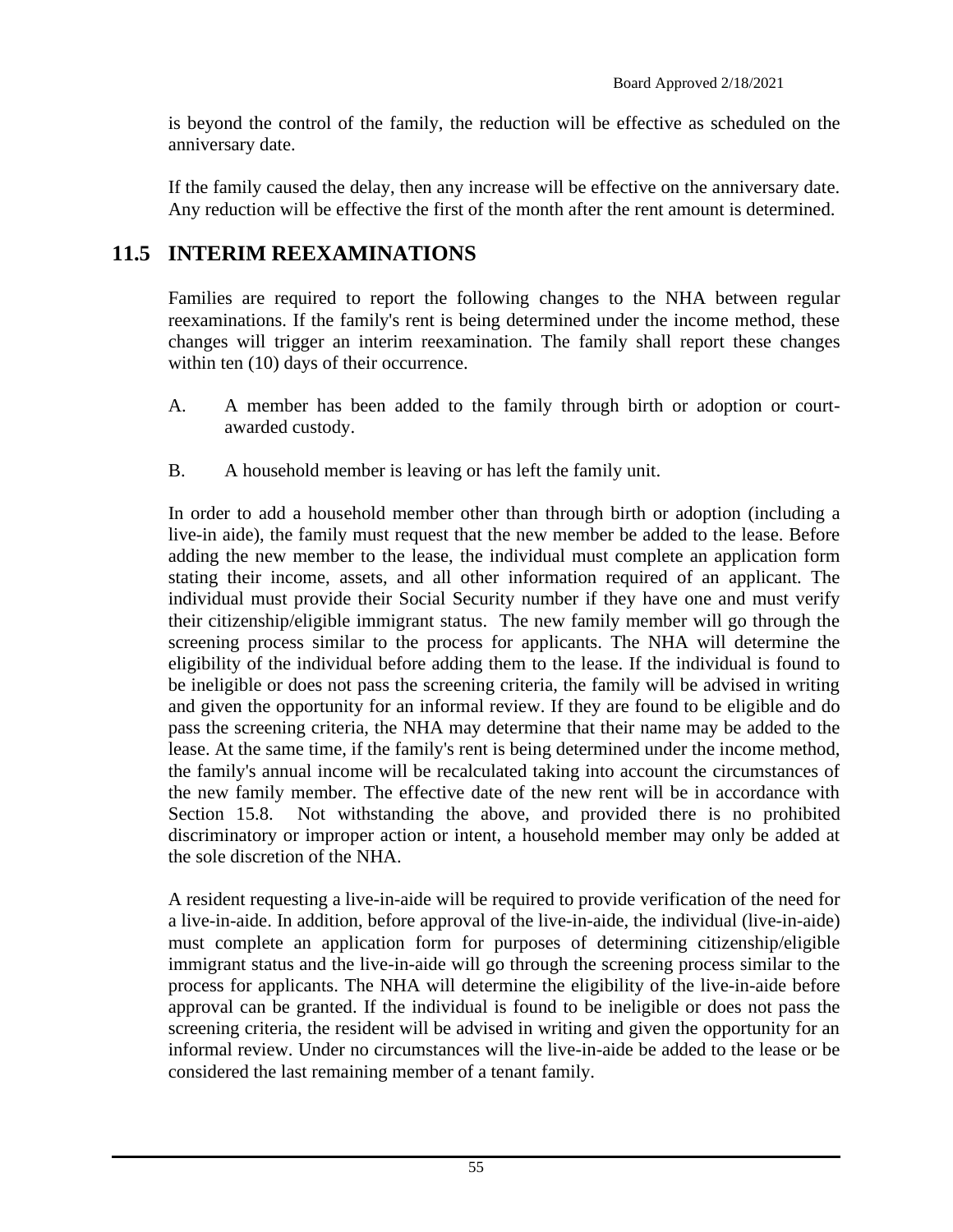C. Any changes in income exceeding ten percent (10%) of the previously reported gross income.

Families are not required to, but may at any time, request an interim reexamination based on a decrease in income, an increase in allowable expenses, or other changes in family circumstances. Upon such request, the NHA will take timely action to process the interim reexamination and recalculate the tenant's rent.

## **11.6 SPECIAL REEXAMINATIONS**

If a family's income is too unstable to project for 12 months, including families that temporarily have no income or have a temporary decrease in income, the NHA may schedule special reexaminations every 60 days until the income stabilizes and an annual income can be determined.

#### **11.7 EFFECTIVE DATE OF RENT NHANGES DUE TO INTERIM OR SPECIAL REEXAMINATIONS**

Unless there is a delay in reexamination processing caused by the family, any rent increase will be effective the first of the second month after the month in which the family receives notice of the new rent amount. If the family causes a delay, then the rent increase will be effective on the date it would have been effective had the process not been delayed (even if this means a retroactive increase).

If the new rent is a reduction and any delay is beyond the control of the family, the reduction will be effective the first of the month after the interim reexamination should have been completed, provided the family has used diligent and timely efforts to avoid any possible delay.

If the new rent is a reduction and the family caused the delay or did not report the change in a timely manner, the change will be effective the first of the month after the rent amount is determined.

### **SECTION 12. UNIT TRANSFERS**

### **12.0 OBJECTIVES OF THE TRANSFER POLICY**

The objectives of the Transfer Policy include the following:

- A. To address emergency situations.
- B. To fully utilize available housing resources while avoiding overcrowding by insuring that each family occupies the appropriate size unit.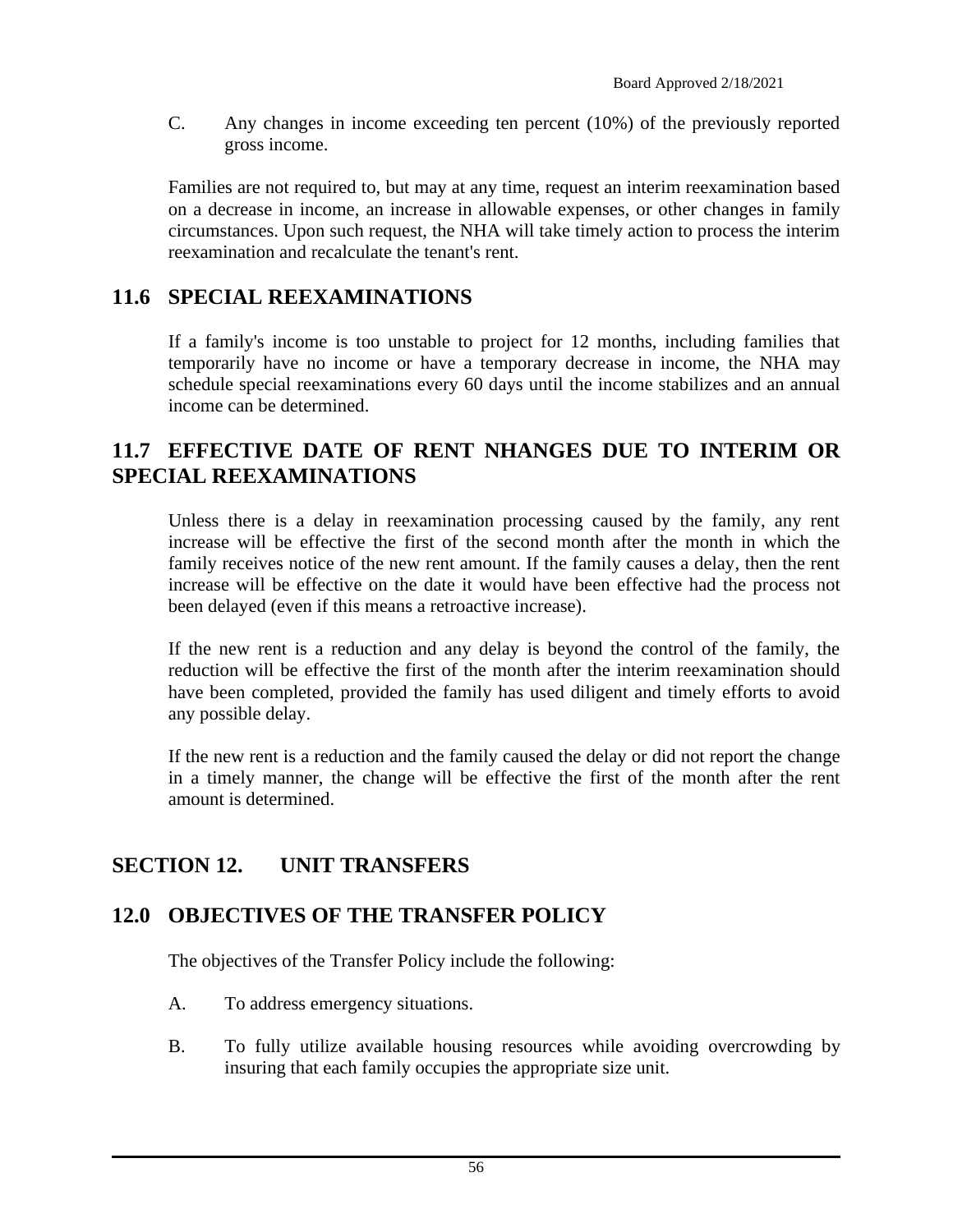- C. To facilitate a relocation when required for modernization or other management purposes.
- D. To facilitate relocation of families with inadequate housing accommodations.
- E. To provide an incentive for families to assist in meeting the NHA's deconcentration goal.
- F. To eliminate vacancy loss and other expenses due to unnecessary transfers.

### **12.1 CATEGORIES OF TRANSFERS**

#### A. **CATEGORY #1: ADMINISTRATIVE TRANSFERS (MANDATORY)**

- a) The NHA is occasionally required to initiate transfers that have not been requested by a resident. These transfers are required in order to free a unit(s) for an important operational or policy reason. Administrative Transfers will be assigned before any other transfer type and new admissions. Administrative transfers include the following categories:
	- 1. **Uninhabitable Unit.** The current apartment has become uninhabitable and immediate relocation is required as a result of:
		- 1. Destruction by fire or other disaster;
		- 2. The existence of a major maintenance problem that presents a serious danger to health and safety that cannot be repaired in a reasonable period of time or while the apartment is occupied.
	- 2. **Demolition, Disposition, Revitalization or Rehabilitation.** The unit is located in a building or section of building scheduled for capital improvement pursuant to a funded capital improvement program or other major rehabilitation effort. Transfers under this section may be temporary relocations (i.e., at a local hotel) to permit work required for a maintenance or repair problem that cannot be performed while the unit is occupied. Following completion of the maintenance or repairs, temporarily relocated families will be returned to the same unit so long as it is of the appropriate size.
	- 3. **Accessible Unit.** The transfer is required to permit occupancy of an accessible unit or unit with adapted features by another resident or an applicant with a disability. A household occupying an accessible unit that does not require / no longer requires the unit's accessibility features must enter into a lease addendum certifying their acknowledgement of a potential Administrative Transfer under this section.
	- 4. **Refuge from Domestic Violence.** Relocation is necessary due to the household's current and on-going threat(s) as a result of domestic violence/sexual assault/dating violence/stalking which has been documented, investigated, and recommended by the Needham Police Department or other sources deemed acceptable by the NHA Director of Field Operations or other designee.
	- 5. **Over-housed by one (1) or more bedrooms.**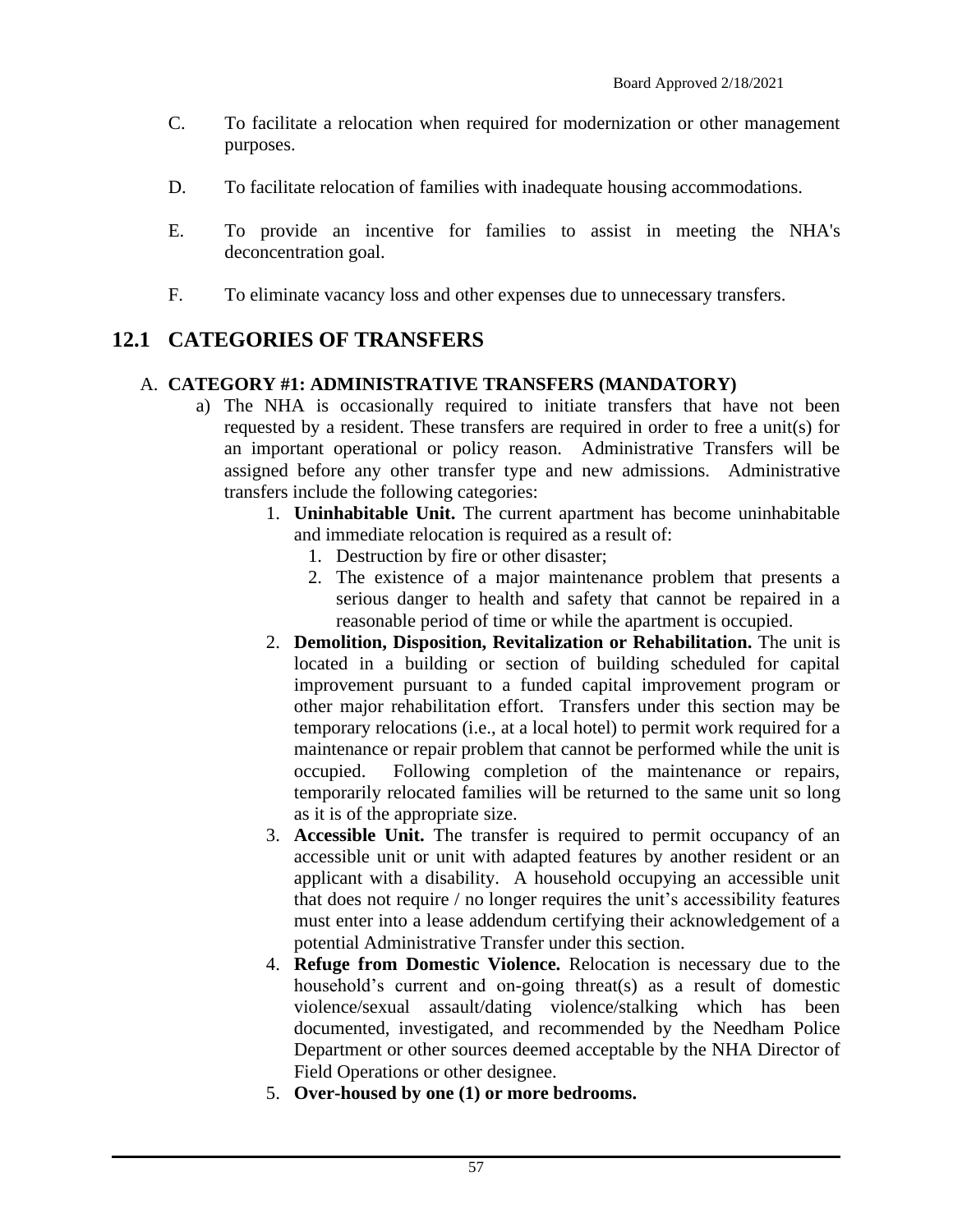#### B. **CATEGORY #2: EMERGENCY TRANSFERS (MEDICAL, HEALTH & SAFETY)**

- a) Emergency transfers are transfers necessary to the health and/or safety of one or more Household members. Residents will be required to document any special needs such as floor location, bedroom size, or neighborhood during the transfer application process or before a housing offer is made. These transfers shall be offered the **every other 4th available unit** by development by bedroom size. Approved emergency transfers will receive one housing offer. The following are criteria for Emergency Transfers:
	- 1. **Severe Medical Emergency.** A household member has a serious, medically determinable, physical or mental condition that is aggravated by the present housing such that the condition is life-threatening and/or substantially improved only by relocation to another apartment.
	- 2. **Witness Protection.** The household needs to be relocated because of a household member's participation in a witness protection program or in order to avoid reprisal as a result of providing information to a law enforcement agency or participation in a witness protection program.
	- 3. **Reasonable Accommodation.** The transfer requested is for a person with a disability who requires reasonable accommodation to address dire circumstances posing serious and direct threat to health, life or safety which can only be alleviated by relocation to a unit with certain physical features and they cannot be provided at the current unit without undue financial and administrative burden to the NHA. Verification of the need for a transfer under this section will be required in accordance with the NHA Reasonable Accommodation Policy.
	- 4. **Hate Crimes.** Relocation is necessary due one or more household members being a documented victim of a hate crime, physical harassment, extreme or repeated vandalism to personal property and/or extreme and/or repeated verbal harassment, intimidation or coercion - as determined by the NPD or other law enforcement entity - which places them in imminent danger and that cannot be expeditiously remedied in any other way.
	- 5. **Under-housed by three (3) or more bedrooms.**

#### C. **CATEGORY #3: REGULAR TRANSFERS (OCCUPANCY STANDARDS)**

- a) Regular Transfers are not mandatory for continued occupancy unless they exceed the two-person per bedroom/living room threshold. They include:
	- 1. **Under-housed.** The household is under-housed by one (1) or two (2) bedrooms.
	- 2. **Over-housed**. The household is over-housed by at least one (1) bedroom.
	- 3. **Incentives.** Occasionally, NHA will offer transfers to families in order to help meet deconcentration or occupancy goals.

### **12.2 DOCUMENTATION**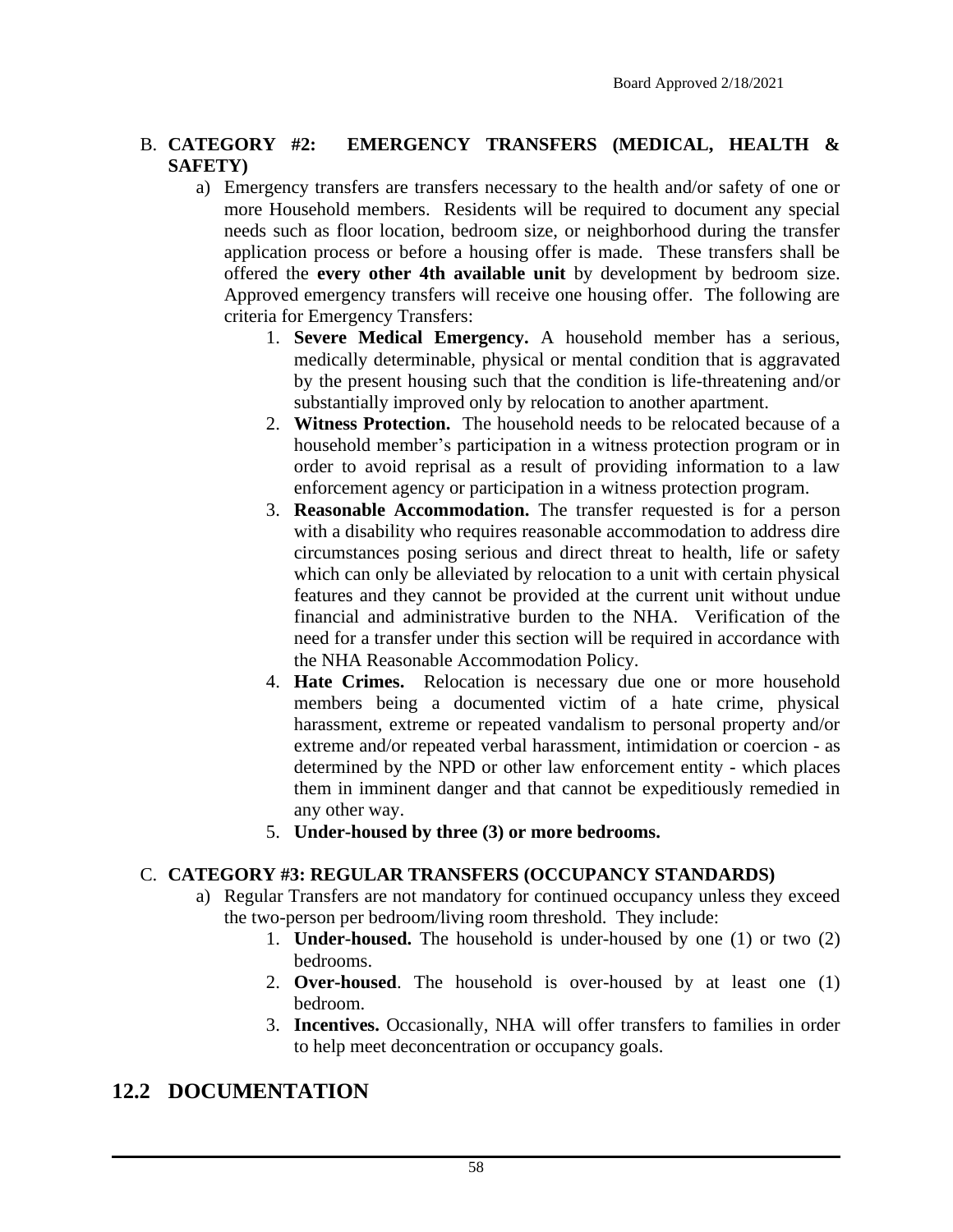When the transfer is at the request of the family, the family may be required to provide third party verification of the need for the transfer.

# **12.3 PROCESSING TRANSFERS**

Transfers on the waiting list will be sorted by the above categories and within each category by date and time.

Transfers in category 1 and 2 will be housed ahead of any other families, including those on the applicant waiting list. Transfers in category 1 will be housed ahead of transfers in category 2.

Transfers in category 3 will be housed along with applicants for admission at a ratio not exceeding one transfer for every four admissions.

Upon offer and acceptance of a unit, the family will execute all lease up documents and pay any rent and/or security deposit within two (2) days of being informed the unit is ready to rent. The family will be allowed seven (7) days to complete a transfer. The family will be responsible for paying rent at the old unit as well as the new unit for any period of time they have possession of both. The prorated rent and other charges (key deposit and any additional security deposit owing) must be paid at the time of lease execution.

The following is the policy for the rejection of an offer to transfer:

- A. If the family rejects with good cause any unit offered, they will not lose their place on the transfer waiting list.
- B. If the transfer is being made at the request of the NHA and the family rejects two offers without good cause, the NHA will take action to terminate their tenancy. If the reason for the transfer is that the current unit is too small to meet the NHA's, optimum occupancy standards, the family may request in writing to stay in the unit without being transferred so long as their occupancy will not exceed two people per living/sleeping room.
- C. If the transfer is being made at the family's request and the rejected offer provides deconcentration incentives, the family will maintain their place on the transfer list and will not otherwise be penalized.
- D. If the transfer is being made at the family's request, the family may, without good cause and without penalty, turn down one offer that does not include deconcentration incentives. After turning down a second such offer without good cause, the family's name will be removed from the transfer list.

# **12.4 COST OF THE FAMILY'S MOVE**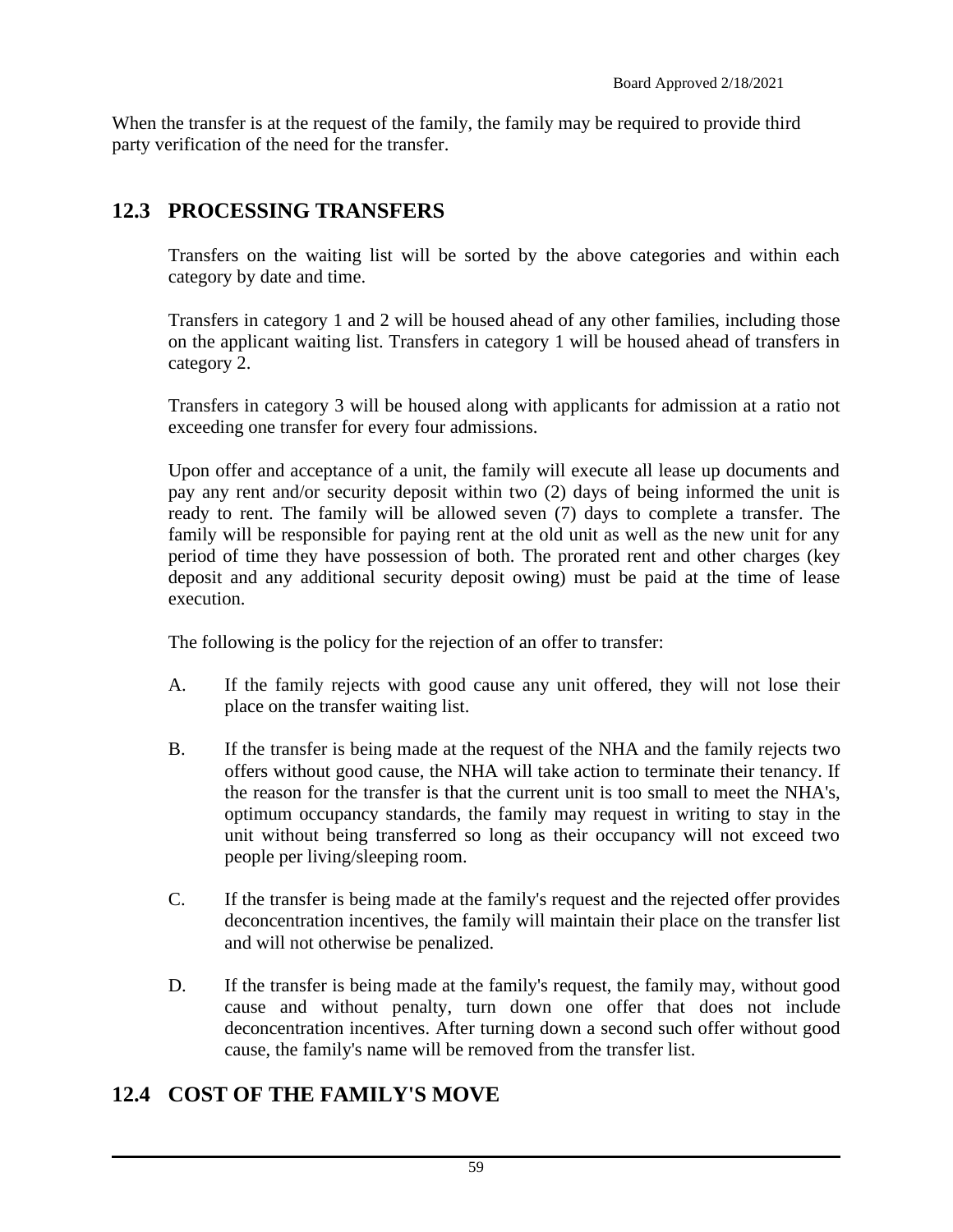The cost of the transfer generally will be borne by the family in the following circumstances:

- A. When the transfer is made at the request of the family or by others on behalf of the family (i.e. by the police);
- B. When the transfer is needed to move the family to an appropriately sized unit, either larger or smaller;
- C. When the transfer is necessitated because a family with disabilities needs the accessible unit into which the transferring family moved (The family without disabilities signed a statement to this effect prior to accepting the accessible unit); or
- D. When the transfer is needed because action or inaction by the family caused the unit to be unsafe or uninhabitable.

The cost of the transfer will be borne by the NHA in the following circumstances:

- A. When the transfer is needed in order to carry out rehabilitation activities; or
- B. When action or inaction by the NHA has caused the unit to be unsafe or inhabitable.

The responsibility for moving costs in other circumstances will be determined on a case by case basis.

### **12.5 TENANTS IN GOOD STANDING**

When the transfer is at the request of the family, it will not be approved unless the family is in good standing with the NHA. This means the family must be in compliance with their lease, current in all payments to the housing authority, and must pass a housekeeping inspection.

### **12.6 TRANSFER REQUESTS**

A tenant may request a transfer at any time by completing a transfer request form. In considering the request, the HA may request a meeting with the tenant to better understand the need for transfer and to explore possible alternatives. The NHA will review the request in a timely manner and if a meeting is desired, it shall contact the tenant within thirty (30) business days of receipt of the request to schedule a meeting.

The NHA will grant or deny the transfer request in writing within thirty (30) business days of receiving the request or holding the meeting, or receiving all requested documentation, whichever is later.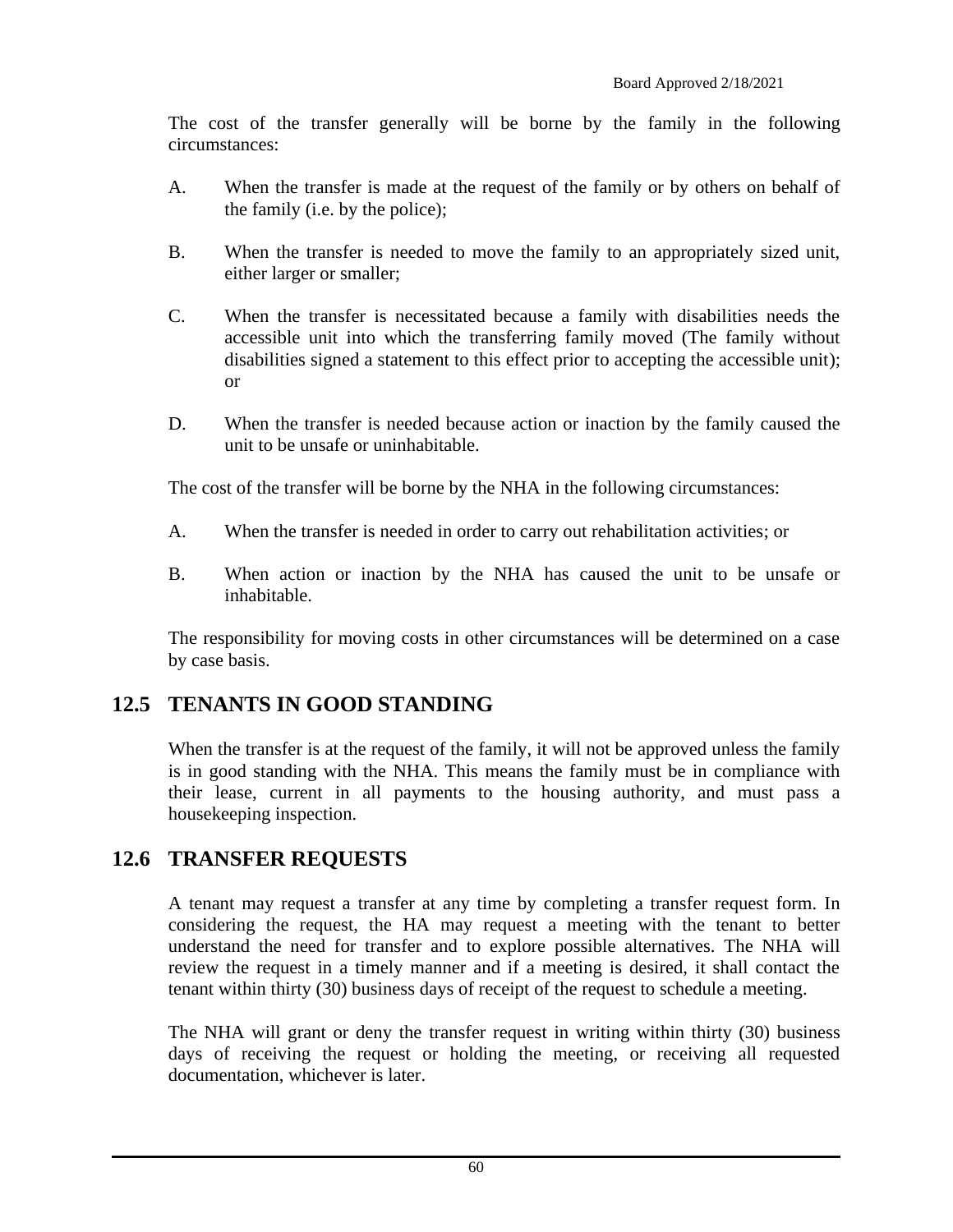If the transfer is approved, the family's name will be added to the transfer waiting list. If the transfer is denied, the denial letter will advise the family of their right to utilize the grievance procedure.

## **12.7 RIGHT OF THE HOUSING AUTHORITY IN TRANSFER POLICY**

The provisions listed above are to be used as a guide to insure fair and impartial means of assigning units for transfers. It is not intended that this policy will create a property right or any other type of right for a tenant to transfer or refuse to transfer. Determinations within the above guidelines shall be made at the sole discretion of the NHA.

### **12.8 TRANSFER ACCEPTANCE AND REFUSAL**

#### A. **ACCEPTANCE OF UNIT TRANSFER OFFER**

- 1. Upon offer and acceptance of a unit, the family will be allowed seven (7) days to complete the transfer from one unit to another.
- 2. The family must execute all lease up documents and pay any rent and other charges due within two (2) days of being informed the unit is ready to rent.
- 3. Unpaid balances will not be transferred over to the new unit.
- 4. If the family has possession of both the original and the new unit beyond the seven (7) day period following initial acceptance, the family will be obligated to pay for the rent for both units, pro-rated until the family returns the keys from the former unit to NHA.
- 5. Failure to move to the unit within the 30 calendar days or agreed date shall be considered as an unacceptable housing offer refusal.

#### B. **REFUSAL OF A UNIT TRANSFER OFFER** *WITH* **GOOD CAUSE**

1. If the family refuses a unit offer for a transfer *with* good cause, regardless of the transfer category, the family will not lose its preference or rank on the transfer waiting list and will be offered the next available, suitable unit. Reasons that will be considered good cause for unit refusals are outlined in 5.7C above.

#### C. **REFUSAL OF A UNIT TRANSFER OFFER** *WITHOUT* **GOOD CAUSE**

- 1. **Emergency and Standard Transfers (Tenant-Initiated).** In cases of Tenant-Initiated transfers, if a family refuses their first unit offer *without* good cause, they
	- 1. shall be removed from the transfer list; AND
	- 2. will have to re-apply for standard transfer list status; AND
	- 3. may not apply for Emergency Transfer preference for a period of one year from the date of refusal
- 2. **Administrative Transfers (Mandatory).** In cases of transfers initiated by NHA, if a family refuses their first unit offer *without* good cause, they
	- 1. shall not lose their ranking on the transfer waiting list; AND,
	- 2. shall be offered the next available, suitable unit.
	- 3. If a family refuses their second unit offer *without* good cause, they shall be removed from the transfer list; AND may be subject to termination for violation of Section VI of the Lease.

#### D. **REFUSAL OF A MANDATORY UNIT TRANSFER OFFER**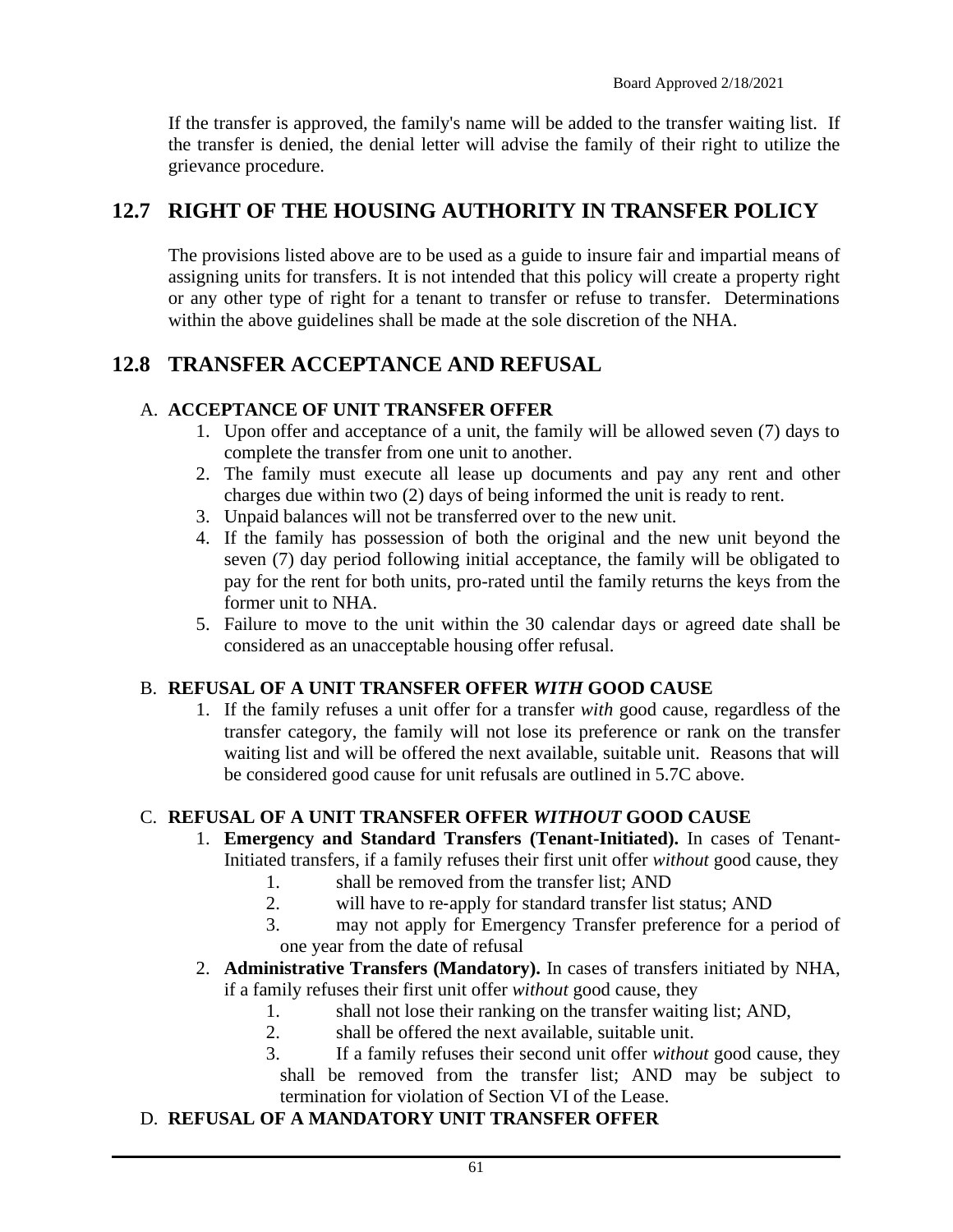- 1. In cases of transfers mandated by NHA, upon notification of a Tenant's second unit refusal *without* good cause, the Property Manager shall take lease enforcement steps pursuant to Sections VI  $(A)$  and  $X(C)$  of the NHA Lease Agreement when the reason for Mandatory Transfer is one of the following:
	- 1. NHA deems the Tenant's unit uninhabitable;
	- 2. The size or design of the dwelling unit is no longer appropriate to Tenant's needs;
	- 3. Demolition, disposition, revitalization or rehabilitation work is to be undertaken involving the leased premises; or
	- 4. Tenant without disabilities is housed in a unit with special features and a tenant with disabilities needs a unit with such features, NHA may move Tenant into another unit of appropriate size and design.

## **12.9. UNDERHOUSED AND OVERHOUSED FAMILIES**

#### **A. UNDER-HOUSED FAMILIES**

- 1. If a family is under-housed and NHA recommends a transfer to a larger unit, the family may request in writing to remain in the unit so long as their occupancy does not exceed two people per living/sleeping room (see Section 5.5B above) or violate the State Sanitary Code.
- 2. NHA will consider a living room to count as a bedroom in cases of overcrowding.

#### **B. OVER-HOUSED FAMILIES**

- 1. NHA will maintain a list of over-housed households, organized by site and ranked in the order of the effective date in which each household became over-housed.
- 2. NHA will make every effort to transfer over-housed families within this site where they already reside.

### **SECTION 13. INSPECTIONS**

An authorized representative of the NHA and an adult family member will inspect the premises prior to commencement of occupancy. A written statement of the condition of the premises will be made, all equipment will be provided, and the statement will be signed by both parties with a copy retained in the NHA file and a copy given to the family member. An authorized NHA representative will inspect the premises at the time the resident vacates and will furnish a statement of any charges to be made provided the resident turns in the proper notice under State law.

# **13.0 MOVE-IN INSPECTIONS**

The NHA and an adult member of the family will inspect the unit prior to signing the lease. Both parties will sign a written statement of the condition of the unit. A copy of the signed inspection will be given to the family and the original will be placed in the tenant file.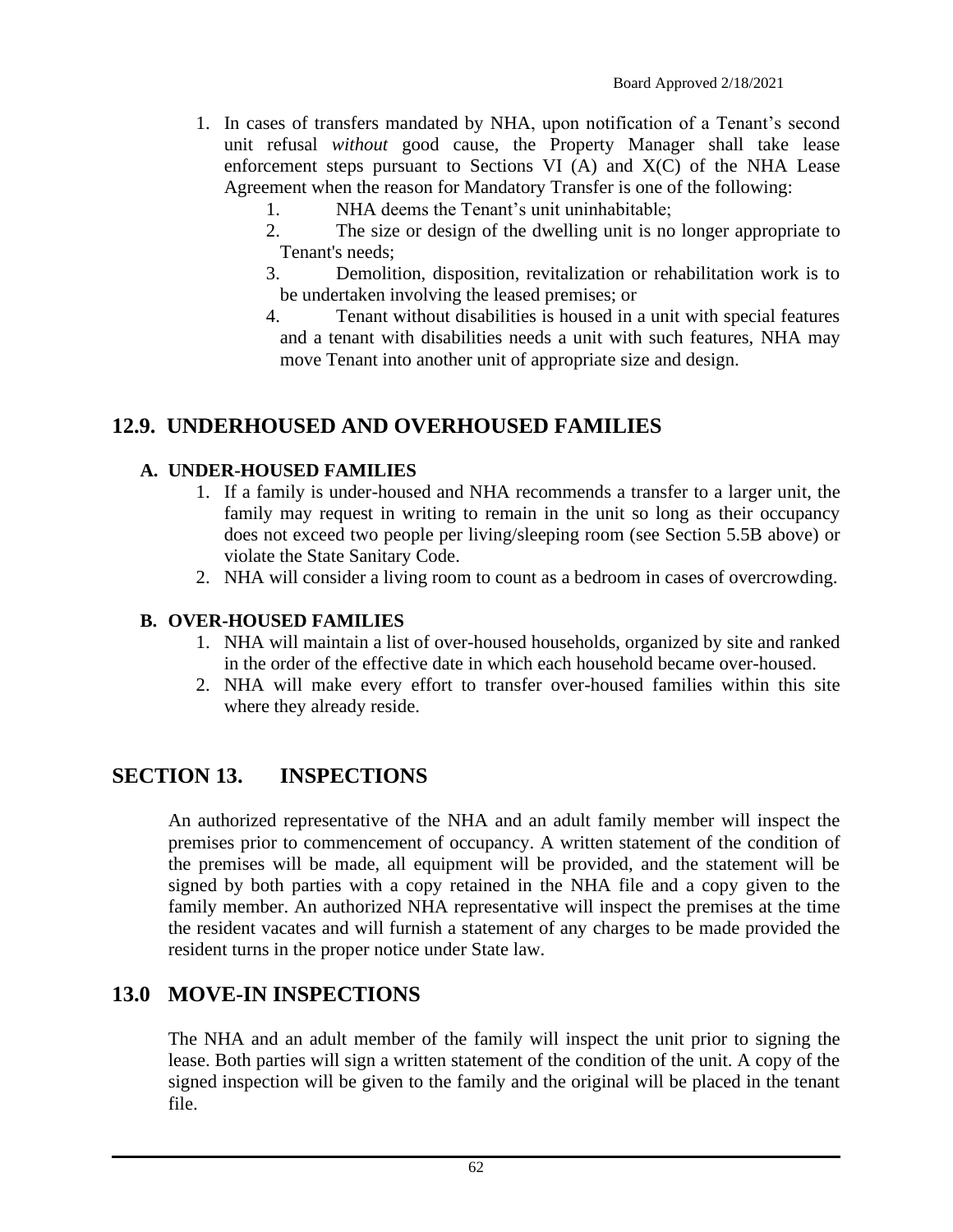# **13.1 ANNUAL INSPECTIONS**

The NHA will inspect each public housing unit annually to ensure that each unit meets the HA's housing standards. Work orders will be submitted and completed to correct any deficiencies.

## **13.2 PREVENTATIVE MAINTENANCE INSPECTIONS**

This is generally conducted along with the annual inspection. This inspection is intended to keep items in good repair. It checks weatherization; checks the condition of the smoke detectors, water heaters, furnaces, automatic thermostats and water temperatures; checks for leaks; and provides an opportunity to change furnace filters and provide other minor servicing that extends the life of the unit and its equipment.

## **13.3 SPECIAL INSPECTIONS**

A special inspection may be scheduled to enable HUD or others to inspect a sample of the housing stock maintained by the NHA.

## **13.4 HOUSEKEEPING INSPECTIONS**

Generally, at the time of annual reexamination, or at other times as necessary, the NHA will conduct a housekeeping inspection to ensure the family is maintaining the unit in a safe and sanitary condition.

### **13.5 NOTICE OF INSPECTION**

For inspections defined as annual inspections, preventative maintenance inspections, special inspections, and housekeeping inspections, the NHA will give the tenant at least two (2) days written notice.

### **13.6 EMERGENCY INSPECTIONS**

If any employee and/or agent of the NHA has reason to believe that an emergency exists within the housing unit, the unit can be entered without notice. The person(s) that enters the unit will leave a written notice to the resident that indicates the date and time the unit was entered and the reason why it was necessary to enter the unit.

### **13.7 PRE-MOVE-OUT INSPECTIONS**

When a tenant gives notice that they intend to move, the NHA may offer to schedule a pre-move-out inspection with the family. The inspection allows the NHA to help the family identify any problems which, if left uncorrected, could lead to vacate charges. This inspection is a courtesy to the family and has been found to be helpful both in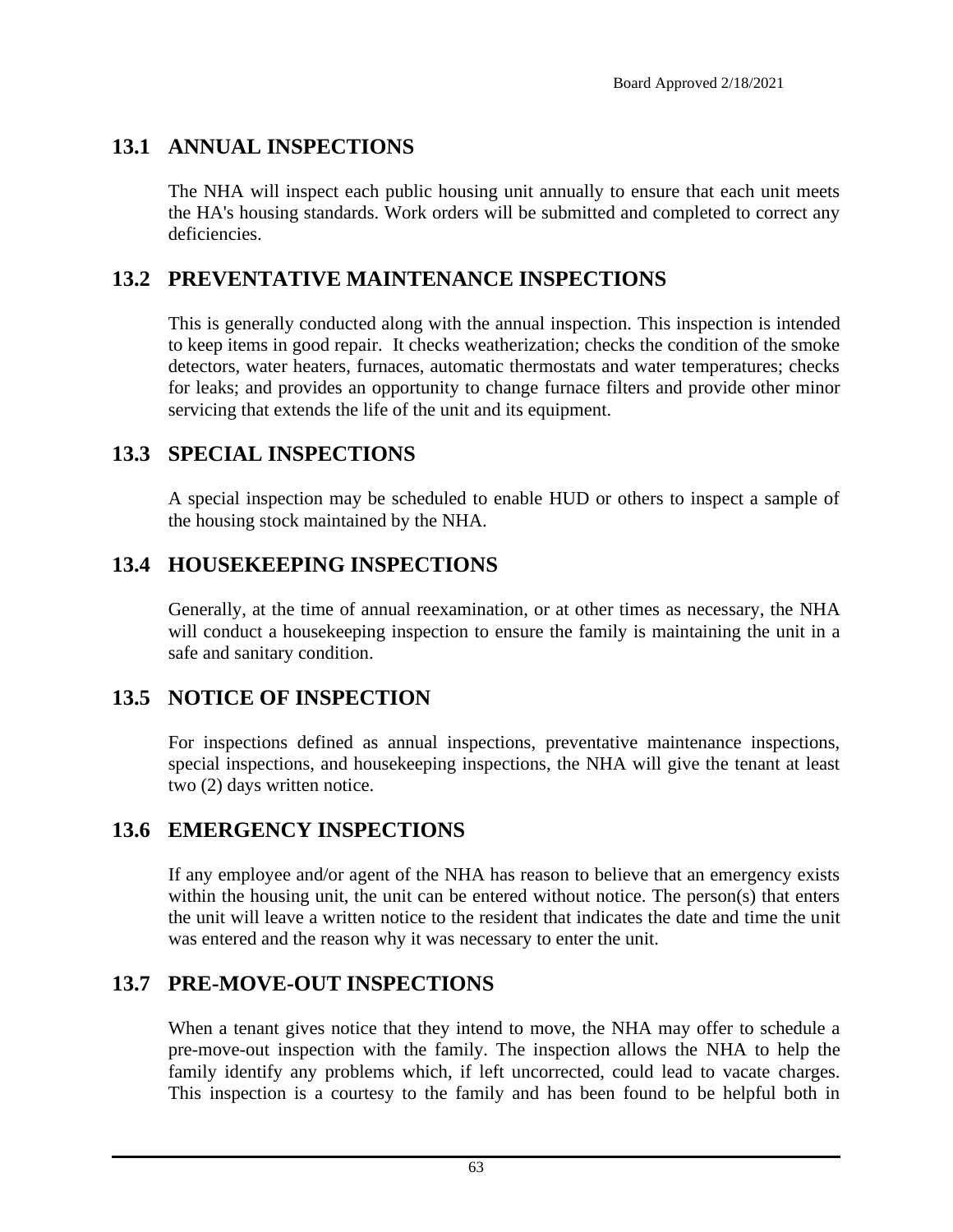reducing costs to the family and in enabling the NHA to ready units more quickly for the future occupants.

#### **13.8 MOVE-OUT INSPECTIONS**

The NHA conducts the move-out inspection after the tenant vacates to assess the condition of the unit and determine responsibility for any needed repairs. When possible, the tenant is notified of the inspection and is encouraged to be present. This inspection becomes the basis for any claims that may be assessed against the security deposit.

#### **SECTION 14. PET POLICY**

#### **14.0 EXCLUSIONS**

This policy does not apply to animals that are used to assist persons with disabilities. Assistive animals are allowed in all public housing facilities with no restrictions other than those imposed on all tenants to maintain their units and associated facilities in a decent, safe and sanitary manner and to refrain from disturbing their neighbors.

### **14.1 PETS IN PUBLIC HOUSING**

The NHA will allow for pet ownership in its federal public housing development with written pre-approval of the NHA. Residents are responsible for any damage caused by their pets, including the cost of fumigating or cleaning their units. In exchange for this right, resident assumes full responsibility and liability for the pet and agrees to hold the NHA harmless from any claims caused by an action or inaction of the pet.

### **14.2 APPROVAL**

Residents must have the prior approval of the NHA before moving a pet into their unit. Residents must request approval in accordance with NHA Pet Ownership Policy and must be fully completed before the NHA will approve the request.

### **14.3 TYPES AND NUMBER OF PETS**

The NHA will allow only the following common household pets: one cat or one dog, small birds, fish in aquariums or turtle. Common household pets do not include reptiles (except turtles). If this definition conflicts with a state or local law or applicable regulations, the state or local law or applicable regulations shall govern.

The number of pets allowed is as follows:

- Maximum of 1 cat or 1 dog per household; or
- Maximum of 2 small birds per household; or
- Maximum of 2 turtles per household; or
- Maximum size for an aquarium is 10-gallon capacity and 1 per household.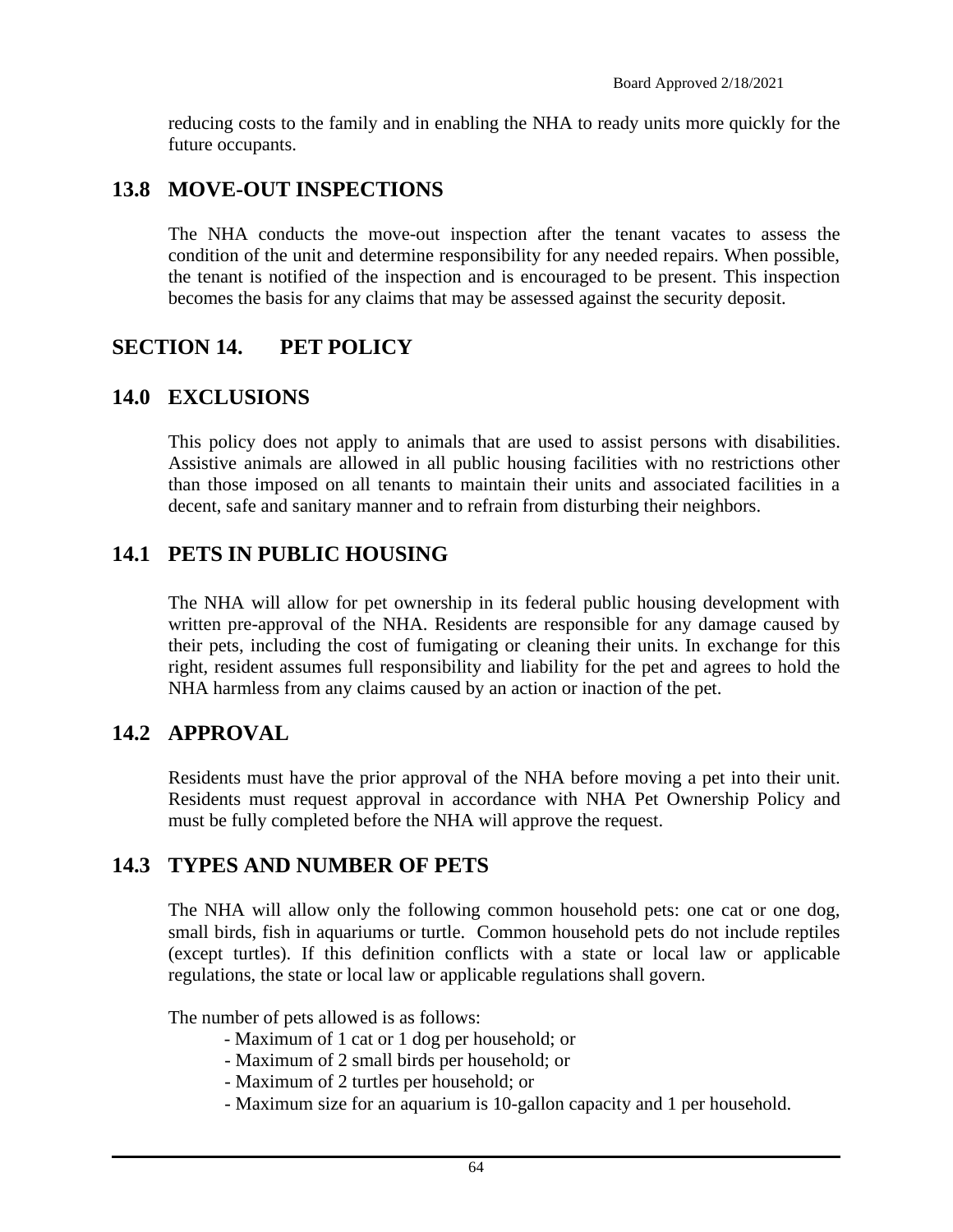Any animal deemed to be potentially harmful to the health or safety of others will not be allowed.

No animal may exceed twenty (40) pounds in weight.

#### **14.4 FINANCIAL OBLIGATION OF RESIDENTS**

Any resident who owns or keeps a pet in their dwelling unit will be required to pay a pet deposit for each pet of \$160 or one (1) month's rent whichever is less and will be responsible for any damages caused by the pet. Also, any pet-related insect infestation in the pet owner's unit will be the financial responsibility of the pet owner and the NHA reserves the right to exterminate and charge the resident.

#### **14.5 NUISANCE OR THREAT TO HEALTH OR SAFETY**

The pet and its living quarters must be maintained in a manner to prevent odors and any other unsanitary conditions in the owner's unit and surrounding areas.

Repeated substantiated complaints by neighbors or NHA personnel regarding pets disturbing the peace of neighbors through noise, odor, animal waste, or other nuisance will result in the owner having to remove the pet or move him/herself.

Pets that make noise continuously and/or incessantly for a period of 10 minutes or intermittently for one half hour or more to the disturbance of any person at any time of day or night shall be considered a nuisance.

#### **14.6 DESIGNATION OF PET AREAS**

Pets must be kept in the owner's apartment and will not be allowed in common areas unattended or unrestrained, and only for purposes of passage to and from the unit.

With the exception of assistive animals no pets shall be allowed in the administrative/community building.

#### **14.6 MISCELLANEOUS RULES**

Pets may not be left unattended in a dwelling unit for over 48 hours. If the pet is left unattended and no arrangements have been made for its care, the NHA will have the right to enter the premises and take the uncared for pet to be boarded at a local animal care facility at the total expense of the resident.

Pets cannot be kept, bred or used for any commercial purpose.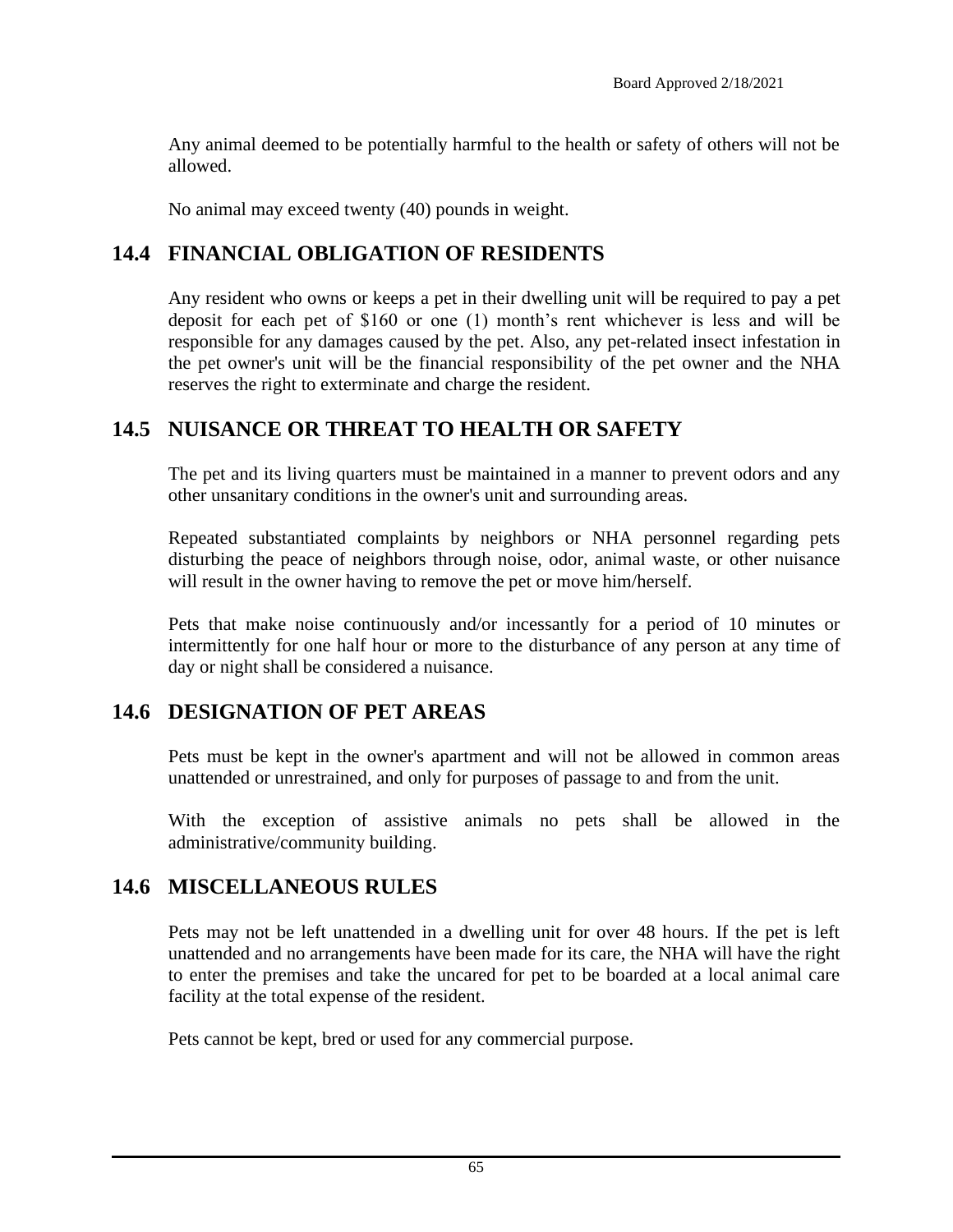A pet owner shall confine his/her pet during the times when NHA employees, agents of the NHA or others must enter the pet owner's apartment to conduct business, provide services, enforce lease, etc.

If a pet causes harm to any person, the pet's owner shall be required to permanently remove the pet from the NHA property within 24 hours of written notice from the NHA. The pet owner may also be subject to termination of his/her dwelling lease.

### **SECTION 15. REPAYMENT AGREEMENTS**

When a resident owes the NHA back charges and is unable to pay the balance by the due date, the resident may request that the NHA allow them to enter into a Repayment Agreement. The NHA has the sole discretion of whether to accept such an agreement. All Repayment Agreements must assure that the full payment is made within a period not to exceed twelve (12) months. All Repayment Agreements must be in writing and signed by both parties. Failure to comply with the Repayment Agreement terms may subject the Resident to eviction procedures.

# **SECTION 16. TERMINATION**

### **16.0 TERMINATION BY TENANT**

The tenant may terminate the lease at any time upon submitting a 30-day written notice. If the tenant vacates prior to the end of the thirty (30) days, they will be responsible for rent through the end of the notice period or until the unit is re-rented, whichever occurs first.

### **16.1 TERMINATION BY THE HOUSING AUTHORITY**

Twelve months after the NHA has implemented the mandated Community Service Requirement, it will not renew the lease of any non-exempt family that is not in compliance with the Community Service Requirement or approved Agreement to Cure. If they do not voluntarily leave the property, eviction proceedings will begin.

Pursuant to 24 CFR § 966.4, the NHA will terminate the lease for serious or repeated violations of material lease terms. Such violations include but are not limited to the following:

- A. Nonpayment of rent or other charges;
- B. A history of late rental payments;
- C. Failure to provide timely and accurate information regarding family composition, income circumstances, or other information related to eligibility or rent;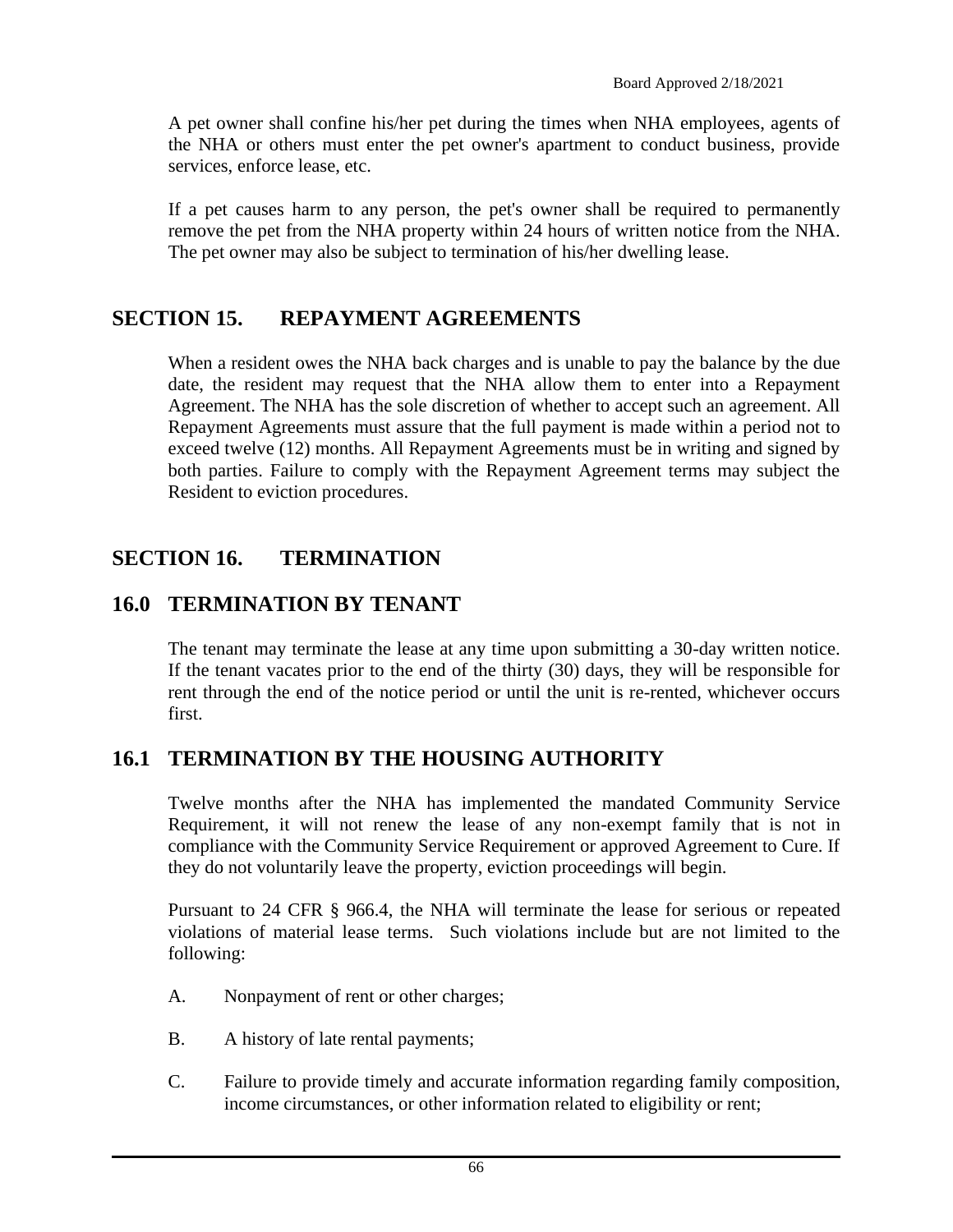- D. Failure to allow inspection of the unit;
- E. Failure to maintain the unit in a safe and sanitary manner;
- F. Assignment or subletting of the premises;
- G. Use of the premises for purposes other than as a dwelling unit (other than for housing authority approved resident businesses);
- H. Destruction of property;
- I. Acts of destruction, defacement, or removal of any part of the premises or failure to cause guests to refrain from such acts;
- J. Any criminal activity on or near the premises. This includes any tenant, member of tenant's household or guest and any such activity engaged in or on the premises, by any other person under the tenant's control. This includes but is not limited to the manufacture of methamphetamine on the premises of the NHA or on the premises of any other federal or state assisted housing.
- K. Non-compliance with Non-Citizen Rule requirements;
- L. Permitting persons not on the lease to reside in the unit more than twenty-one (21) days each year without the prior written approval of the NHA; and
- M. Any activity that threatens the health, safety or right to peaceful enjoyment of the premises by other residents or employees of the authority by the resident, household members or guests of the resident or threatens the health, safety or right to peaceful enjoyment of their residences by persons residing in the immediate vicinity of the premises is grounds for termination of tenancy;
- N. Alcohol abuse that the NHA determines interferes with the health, safety or right to peaceful enjoyment of the premises by other residents;
- O. Failure to perform required community service or be exempt there from;
- P. The NHA will take immediate action to evict any household member occupant, or guest that includes an individual who is subject to a lifetime registration requirement under a State sex offender registration program.
- Q. Determination that a household member is illegally using a drug or when the NHA determines that a pattern of illegal use of a drug interferes with the health, safety or right to peaceful enjoyment of the premises by other residents;
- R. Criminal activity as shown by a criminal record. In such cases the NHA will notify the household of the proposed action to be based on the information and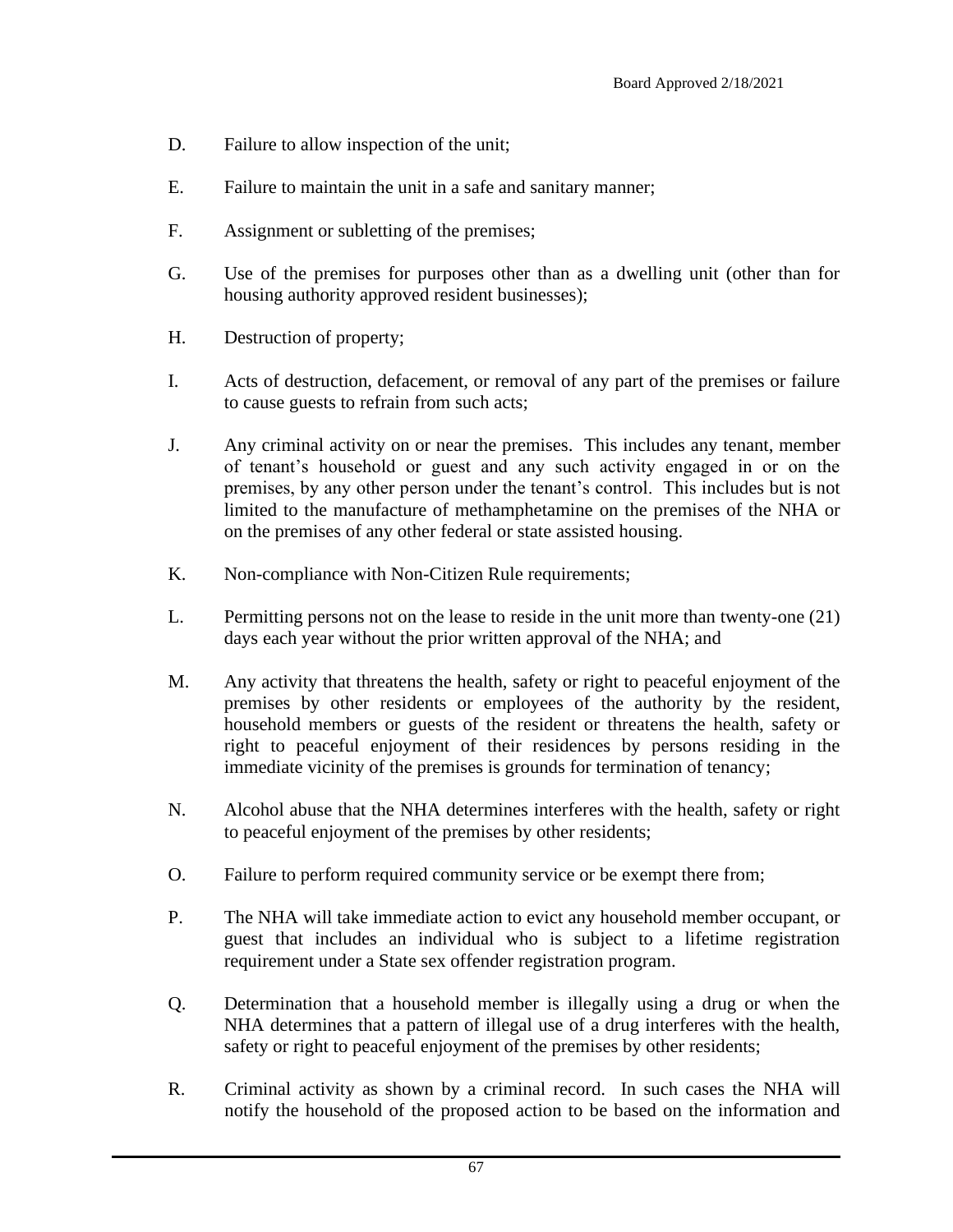will provide the subject of the record and the tenant with a copy of the criminal record before the NHA grievance hearing or court trial concerning the termination of tenancy or eviction. The tenant will be given an opportunity to dispute the accuracy and relevance of that record in the grievance hearing or court trial;

- S. Any activity that is prohibited by 24 CFR § 966.4 (f);
- T. Other good cause.

If an individual or family's lease is terminated for criminal activity, the NHA may notify the local post officer serving the development that the individual or family no longer lives there.

In deciding to terminate a tenancy for criminal activity or alcohol abuse, the NHA may consider circumstances relevant to the particular case such as the seriousness of the offending action, the extent of participation by the leaseholder in the offending action, the effects that the eviction would have on family members not involved in the offending activity and the extent to which the leaseholder has shown personal responsibility and has taken all reasonable steps to prevent or mitigate the offending actions.

The NHA will take immediate action to evict any household that includes an individual who is subject to a lifetime registration requirement under a State sex offender registration program.

### **16.2 ABANDONMENT**

The NHA will consider a unit to be abandoned when a resident has both fallen behind in rent **AND** has clearly indicated by words or actions an intention not to continue living in the unit.

When a unit has been abandoned, an NHA representative may enter the unit and remove any abandoned property. It will be stored in a reasonably secure place. A notice will be mailed to the resident stating where the property is being stored and when it will be sold. If NHA does not have a new address for the resident, the notice will be mailed to the unit address so it can be forwarded by the post office. Abandoned property will be stored for 30 days before disposition.

If the total value of the property is estimated at less than \$**1,000.00**, the NHA will mail a notice of the sale or disposition to the resident and then wait **(30) days**. Family pictures, keepsakes, and personal papers cannot be sold or disposed of until **(30)** days after the NHA mails the notice of abandonment.

If the estimated value of the property is more than **\$1,000.00**, the NHA will mail a notice of the sale or disposition to the resident and then wait **(30)** days before sale or disposition. Personal papers, family pictures, and keepsakes can be sold or disposed of at the same time as other property.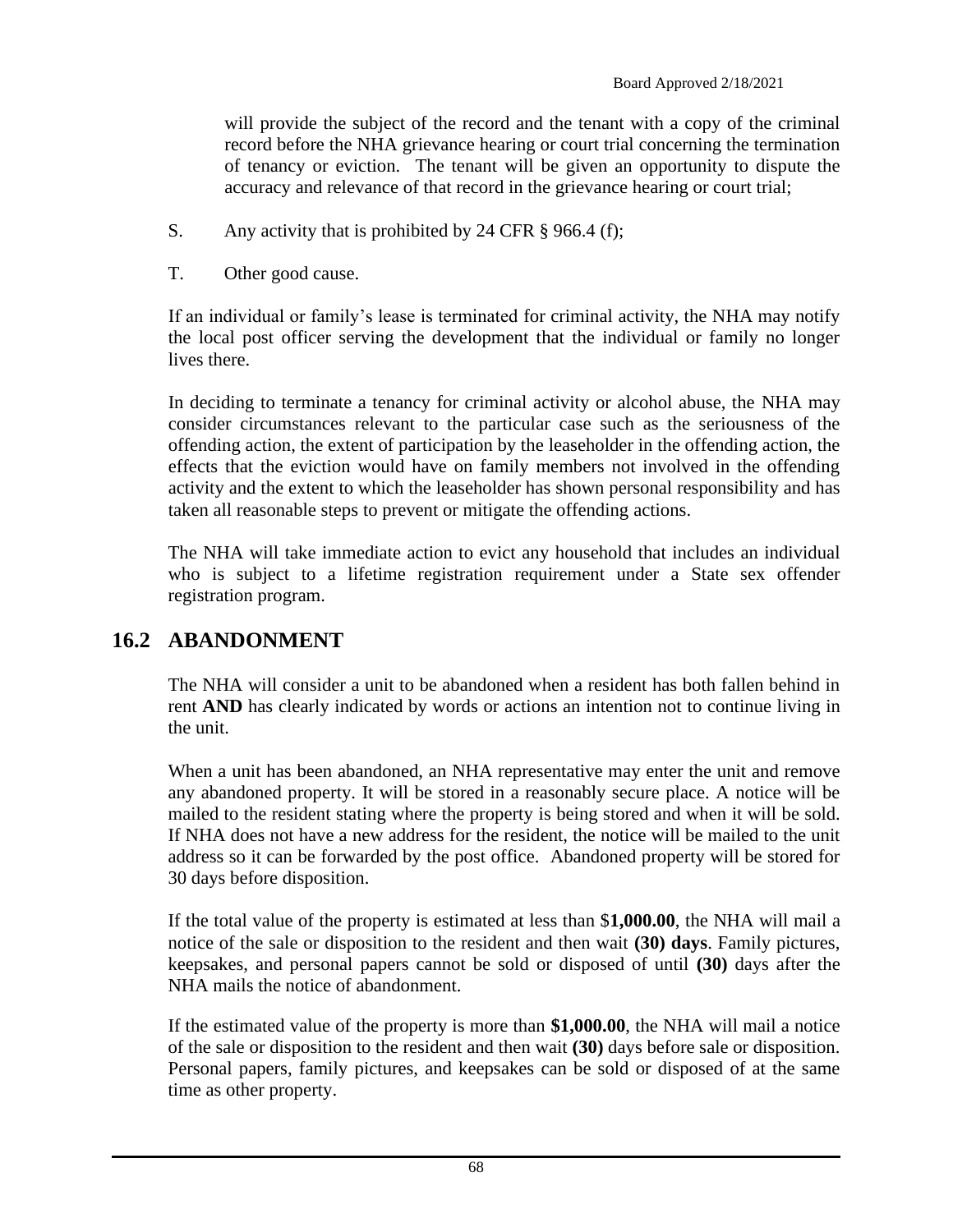Any money raised by the sale of the property goes to cover money owed by the family to the NHA such as back rent and the cost of storing and selling the goods. If there is any money left over and the family's forwarding address is known the NHA will mail it to the family. If the family's address is not known, the NHA will keep it for the resident for one year. If it is not claimed within that time, it belongs to the NHA.

Within **(30)** days of learning of an abandonment, the NHA will either return the deposit or provide a statement of why the deposit is being kept.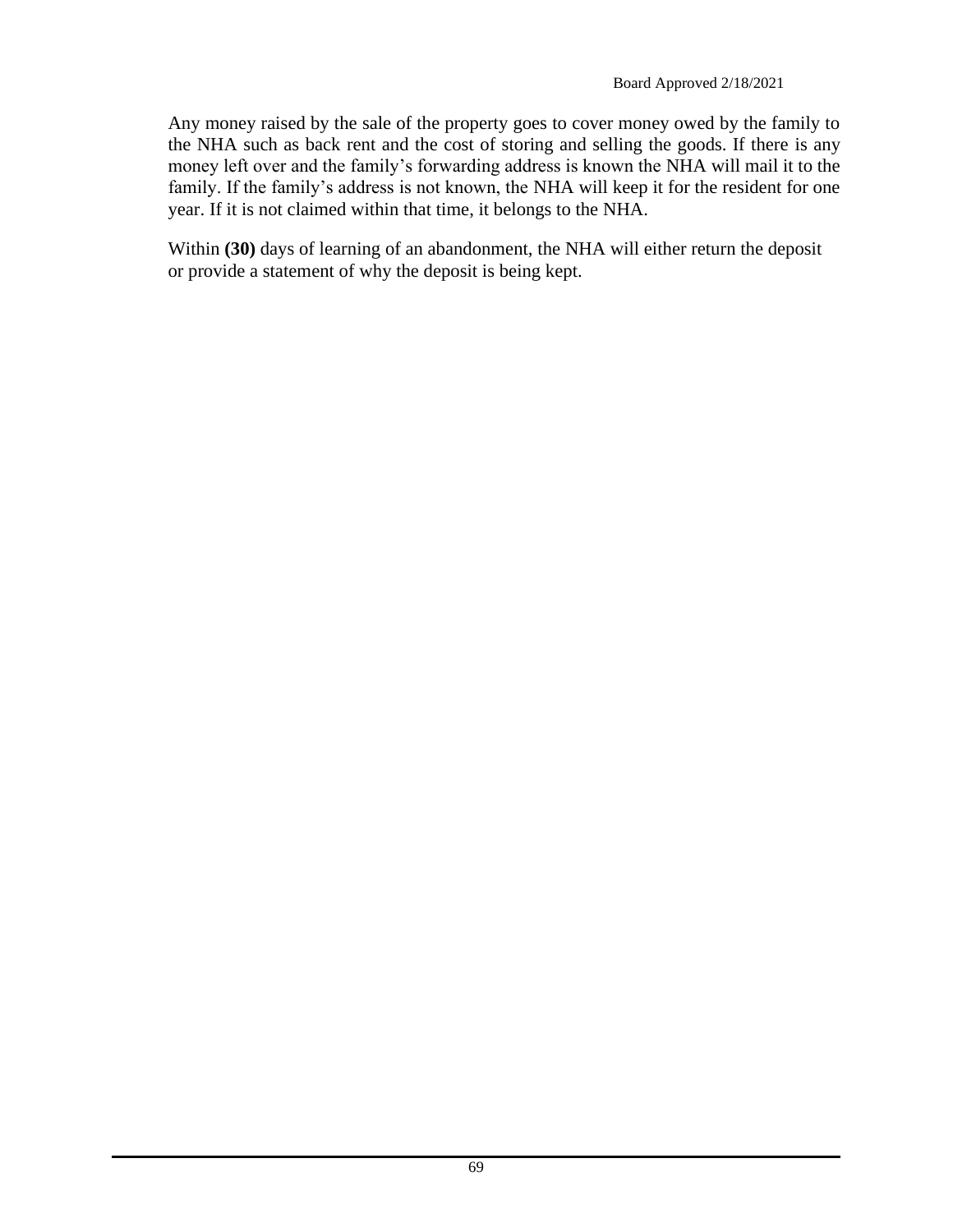#### **GLOSSARY**

**50058 Form:** The HUD form that housing authorities are required to complete for each assisted household in public housing to record information used in the certification and re-certification process and, at the option of the housing authority, for interim reexaminations.

**1937 Housing Act:** The United States Housing Act of 1937 (42 U.S.C. 1437 et seq.) (24 CFR 5.100)

**Adjusted Annual Income:** The amount of household income, after deductions for specified allowances, on which tenant rent is based. (24 CFR 5.611)

**Adult:** A household member who is 18 years or older or who is the head of the household, or spouse, or co-head.

**Allowances:** Amounts deducted from the household's annual income in determining adjusted annual income (the income amount used in the rent calculation). Allowances are given for elderly families, dependents, medical expenses for elderly families, disability expenses and childcare expenses for children under 13 years of age. Other allowance can be given at the discretion of the housing authority.

**Annual Contributions Contract (ACC):** The written contract between HUD and a housing authority under which HUD agrees to provide funding for a program under the 1937 Act, and the housing authority agrees to comply with HUD requirements for the program. (24 CFR 5.403)

**Annual Income:** All amounts, monetary or not, that:

- A. Go to (or on behalf of) the family head or spouse (even if temporarily absent) or to any other family member; or
- B. Are anticipated to be received from a source outside the family during the 12-month period following admission or annual reexamination effective date; and
- C. Are not specifically excluded from annual income.

Annual Income also includes amounts derived (during the 12-month period) from assets to which any member of the family has access. (1937 Housing Act; 24 CFR 5.609*)*

**Applicant (applicant family):** A person or family that has applied for admission to a program but is not yet a participant in the program. (24 CFR 5.403)

**As-Paid States:** States where the welfare agency adjusts the shelter and utility component of the welfare grant in accordance with actual housing costs. Currently, the four as-paid States are New Hampshire, New York, Oregon, and Vermont.

**Assets:** The value of equity in savings, checking, IRA and Keogh accounts, real property, stocks, bonds, and other forms of capital investment. The value of necessary items of personal property such as furniture and automobiles are not counted as assets. (Also see "net family assets.")

**Asset Income:** Income received from assets held by family members. If assets total more than \$5,000, income from the assets is "imputed" and the greater of actual asset income and imputed asset income is counted in annual income. (See "imputed asset income" below.)

**Assistance applicant:** A family or individual that seeks admission to the public housing program.

**Ceiling Rent:** Maximum rent allowed for some units in public housing projects.

**Certification:** The examination of a household's income, expenses, and family composition to determine the family's eligibility for program participation and to calculate the family's share of rent.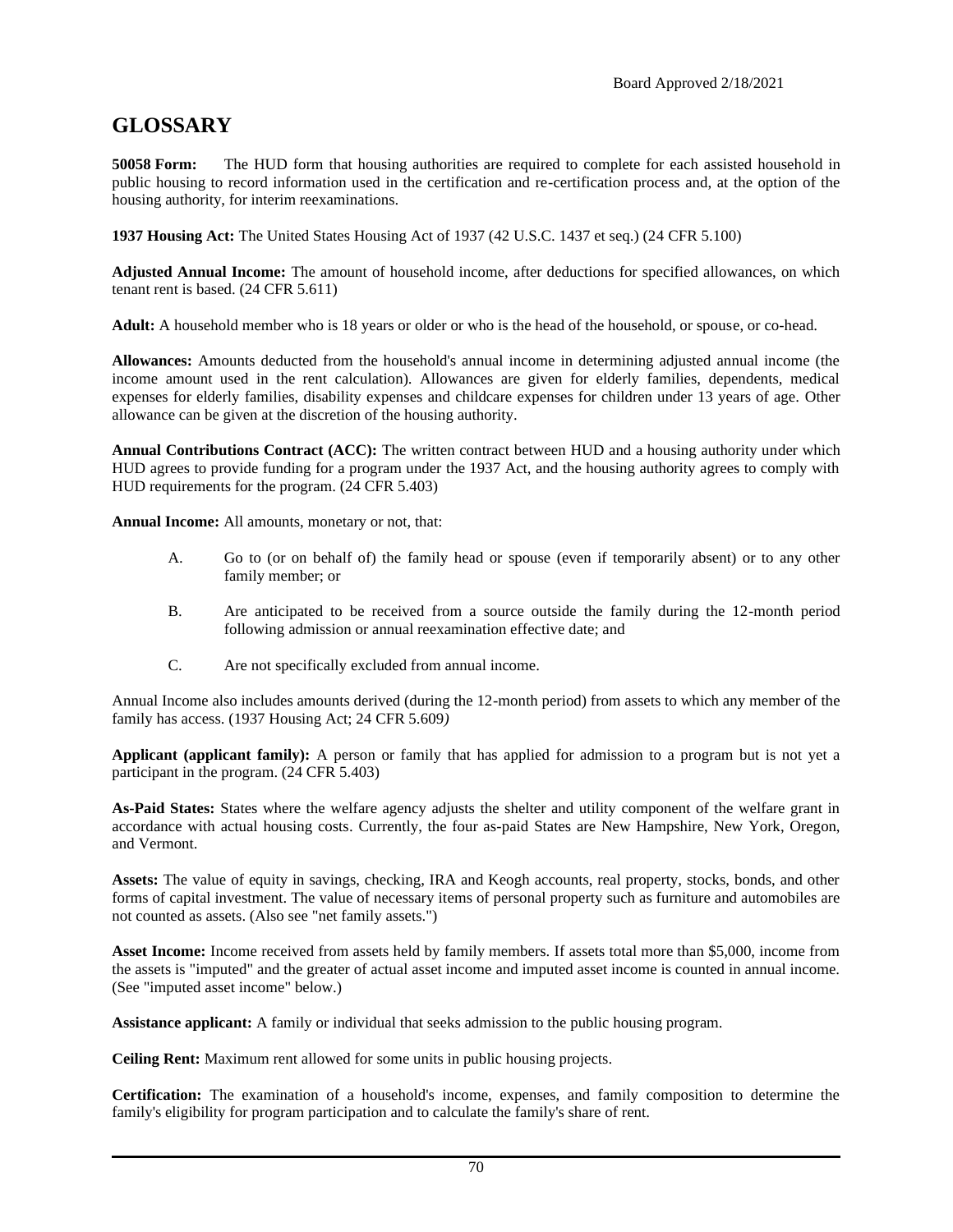**Child:** For purposes of citizenship regulations, a member of the family other than the family head or spouse who is under 18 years of age. (24 CFR 5.504(b))

**Childcare Expenses:** Amounts anticipated to be paid by the family for the care of children under 13 years of age during the period for which annual income is computed, but only where such care is necessary to enable a family member to actively seek employment, be gainfully employed, or to further his or her education and only to the extent such amounts are not reimbursed. The amount deducted shall reflect reasonable charges for childcare. In the case of childcare necessary to permit employment, the amount deducted shall not exceed the amount of employment income that is included in annual income. (24 CFR 5.603(d))

**Citizen:** A citizen or national of the United States. (24 CFR 5.504(b))

**Community Service:** The performance of voluntary work or duties that are a public benefit and that serve to improve the quality of life, enhance resident self-sufficiency, or increase resident self-responsibility in the community. Community service is not employment and may not include political activities.

**Consent Form:** Any consent form approved by HUD to be signed by assistance applicants and participants for the purpose of obtaining income information from employers and SWICAs, return information from the Social Security Administration, and return information for unearned income from the Internal Revenue Service. The consent forms may authorize the collection of other information from assistance applicants or participant to determine eligibility or level of benefits. (24 CFR 5.214)

**Covered Families:** Families who receive welfare assistance or other public assistance benefits ("welfare benefits") from a State or other public agency ("welfare agency") under a program for which Federal, State, or local law requires that a member of the family must participate in an economic self-sufficiency program as a condition for such assistance.

**Decent, Safe, and Sanitary:** Housing is decent, safe, and sanitary if it satisfies the applicable housing quality standards.

**Department:** The Department of Housing and Urban Development. (24 CFR 5.100)

**Dependent:** A member of the family (except foster children and foster adults), other than the family head or spouse, who is under 18 years of age or is a person with a disability or is a full-time student. (24 CFR 5.603(d))

**Dependent Allowance:** An amount, equal to \$480 multiplied by the number of dependents, that is deducted from the household's annual income in determining adjusted annual income.

**Disability Assistance Expenses:** Reasonable expenses that are anticipated, during the period for which annual income is computed, for attendant care and auxiliary apparatus for a disabled family member and that are necessary to enable a family member (including the disabled member) to be employed, provided that the expenses are neither paid to a member of the family nor reimbursed by an outside source.  $(24 \text{ CFR } 5.603(d))$ 

**Disability Assistance Expense Allowance:** In determining adjusted annual income, the amount of disability assistance expenses deducted from annual income for families with a disabled household member.

**Disabled Family:** A family whose head, spouse, or sole member is a person with disabilities; two or more persons with disabilities living together; or one or more persons with disabilities living with one or more live-in aides. (24 CFR 5.403(b)) (Also see "person with disabilities.")

**Disabled Person:** See "person with disabilities."

**Displaced Family:** A family in which each member, or whose sole member, is a person displaced by governmental action (such as urban renewal), or a person whose dwelling has been extensively damaged or destroyed as a result of a disaster declared or otherwise formally recognized pursuant to Federal disaster relief laws. (24 CFR 5.403(b))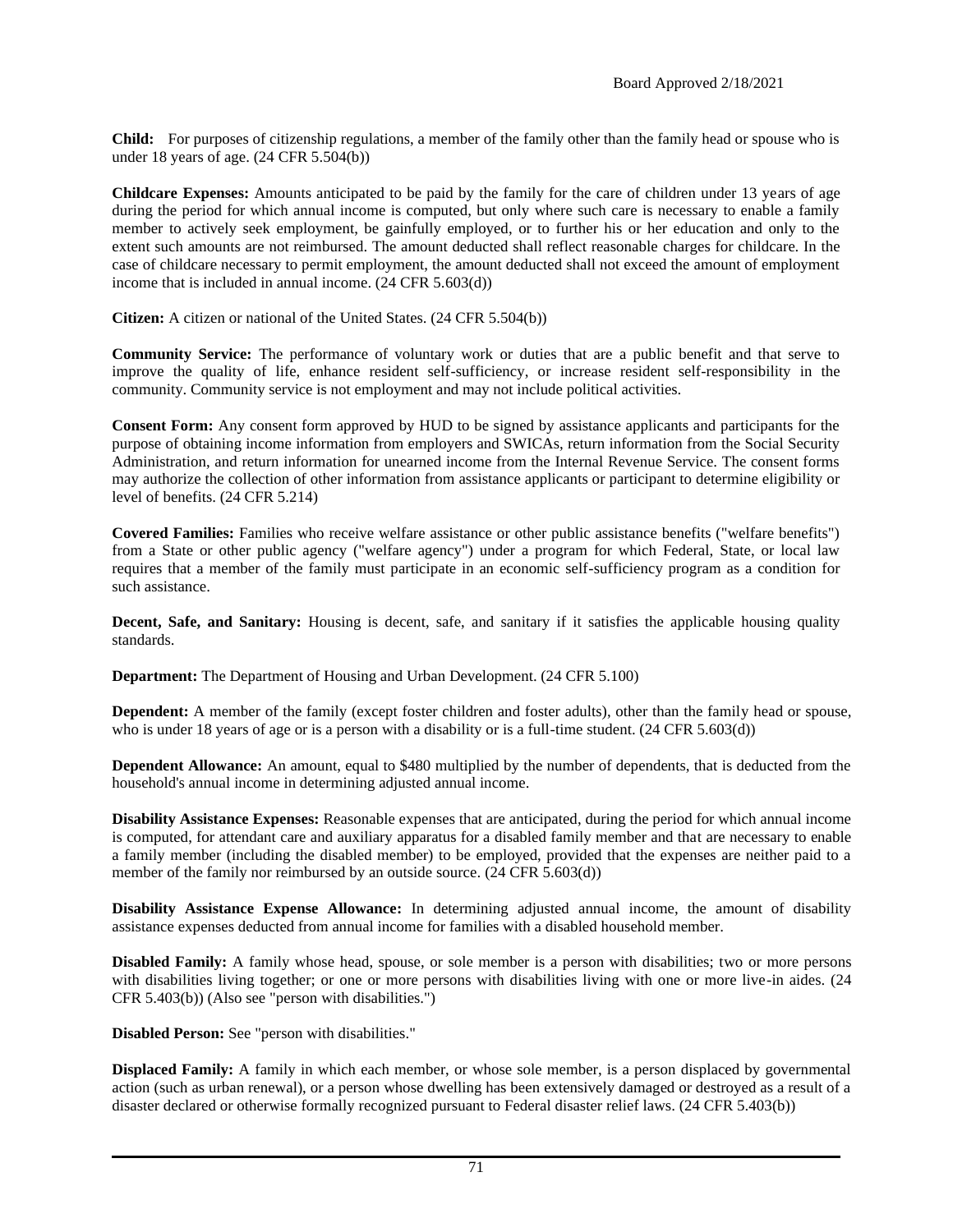**Displaced Person:** A person displaced by governmental action or a person whose dwelling has been extensively damaged or destroyed as a result of a disaster declared or otherwise formally recognized pursuant to Federal disaster relief laws*. [1937 Act]*

**Drug-Related Criminal Activity**: Drug trafficking or the illegal use, or possession for personal use, of a controlled substance as defined in Section 102 of the Controlled Substances Act (21 U.S.C. 802.

**Economic self-sufficiency program:** Any program designed to encourage, assist, train or facilitate the economic independence of HUD-assisted families or to provide work for such families. These programs include programs for job training, employment counseling, work placement, basic skills training, education, English proficiency, workfare, financial or household management, apprenticeship and any program necessary to ready a participant for work (including a substance abuse or mental health treatment program), or other work activities.

**Elderly Family:** A family whose head, spouse, or sole member is a person who is at least 62 years of age; two or more persons who are at least 62 years of age living together; or one or more persons who are at least 62 years of age living with one or more live-in aides. (24 CFR 5.403)

**Elderly Family Allowance:** For elderly families, an allowance of \$400 is deducted from the household's annual income in determining adjusted annual income.

**Elderly Person:** A person who is at least 62 years of age. (1937 Housing Act)

**Extremely low-income families:** Those families whose incomes do not exceed 30% of the median income for the area, as determined by HUD with adjustments for smaller and larger families, except that HUD may establish income ceilings higher or lower than 30% of the median income for the area if HUD finds that such variations are necessary because of unusually high or low family incomes.

**Fair Housing Act:** Title VIII of the Civil Rights Act of 1968, as amended by the Fair Housing Amendments Act of 1988 (42 U.S.C. 3601 et seq.)*.* (24 CFR 5.100)

**Family** includes but is not limited to**:**

- A. A family with or without children;
- B. An elderly family;
- C. A near-elderly family;
- D. A disabled family;
- E. A displaced family;
- F. The remaining member of a tenant family; and
- G. A single person who is not an elderly or displaced person, a person with disabilities, or the remaining member of a tenant family. (24 CFR 5.403)

**Family Members:** All members of the household other than live-in aides, foster children, and foster adults. All family members permanently reside in the unit, though they may be temporarily absent. All family members are listed on the lease.

**Family Self-Sufficiency Program (FSS Program):** The program established by a housing authority to promote self-sufficiency among participating families, including the coordination of supportive services. (24 CFR 984.103(b))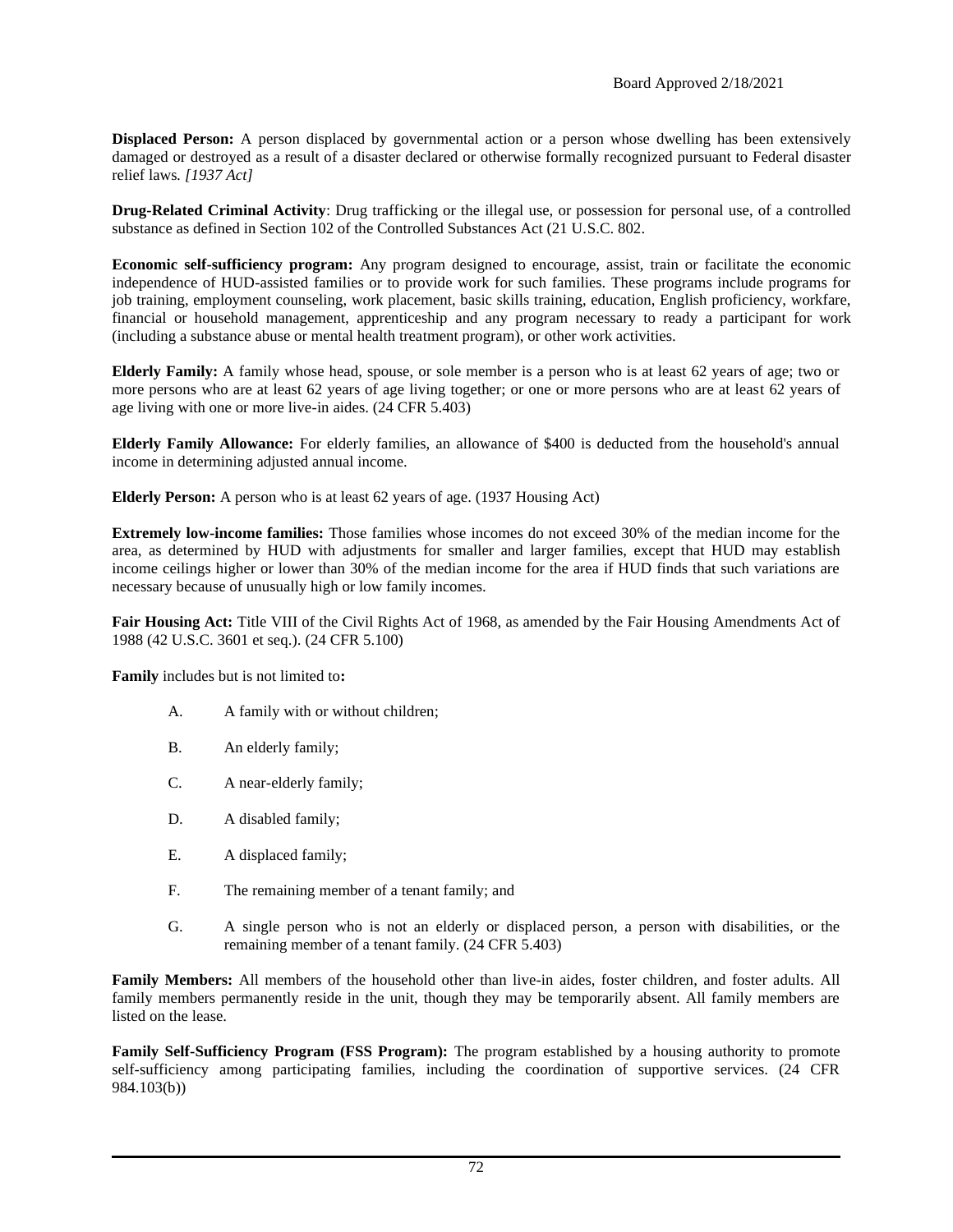**Flat Rent:** A rent amount the family may choose to pay in lieu of having their rent determined under the income method. The flat rent is established by the housing authority set at the lesser of the market value for the unit or the cost to operate the unit. Families selecting the flat rent option have their income evaluated once every three years, rather than annually.

**Full-Time Student:** A person who is attending school or vocational training on a full-time basis.

**Head of Household:** The adult member of the family who is the head of the household for purposes of determining income eligibility and rent. (24 CFR 5.504(b))

**Household Members**: All members of the household including members of the family, live-in aides, foster children, and foster adults. All household members are listed on the lease, and no one other than household members are listed on the lease.

**Housing Assistance Plan:** A housing plan that is submitted by a unit of general local government and approved by HUD as being acceptable under the standards of 24 CFR 570.

**Imputed Income**: For households with net family assets of more than \$5,000, the amount calculated by multiplying net family assets by a HUD-specified percentage. If imputed income is more than actual income from assets, the imputed amount is used as income from assets in determining annual income.

**Imputed welfare income:** The amount of annual income not actually received by a family, as a result of a specified welfare benefit reduction, that is nonetheless included in the family's annual income for purposes of determining rent.

**In-Kind Payments:** Contributions other than cash made to the family or to a family member in exchange for services provided or for the general support of the family (e.g., groceries provided on a weekly basis, baby sitting provided on a regular basis).

**Income Method:** A means of calculating a family's rent based on 10% of their monthly income, 30% of their adjusted monthly income, the welfare rent, or the minimum rent. Under the income method, rents may be capped by a ceiling rent. Under this method, the family's income is evaluated at least annually.

**Interim (examination):** A reexamination of a family income, expenses, and household composition conducted between the regular annual recertifications when a change in a household's circumstances warrants such a reexamination.

Live-In Aide: A person who resides with one or more elderly persons, near-elderly persons, or persons with disabilities and who:

- A. Is determined to be essential to the care and well- being of the persons;
- B. Is not obligated for the support of the persons; and
- C. Would not be living in the unit except to provide the necessary supportive services. (24 CFR 5.403(b))

**Low-Income Families:** Those families whose incomes do not exceed 80% of the median income for the area, as determined by HUD with adjustments for smaller and larger families, except that HUD may establish income ceilings higher or lower than 80% of the median for the area on the basis of HUD's findings that such variations are necessary because of unusually high or low family incomes.

**Medical Expenses:** Medical expenses (of all family members of an elderly or disabled family), including medical insurance premiums, that are anticipated during the period for which annual income is computed and that are not covered by insurance. (24 CFR 5.603(d)). These expenses include, but are not limited to, prescription and non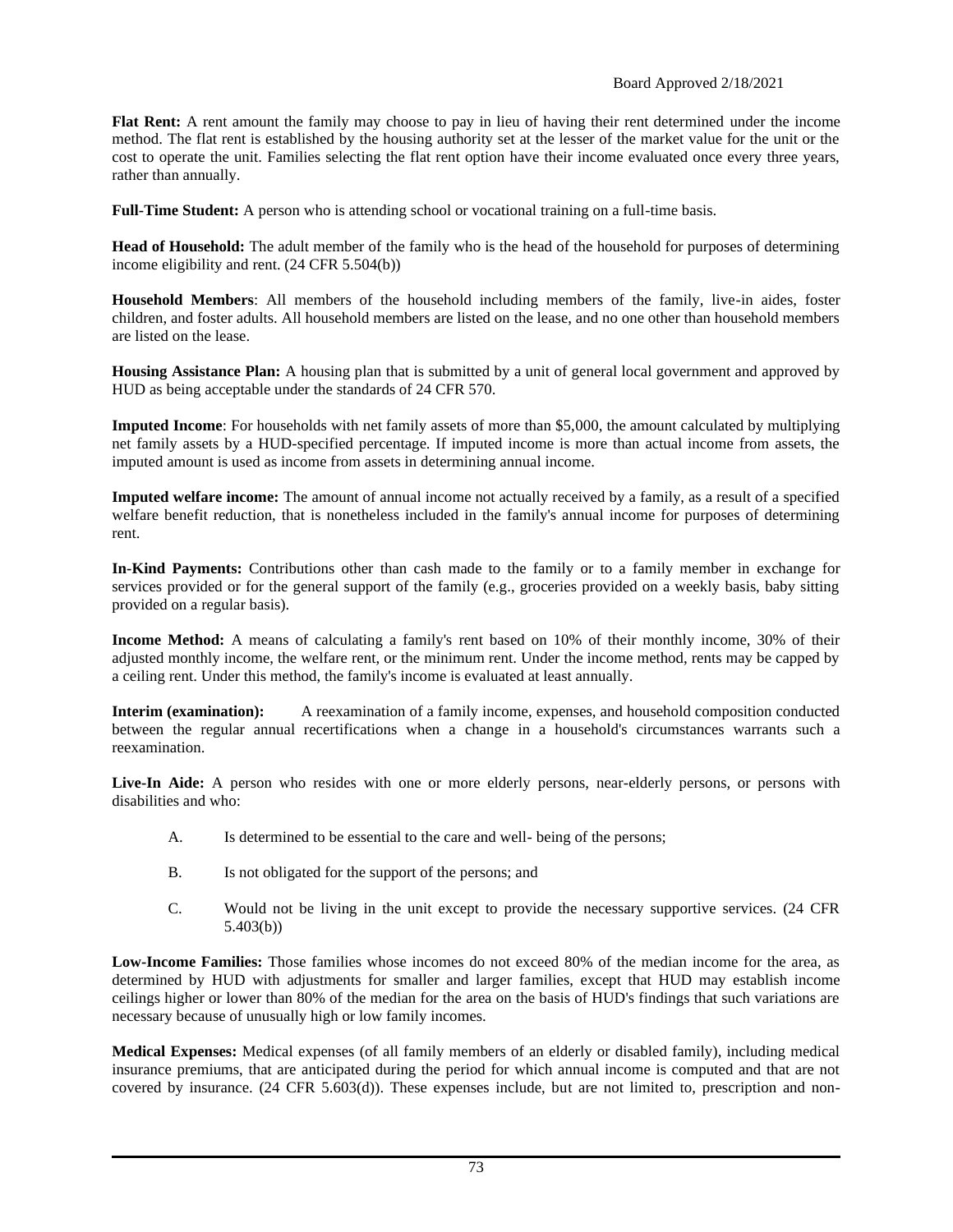prescription drugs, costs for doctors, dentists, therapists, medical facilities, care for a service animals, transportation for medical purposes.

**Mixed Family:** A family whose members include those with citizenship or eligible immigration status and those without citizenship or eligible immigration status. (24 CFR 5.504(b))

**Mixed population development:** A public housing development, or portion of a development, that was reserved for elderly and disabled families at its inception (and has retained that Character). If the development was not so reserved at its inception, the PHA has obtained HUD approval to give preference in tenant selection for all units in the development (or portion of development) to elderly families and disabled families. These developments were formerly known as elderly projects.

**Monthly Adjusted Income:** One twelfth of adjusted income. (24 CFR 5.603(d))

**Monthly Income:** One twelfth of annual income. (24 CFR 5.603(d))

**National:** A person who owes permanent allegiance to the United States, for example, as a result of birth in a United States territory or possession. (24 CFR 5.504(b)

**National Service:** one who has served successfully in Peace Corps, AmeriCorps, Citizens Corps, Learn and Serve Corps or other such recognized national service organization.

**Near-Elderly Family:** A family whose head, spouse, or sole member is a person who is at least 50 years of age but below the age of 62; two or more persons, who are at least 50 years of age but below the age of 62, living together; or one or more persons who are at least 50 years of age but below the age of 62 living with one or more live-in aides. (24 CFR 5.403(b))

## **Net Family Assets:**

- A. Net cash value after deducting reasonable costs that would be incurred in disposing of real property, savings, stocks, bonds, and other forms of capital investment, excluding interests in Indian trust land and excluding equity accounts in HUD homeownership programs. The value of necessary items of personal property such as furniture and automobiles shall be excluded.
- B. In cases where a trust fund has been established and the trust is not revocable by, or under the control of, any member of the family or household, the value of the trust fund will not be considered an asset so long as the fund continues to be held in trust. Any income distributed from the trust fund shall be counted when determining annual income.
- C. In determining net family assets, housing authorities or owners, as applicable, shall include the value of any business or family assets disposed of by an applicant or tenant for less than fair market value (including a disposition in trust, but not in a foreclosure or bankruptcy sale) during the two years preceding the date of application for the program or reexamination, as applicable, in excess of the consideration received therefor. In the case of a disposition as part of a separation or divorce settlement, the disposition will not be considered to be for less than fair market value if the applicant or tenant receives important consideration not measurable in dollar terms. (24 CFR 5.603(d))

**Non-Citizen:** A person who is neither a citizen nor national of the United States. (24 CFR 5.504(b))

**Occupancy Standards:** The standards that a housing authority establishes for determining the appropriate number of bedrooms needed to house families of different sizes or composition*.*

**Participant:** A family or individual that is assisted by the public housing program.

**Person with Disabilities:** A person who: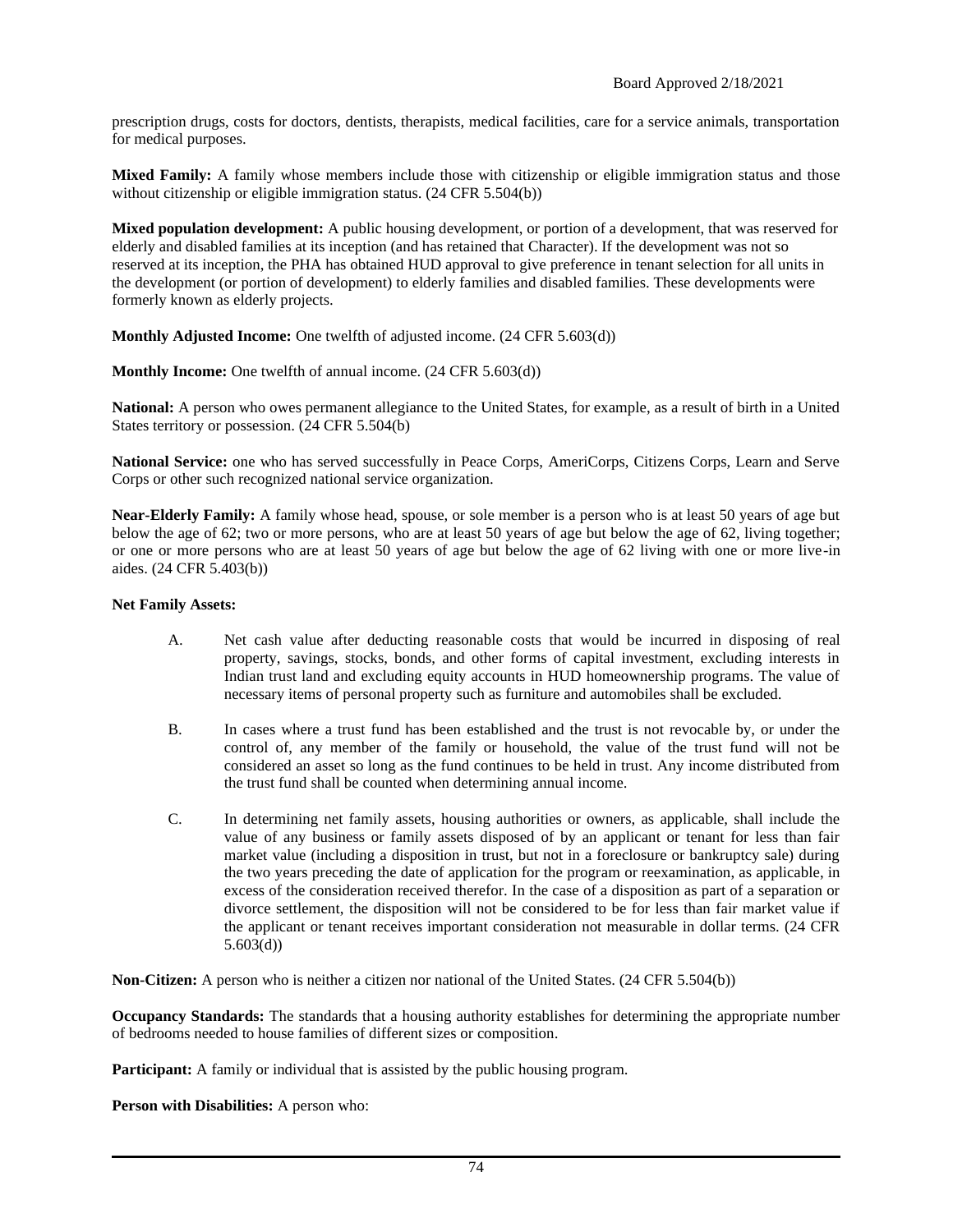- A. Has a disability as defined in 42 U.S.C. 423
- B. Is determined, pursuant to HUD regulations, to have a physical, mental, or emotional impairment that:
	- 1.Is expected to be of long-continued and indefinite duration;
	- 2.Substantially impedes his or her ability to live independently; and
	- 3.Is of such a nature that the ability to live independently could be improved by more suitable housing conditions.
- C. Has a developmental disability as defined in 42 U.S.C. 6001.

This definition does not exclude persons who have the disease of acquired immunodeficiency syndrome or any conditions arising from the etiologic agent for acquired immunodeficiency syndrome.

For purposes of qualifying for low-income housing, it does not include a person whose disability is based solely on any drug or alcohol dependence.

**Previously unemployed:** This includes a person who has earned, in the 12 months previous to employment, no more than would be received for 10 hours of work per week for 50 weeks at the established minimum wage.

**Processing Entity:** The person or entity that is responsible for making eligibility and related determinations and an income reexamination. In the Section 8 and public housing programs, the processing entity is the responsibility entity.

Proration of Assistance: The reduction in a family's housing assistance payment to reflect the proportion of family members in a mixed family who are eligible for assistance. (24 CFR5.520)

**Public Housing:** Housing assisted under the 1937 Act, other than under Section 8. Public housing includes dwelling units in a mixed-finance project that are assisted by a PHA with capital or operating funds.

**Public Housing Agency (PHA):** Any State, county, municipality, or other governmental entity or public body (or agency or instrumentality thereof) which is authorized to engage in or assist in the development or operation of lowincome housing under the 1937 Housing Act. (24 CFR 5.100)

**Recertification:** The annual reexamination of a family's income, expenses and composition to determine the family's rent.

**Remaining Member of a Tenant Family:** A member of the family listed on the lease who continues to live in the public housing dwelling after all other family members have left. (Handbook 7565.1 REV-2, 3-5b.)

## **Responsible Entity:**

- A. For the public housing program, the Section 8 tenant-based assistance program (24CFR 982), and the Section 8 project-based certificate or voucher program (24 CFR 983), and the Section 8 moderate rehabilitation program (24 CFR 882), responsible entity means the PHA administering the program under an ACC with HUD;
- B. For all other Section 8 programs, responsible entity means the Section 8 project owner.

**Self-Declaration:** A type of verification statement by the tenant as to the amount and source of income, expenses, or family composition. Self-declaration is acceptable verification only when third-party verification or documentation cannot be obtained.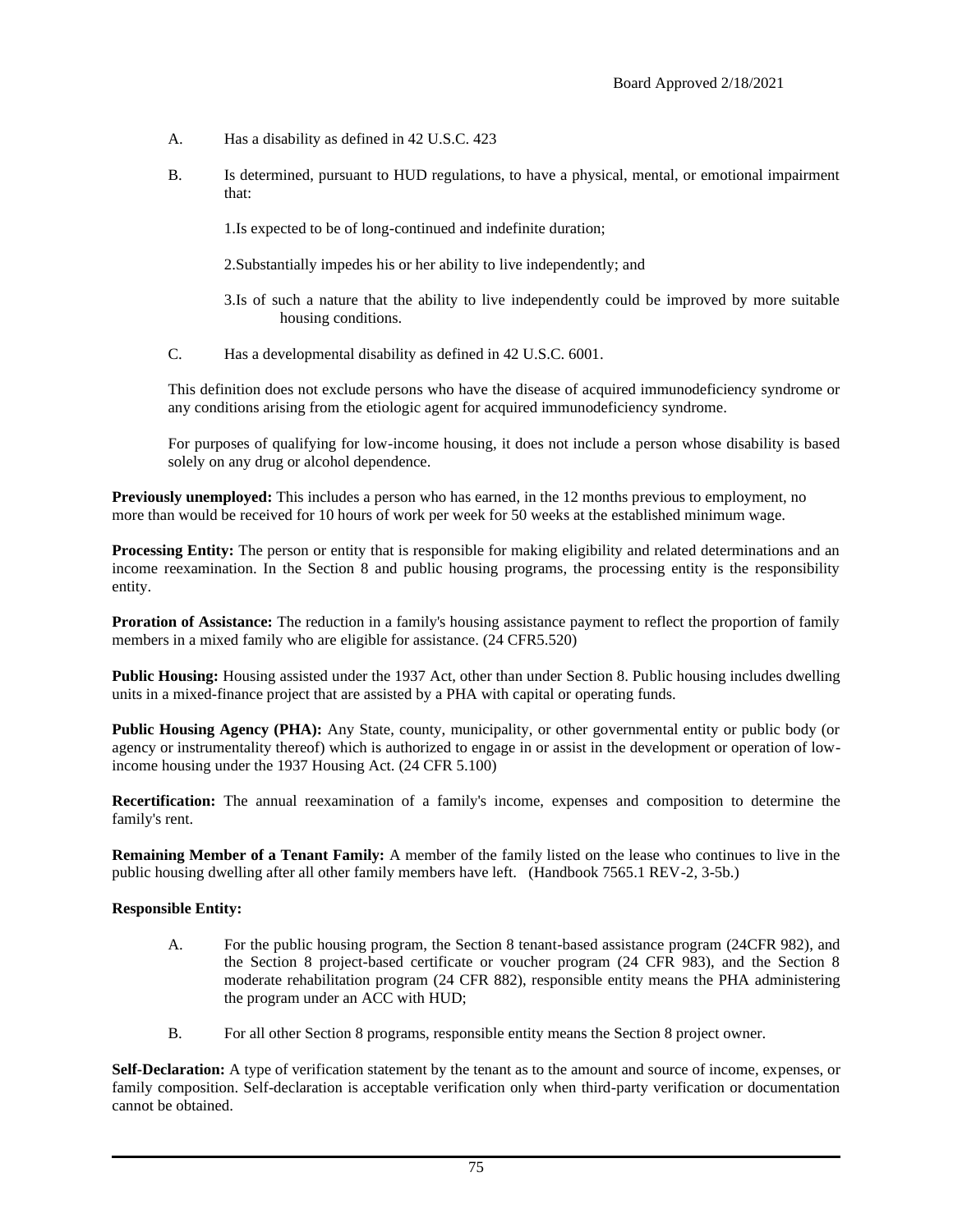**Shelter Allowance:** That portion of a welfare benefit (e.g., TANF) that the welfare agency designates to be used for rent and utilities.

**Single Person:** Someone living alone or intending to live alone who does not qualify as an elderly family, a person with disabilities, a displaced person, or the remaining member of a tenant family. (Public Housing: Handbook 7465.1 REV-2, 3-5)

## **Specified Welfare Benefit Reduction:**

- A. A reduction of welfare benefits by the welfare agency, in whole or in part, for a family member, as determined by the welfare agency, because of fraud by a family member in connection wit the welfare program; or because of welfare agency sanction against a family member for noncompliance with a welfare agency requirement to participate in an economic self-sufficiency program.
- B. "Specified welfare benefit reduction" does not include a reduction or termination of welfare benefits by the welfare agency:
	- 1. at the expiration of a lifetime or other time limit on the payment of welfare benefits;
	- 2. because a family member is not able to obtain employment, even though the family member has complied with welfare agency economic self-sufficiency or work activities requirements; or
	- 3. because a family member has not complied with other welfare agency requirements.

**State Wage Information Collection Agency (SWICA):** The State agency receiving quarterly wage reports from employers in the State or an alternative system that has been determined by the Secretary of Labor to be as effective and timely in providing employment-related income and eligibility information. (24 CFR 5.214)

**Temporary Assistance to Needy Families (TANF):** The program that replaced the Assistance to Families with Dependent Children (AFDC) that provides financial assistance to needy families who meet program eligibility criteria. Benefits are limited to a specified time period.

**Tenant:** The person or family renting or occupying an assisted dwelling unit. (24 CFR 5.504(b))

**Tenant Rent:** The amount payable monthly by the family as rent to the housing authority. Where all utilities (except telephone) and other essential housing services are supplied by the housing authority or owner, tenant rent equals total tenant payment. Where some or all utilities (except telephone) and other essential housing services are supplied by the housing authority and the cost thereof is not included in the amount paid as rent, tenant rent equals total tenant payment less the utility allowance. (24 CFR 5.603(d))

**Third-Party (verification):** Written or oral confirmation of a family's income, expenses, or household composition provided by a source outside the household.

## **Total Tenant Payment (TTP):**

- A. Total tenant payment for families whose initial lease is effective on or after August 1, 1982:
	- 1. Total tenant payment is the amount calculated under Section  $3(a)(1)$  of the 1937 Act which is the higher of:
		- a. 30% of the family's monthly adjusted income;
		- b. 10% of the family's monthly income; or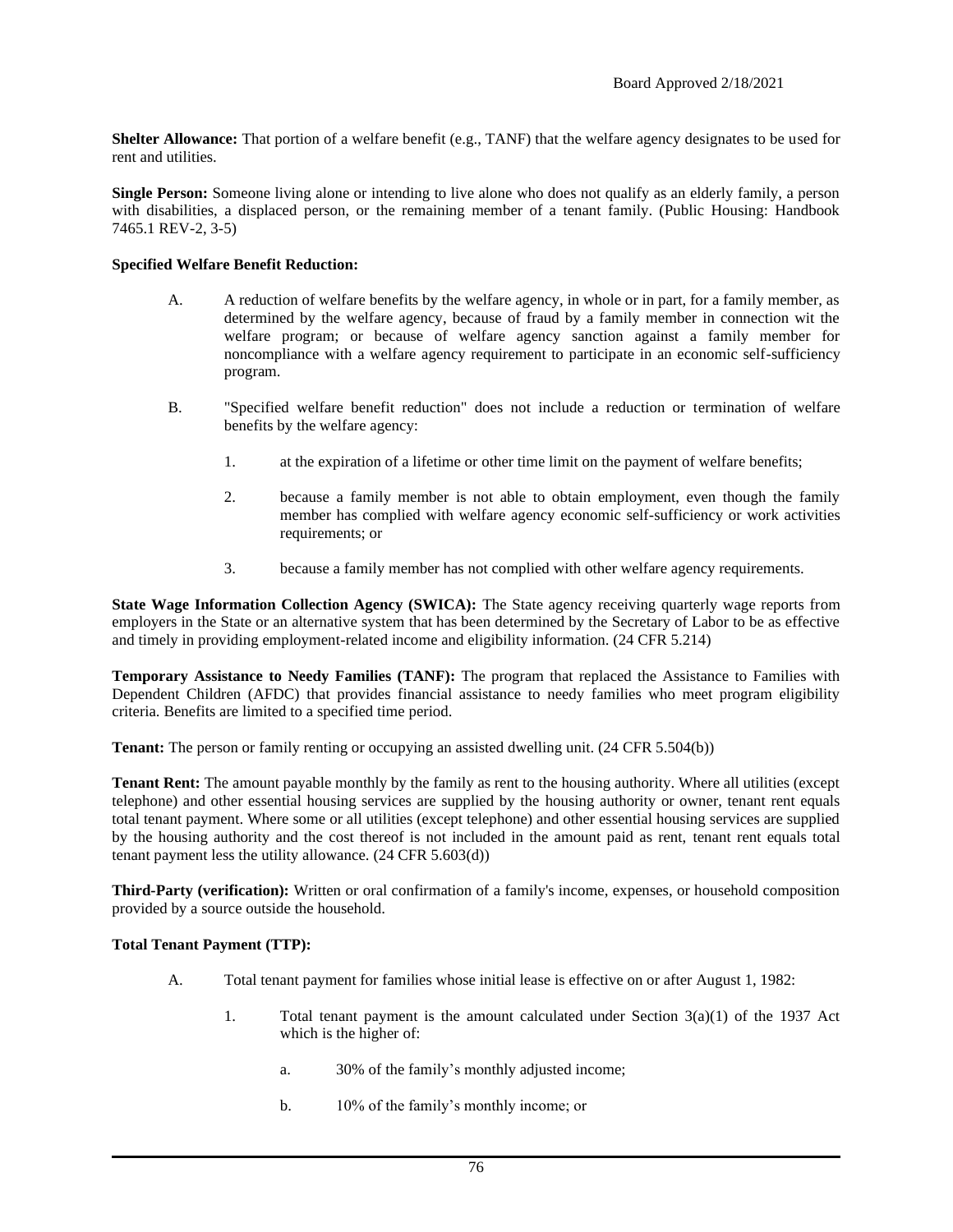c. If the family is receiving payments for welfare assistance from a public agency and a part of such payments, adjusted in accordance with the family's actual housing costs, is specifically designated by such agency to meet the family's housing costs, the portion of such payments which is so designated.

If the family's welfare assistance is ratably reduced from the standard of need by applying a percentage, the amount calculated under section  $3(a)(1)$  shall be the amount resulting from one application of the percentage.

- 2. Total tenant payment for families residing in public housing does not include charges for excess utility consumption or other miscellaneous charges.
- B. Total tenant payment for families residing in public housing whose initial lease was effective before August 1, 1982: Paragraphs (b) and (c) of 24 CFR 913.107, as it existed immediately before November 18, 1996), will continue to govern the total tenant payment of families, under a public housing program, whose initial lease was effective before August 1, 1982.

**Utility Allowance:** If the cost of utilities (except telephone) and other housing services for an assisted unit is not included in the tenant rent but is the responsibility of the family occupying the unit, an amount equal to the estimate made by a housing authority of the monthly cost of a reasonable consumption of such utilities and other services for the unit by an energy-conservative household of modest circumstances consistent with the requirements of a safe, sanitary, and healthful living environment. (24 CFR 5.603)

**Utility Reimbursement:** The amount, if any, by which the utility allowance for the unit, if applicable, exceeds the total tenant payment for the family occupying the unit. (24 CFR 5.603)

**Very Low-Income Families:** Families whose incomes do not exceed 50% of the median family income for the area, as determined by HUD with adjustments for smaller and larger families, except that HUD may establish income ceilings higher or lower than 50% of the median for the area if HUD finds that such variations are necessary because of unusually high or low family incomes.

**Welfare Assistance:** Welfare or other payments to families or individuals, based on need, that are made under programs funded by Federal, State or local governments (including assistance provided under the Temporary Assistance for Needy Families (TANF) program, as that term is defined under the implementing regulations issued by the Department of Health and Human Services at 45 CFR 260.31).

45 CFR 260.31 defines the term "assistance" to include cash, payments, vouchers, and other forms of benefits designed to meet a family's ongoing basic needs (i.e., for food, clothing, shelter, utilities, household goods, personal care items, and general incidental expenses).

It includes such benefits even when they are:

- A. Provided in the form of payments by a TANF agency, or other agency on its behalf, to individual recipients; and
- B. Conditioned on participation in work experience or community services (or any other work activity under 45 CFR 261.30).

Except where excluded later in this definition, it also includes supportive services such as transportation and childcare provided to families who are not employed.

The term "assistance" excludes:

A. Nonrecurrent, short-term benefits that: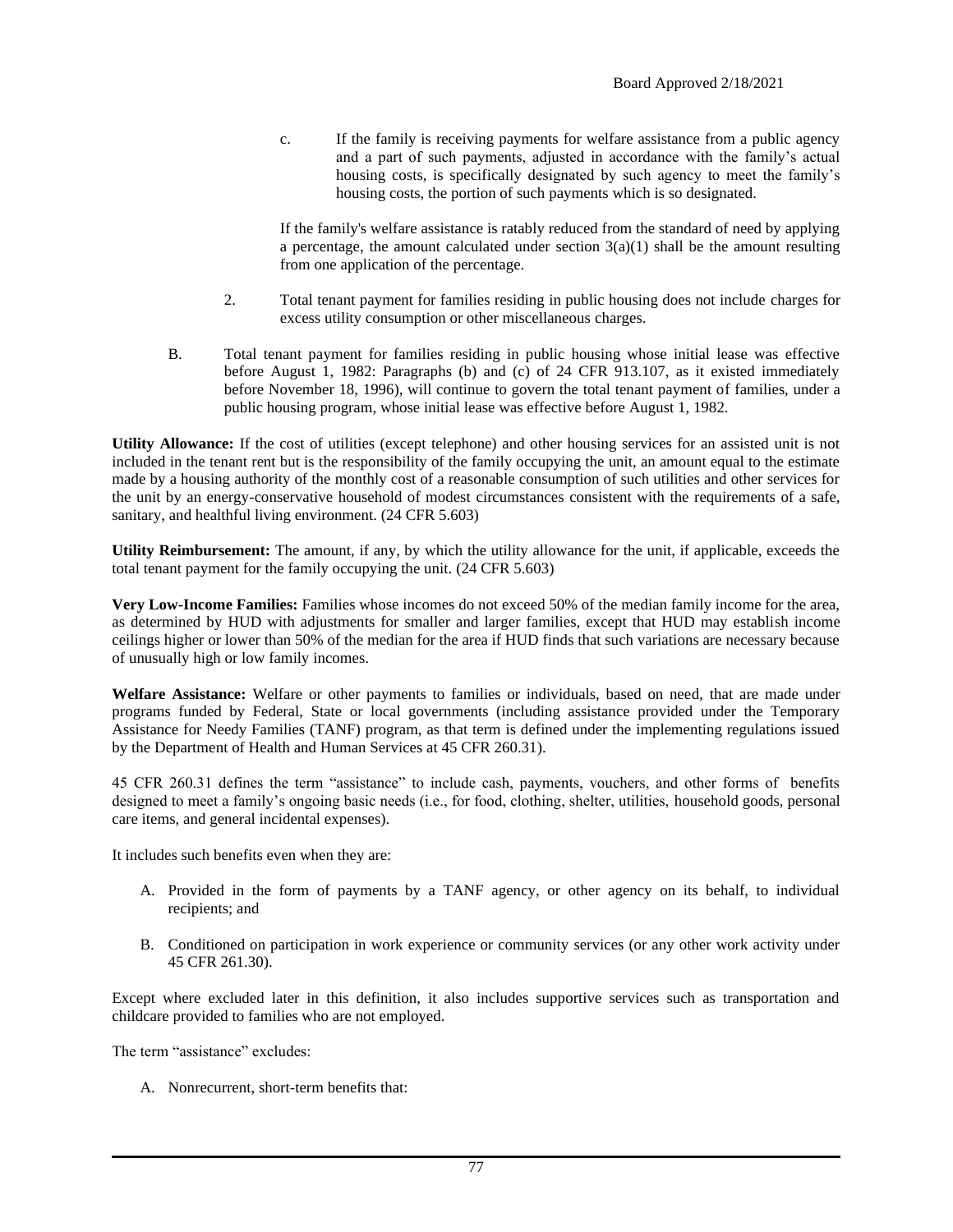- 1. Are designed to deal with a specific crisis situation or episode of need;
- 2. Are not intended to meet recurrent or ongoing needs; and
- 3. Will not extend beyond four months.
- B. Work subsidies (i.e., payments to employers or third parties to help cover the costs of employee wages, benefits, supervision, and training);
- C. Supportive services such as child care and transportation provided to families who are employed;
- D. Refundable earned income tax credits;
- E. Contributions to, and distributions from, Individual Development Accounts;
- F. Services such as counseling, case management, peer support, childcare information and referral, transitional services, job retention, job advancement and other employment-related services that do not provide basic income support; and
- G. Transportation benefits provided under a Job Access or Reverse Commute project, pursuant to section 404 (k) of the Act, to an individual who is not otherwise receiving assistance.

**Welfare Rent:** In "as-paid" welfare programs, the amount of the welfare benefit designated for shelter and utilities.